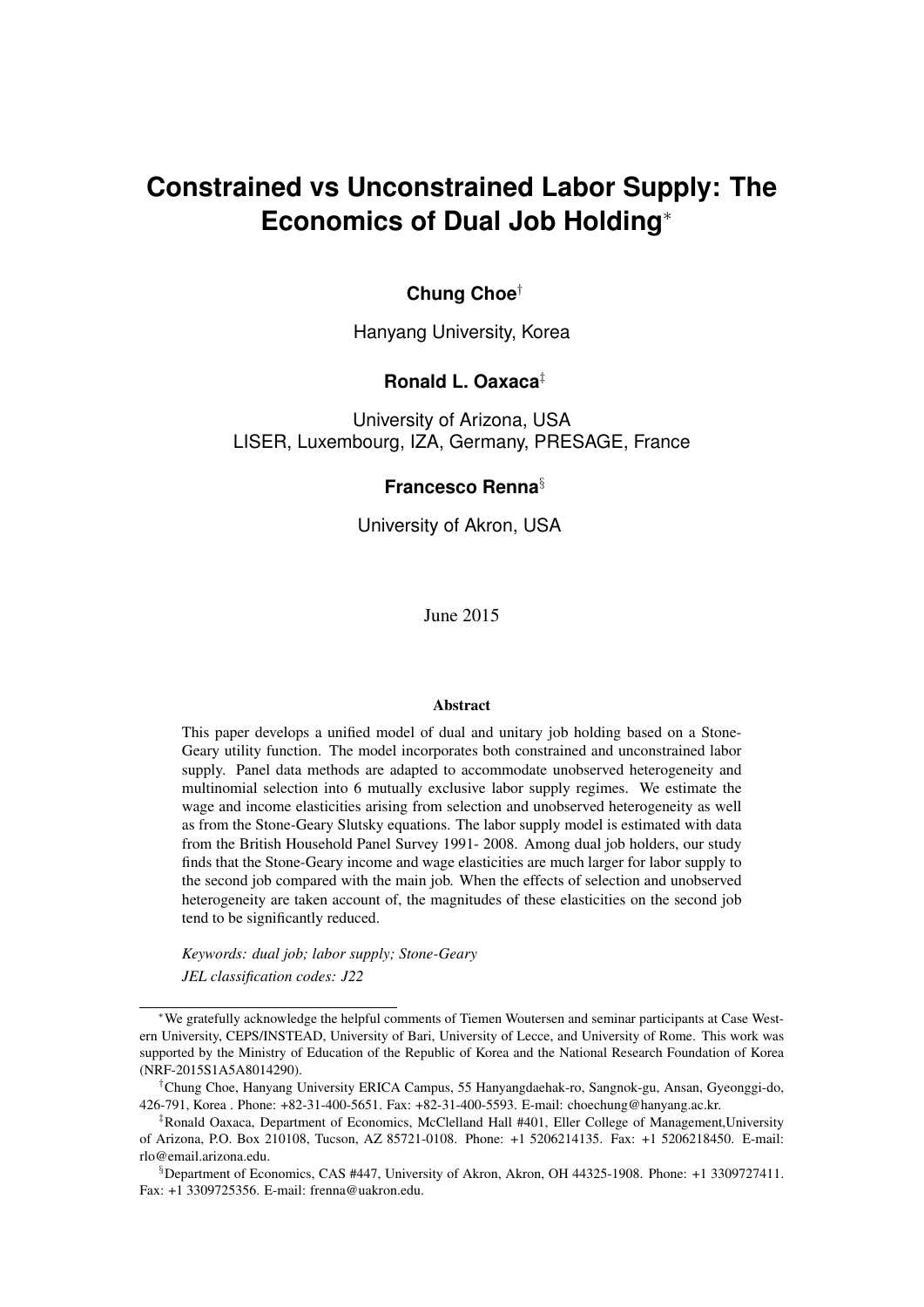### 1 Introduction

Researchers have progressively extended labor supply theory in both static and dynamic dimensions to account for a richer variety of labor supply behavior. One fruitful area for research on labor supply is that of multiple job holding. One of most interesting aspects of multiple job holding is the motivation behind the decision to hold more than one job. A number of studies show that this decision is not only motivated by an hours constraint on the main job (also known as moonlighting), but also by a desire to hold a portfolio of jobs. Mostly, this literature has focused either on the determinants of each decision or on the labor supply for only one of the possible regimes. Considerably less attention has been paid to the development of a general labor supply model that allows for moonlighting as a response to an hours constraint on the main job and the joint determination of the hours supplied to two jobs when the decision to hold two jobs is not dictated by a constraint on the main job. In this paper we develop such a labor supply model based on a Stone-Geary utility function which allows us to model the choices of an individual who can hold up to two jobs.

Dual job holding is a pervasive phenomenon in many economies. Between 1994 and 2002, the weekly rate of dual job holding in the U.K. was around 4.5 percent (Office for National Statistics, 2002), but when computed on a monthly basis, the rate was found to be almost twice as high (Panos et al., 2011). Although Amuedo-Dorantes and Kimmel (2009) concludes that dual job holding is pro-cyclical, the weekly rate of dual job holding has remained stable at about 5 percent in the U.S. during the 2000-2010 decade notwithstanding the recessions in 2001 and 2008 (Hipple, 2010). Dual job holding seems even more common in developing and transition economies, where the incidence of domestic production that takes place in the informal sector is typically higher than in developed countries. The rate of dual-job holding Russian males doubled from the early to the mid 90's and stayed around 12 percent for the remainder of the decade (Foley, 1997). A survey of Tanzanian workers with a regular job in the formal economy found that more than half of them also held a job in the informal sector (Theisen, 2009).

Dual job holding is typically associated with an hours constraint on the main job. Firms typically offer a fixed hours and wage employment package subject to labor market regulations or union contracts pertaining to overtime. If the number of hours that a firm offers falls short of the optimal number of hours that a utility maximizing worker would choose at the going wage, then a rational individual will take a second job under the condition that it pays more than his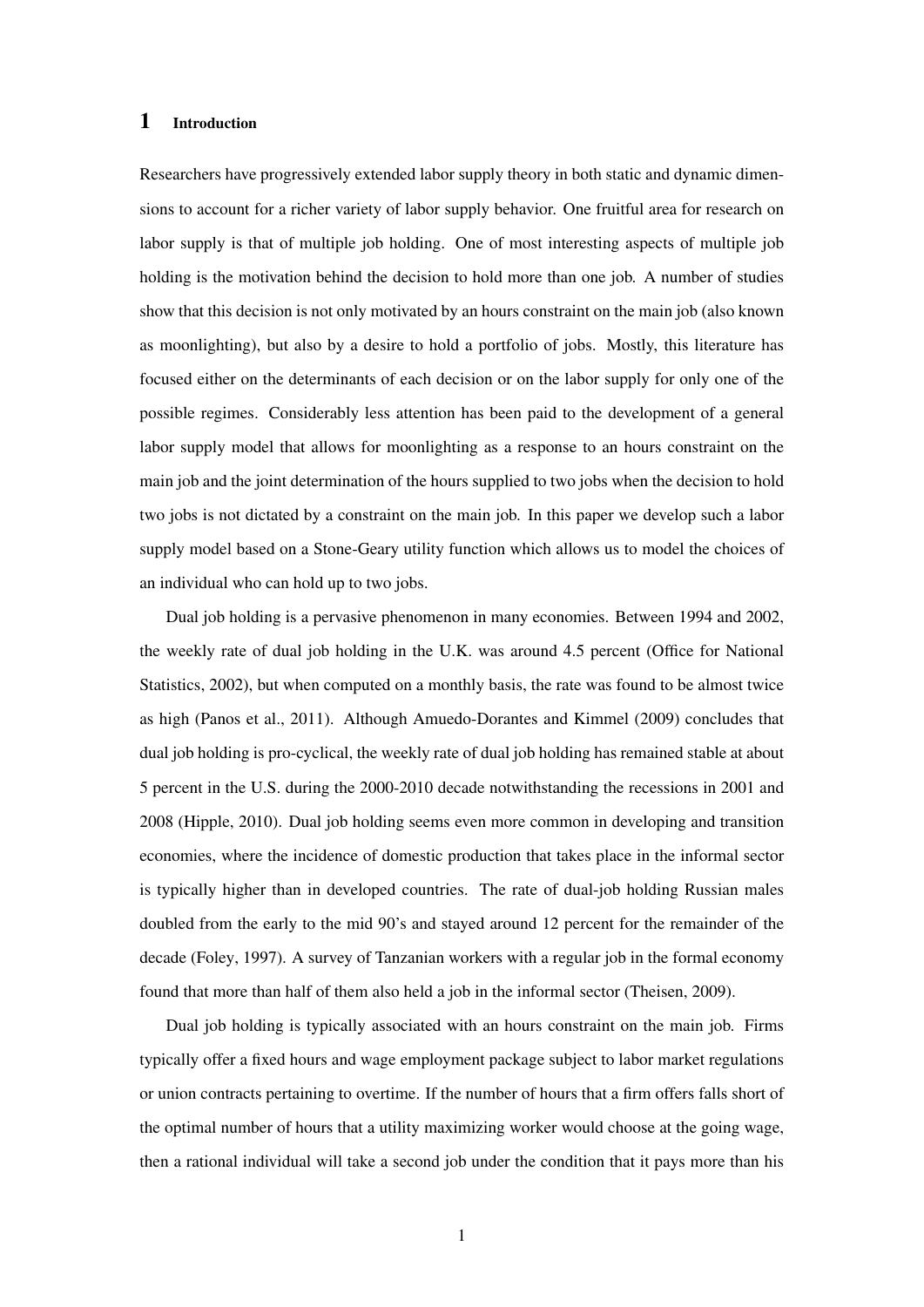reservation wage on the second job. This is what we regard as the hours constraint motivation for holding multiple jobs, or "moonlighting". Moonlighting can be viewed as a substitute (perhaps temporary) for job search for a job with the optimal package of hours and wage rate. However, moonlighting alone cannot explain the behavior of all dual job holders. In fact, Allen (1998) concludes that unconstrained workers are more likely to have two jobs than are constrained workers. This result has led to a rich line of research on the motivation behind the decision to hold two jobs. Some individuals may decide to allocate their working time between two or more jobs because they have a personal preference for job differentiation. For example, some workers may hold two jobs because jobs are heterogeneous and they are not perfect substitutes (Kimmel and Conway, 2001). Others may hold a second job as a form of hedging against the risk of losing employment (Bell et al., 1997) or as a way to gradually transition to a new primary job, often self-employment (Panos et al., 2011). We group all reasons for holding two jobs that are not due to an hours constraint under the job portfolio label.

In this paper we expand on Kimmel and Conway (2001) by using a Stone-Geary utility function to motivate the empirical work in the context of a dual job holding model.<sup>1</sup> The estimation is carried out for a sample of male workers from the British Household Panel Survey (BHPS). We use recent development in econometrics to model unobserved heterogeneity and sample selection in a panel data setting. We derive the labor supply functions for unitary and dual job holders. For the latter, we distinguish whether or not they face an hours constraint on the main. If there is an hours constraint on the main job does it produce over-employment or under-employment? In addition we extend binary sample selection methods for panel data to multinomial selection into one of 6 mutually exclusive labor supply outcomes in the presence of unobserved heterogeneity. From our estimates, we compute the wage elasticities and income elasticities for each category of worker according to their constrained and dual-job status. We confirm the results in the literature that the labor supply for a unitary job holder is quite inelastic (Altonji and Paxson, 1988). Furthermore, the derived Slutsky elasticities are supplemented by wage and income effects associated with selection and unobserved heterogeneity. These total elasticities reveal how failure to control for selection and unobserved heterogeneity can lead to seriously biased conclusions, especially for dual job holders.

Section 2 reviews the literature on dual job holding; section 3 presents the theoretical frame-

<sup>&</sup>lt;sup>1</sup>Typically the Stone-Geary utility function is used to estimate expenditure functions for multiple commodity groups. See Chung (1994) for a review of the main studies based on a Stone-Geary utility function.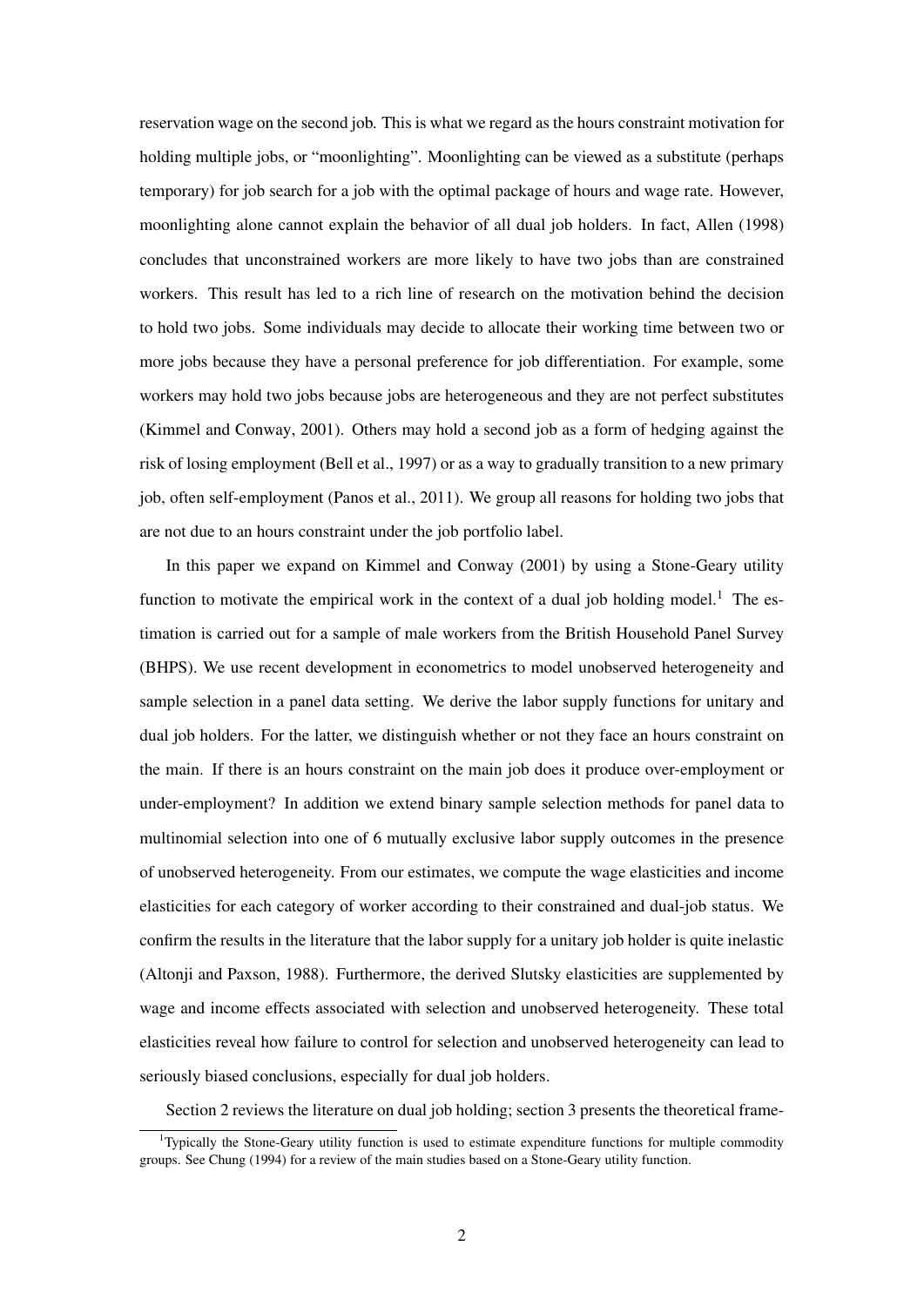work used to derive our labor supplies equations; section 4 describes the data; section 5 discusses the estimation strategies of our empirical models; section 6 presents the empirical findings; and section 7 is a summary and conclusion.

## 2 Literature Review

Early theoretical work focused only on the hours constraint aspect of moonlighting (Perlman, 1966). Shishko and Rostker (1976) and Frederiksen et al. (2008) found that labor supply becomes more elastic to changes in the wage rate after accounting for the decision to moonlight. Extending the moonlighting model to a household labor supply framework, Krishnan (1990) found that the husband's decision to hold a second job is a substitute for the wife's decision to enter the labor market. Paxson and Sicherman (1998) concluded that moonlighting is a shortrun solution to a situation of under-employment, while searching for a job that offers the target hours of work. However, the latter result is not supported by other studies that found that dual job holding is quite persistent over time and not just a short-run decision, thus casting doubt on the hours constraint hypothesis (Böheim and Taylor, 2004; Panos et al., 2011).

A number of papers have tried to identify the determinants and hence the motives behind the decision to hold two jobs. Typically all studies conclude that while the probability of holding two jobs increases in the presence of hours or liquidity constraints (Abdukadir, 1992; Kimmel and Conway, 2001; Panos et al., 2011), unconstrained workers are actually more likely to hold two jobs than constrained workers, thus suggesting that job portfolio motives may be even more important than the hours constraint (Allen, 1998; Böheim and Taylor, 2004). Exploiting the information contained in the 1991 Current Population Survey, Averett (2001) can identify the motives for holding two jobs. She classified as moonlighters all individuals who report working on a second job (1) to meet regular household expenses, (2) to pay off debts, (3) to save for the future or (4) to buy something special. She identified as dual job holders with job portfolio motives all individuals who report working on a second job (1) to get experience in a different occupation or to build a business, (2) to help out a friend or relative, (3) because he/she enjoys the work on the second job, and (4) other reasons. She estimated the probability of being a moonlighter, conditional on being a dual job holder, but she is unable to identify any specific determinant that is consistently significant across alternative models.

Only a handful of papers have actually attempted to estimate labor supply models that in-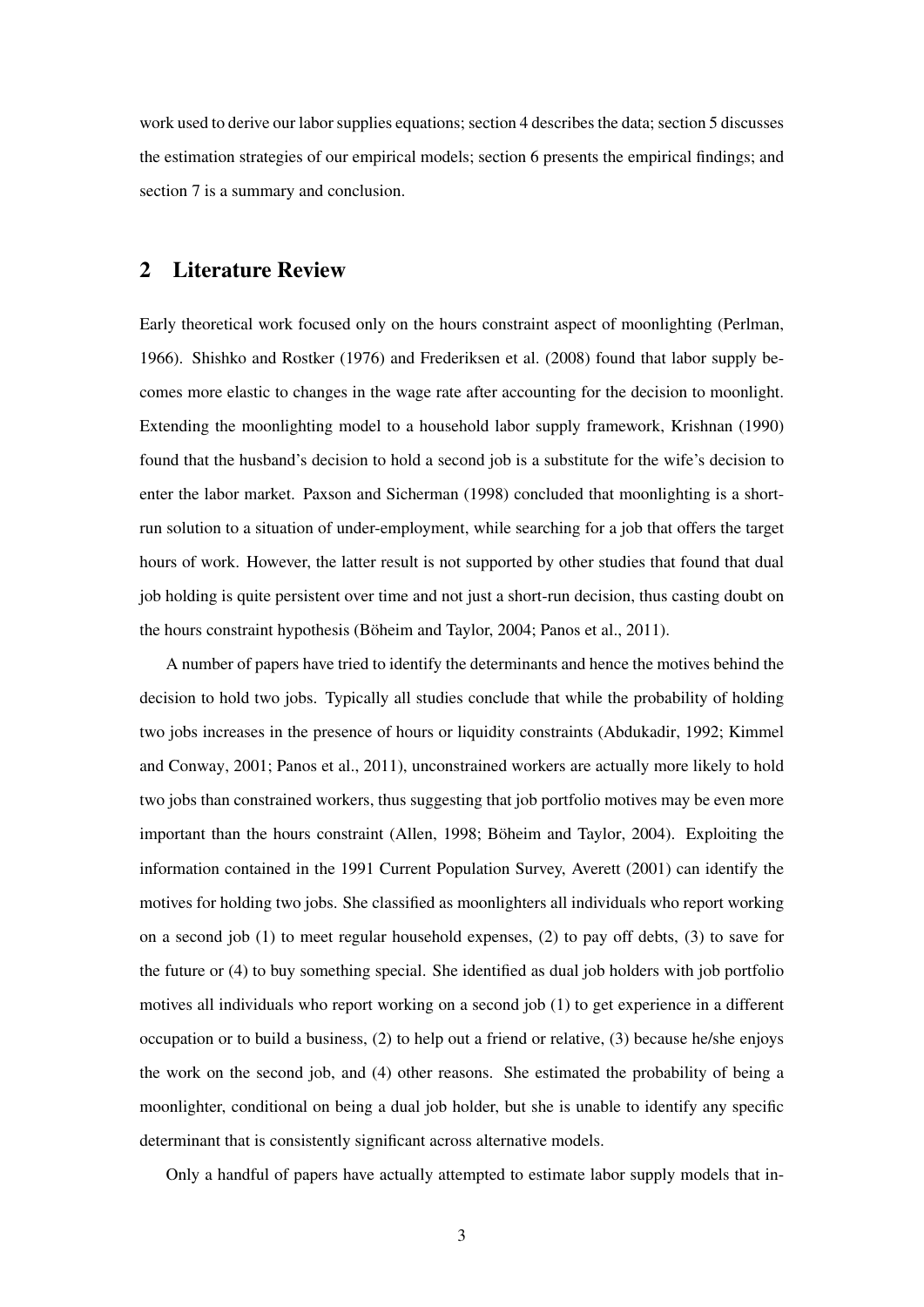clude the hours constraint and the job portfolio motive as alternative motives to working on a second job. Wu et al. (2009) estimated a labor supply function on the second job that included an indicator for being satisfied with the hours worked on the main job, but failed to recognize that the specification of labor supply for moonlighters is different from that associated with the job portfolio hypothesis. In particular, the hours supplied on the first job should be included in the labor supply equation for the second job for moonlighters but not in the labor supply equation for the second job in the job portfolio model. To the best of our knowledge, Kimmel and Conway (2001) is the only attempt that recognizes this important distinction. However, their data does not allow them to identify whether the decision to work on a second is motivated by an hours constraint. Consequently, they first need to estimate the probability that a moonlighter faces an hours constraint on the main occupation using a disequilibrium model. They then use these predicted probabilities to estimate the alternative labor supply using a switching regression model. Although they work with panel data, no attempt is made to control for individual unobserved heterogeneity.

## 3 Conceptual Framework

In this section we introduce the theoretical labor supply functions obtained from utility maximization for a Stone-Geary Utility function. Our approach is motivated by a desire to understand dual-job labor supply from the perspective of a carefully articulated utility maximization framework. The objective is to base empirical analysis on an internally consistent analytical framework that can capture some salient features of labor supply in both constrained and unconstrained decision environments. While the choice of any specific utility function is inherently arbitrary, we seek a specification that is sufficiently flexible to accommodate agent heterogeneity in labor supply decisions and at the same time provides a unified treatment of several labor supply regimes encountered in practice. In a simple unitary job framework, there is no ambiguity about expressing the marginal utility of leisure as simply minus one times the marginal disutility of labor supply. The utility function is easily expressed either in terms of leisure (total time available for work or leisure - labor supply) or in terms of hours of work. When there is more than one job involved, there is a need to recognize that the marginal disutility of work can vary with the job. Hence, one needs to be able to write the utility function in a way that the marginal utility of leisure freed up from each job is clearly identified. To this end we uniquely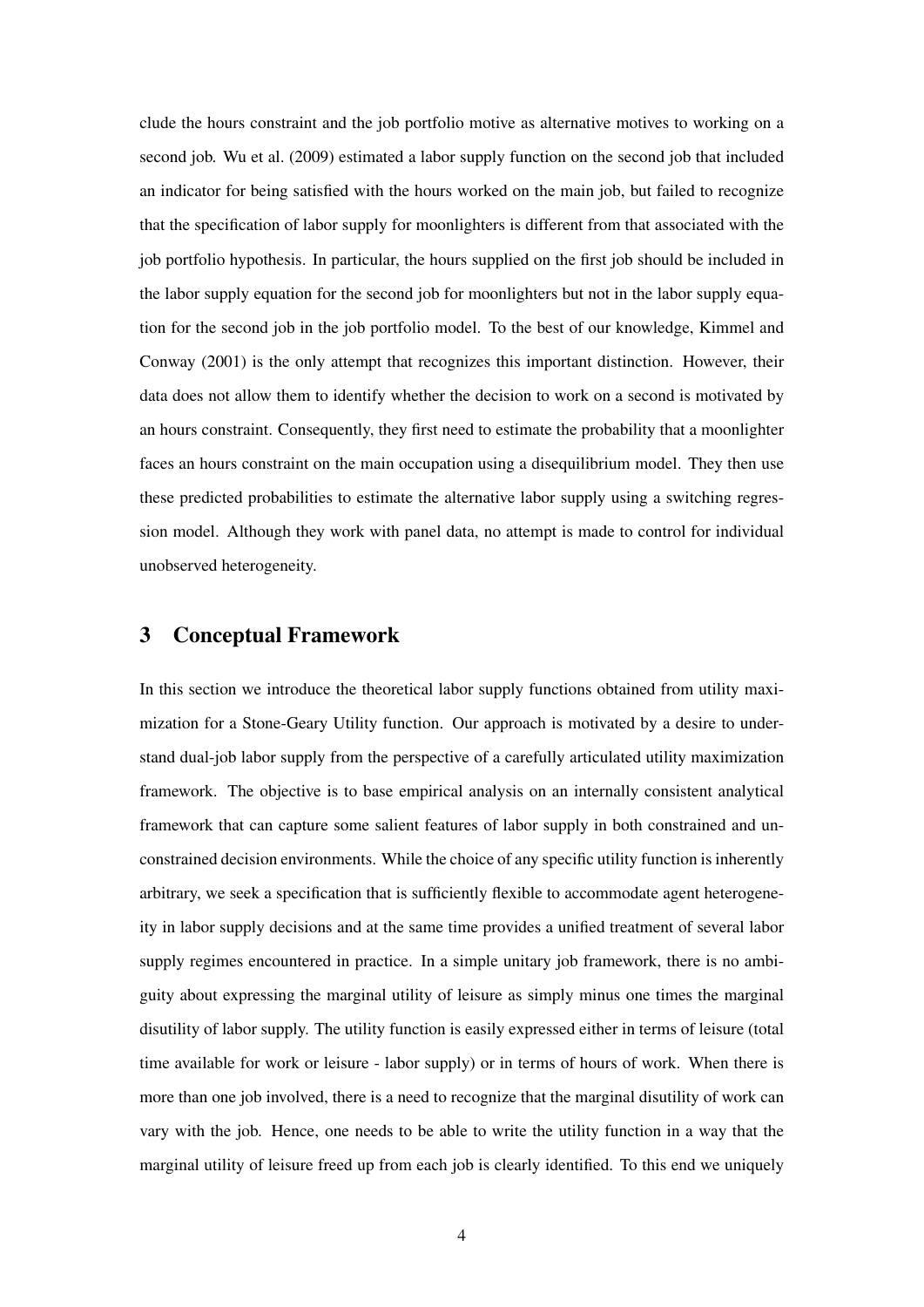adapt a Stone-Geary Utility function model to represent labor supply to more than one job. The advantage of a Stone-Geary specification is that it specifies upper bounds to labor supply to each job as well as a lower bound to income. The marginal utility of leisure (disutility of work) corresponding to each job is easily expressed. The derivations of the labor supply elasticities for the Stone-Geary utility are presented in a technical appendix available upon request of the authors.

#### Unconstrained dual job holder

Consider utility maximization for a multiple (dual) job holder who is not constrained in his choice of hours to work at two jobs:

$$
U = (\gamma_1 - h_1^*)^{\alpha_1} (\gamma_2 - h_2^*)^{\alpha_2} (y^* - \gamma_3)^{1 - \alpha_1 - \alpha_2}
$$
 (1)

where  $\alpha_1, \alpha_2, \gamma_1, \gamma_2, \gamma_3 > 0$ ,  $h_m^*$  represents the time allocated to job m, and  $y^*$  is income. The parameters  $\gamma_1$  and  $\gamma_2$  represent the upper bounds on the time that can be expended on jobs 1 and 2, and still have the utility function defined. The total time available for work and leisure  $(T)$  is defined by

$$
T = \sum_{m=1}^{2} \gamma_m.
$$

The parameter  $\gamma_3$  represents the lower bound on the amount of income necessary for the utility function to be defined. The terms  $(\gamma_m - h_m^*)$ ,  $m = 1, 2$  represent the times freed up by each job for leisure consumption. Total consumption of leisure time  $\ell$  is residually obtained as

$$
\ell = T - h_1^* - h_2^*
$$
  
=  $\gamma_1 + \gamma_2 - h_1^* - h_2^*$   
=  $(\gamma_1 - h_1^*) + (\gamma_2 - h_2^*)$ .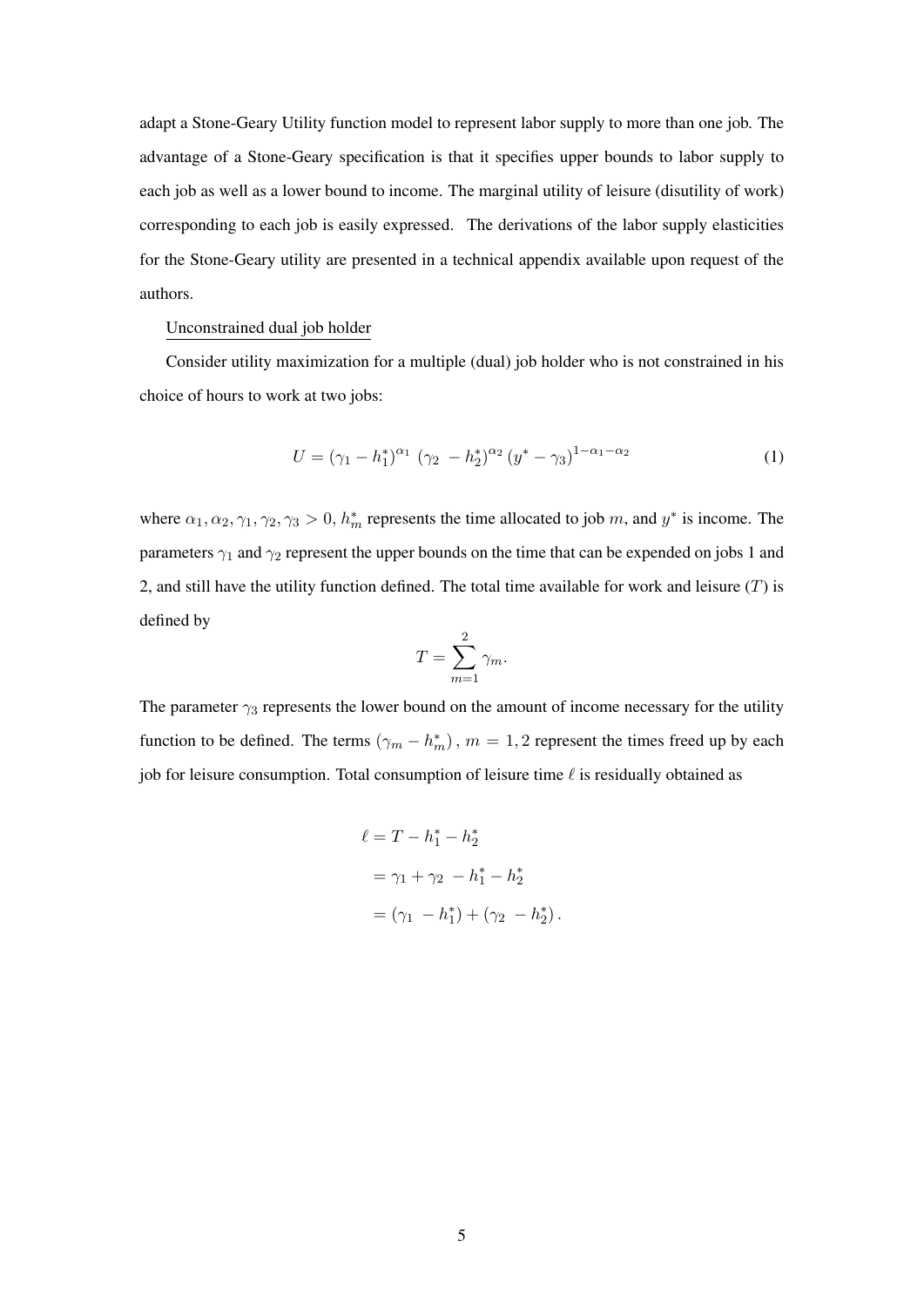The economic problem facing an unconstrained dual job holder can be stated as

$$
\max_{h_1, h_2, y} U = (\gamma_1 - h_1^*)^{\alpha_1} (\gamma_2 - h_2^*)^{\alpha_2} (y^* - \gamma_3)^{1 - \alpha_1 - \alpha_2}
$$
  
s.t.  $y^* = \sum_{m=1}^2 w_m h_m^* + I$ ,  
 $0 < h_m^* < \gamma_m$ ,  $m = 1, 2$  and  
 $\sum_{m=1}^2 h_m^* \le T$ ,

where  $w_m$  is the wage or pecuniary rewards to the mth job, and I is exogenous non-labor income. The utility maximizing dual labor supply functions are given by

$$
h_1^* = \left(1 - \alpha_1\right)\gamma_1 - \alpha_1\gamma_2\left(\frac{w_2}{w_1}\right) + \alpha_1\gamma_3\left(\frac{1}{w_1}\right) - \alpha_1\left(\frac{I}{w_1}\right) \tag{2}
$$

$$
h_2^* = (1 - \alpha_2)\gamma_2 - \alpha_2\gamma_1 \left(\frac{w_1}{w_2}\right) + \alpha_2\gamma_3 \left(\frac{1}{w_2}\right) - \alpha_2 \left(\frac{I}{w_2}\right). \tag{3}
$$

Equivalently, the earnings versions of dual labor supply may be expressed as

$$
w_1 h_1^* = \alpha_1 \gamma_3 + (1 - \alpha_1) \gamma_1 w_1 - \alpha_1 \gamma_2 w_2 - \alpha_1 I \tag{4}
$$

$$
w_2 h_2^* = \alpha_2 \gamma_3 + (1 - \alpha_2) \gamma_2 w_2 - \alpha_2 \gamma_1 w_2 - \alpha_2 I. \tag{5}
$$

The  $\alpha$  parameters of the utility function are of course literally the elasticities of the utility index with respect to the time released for leisure consumption from each job. A more useful interpretation of these parameters can be obtained from the equilibrium conditions. Note that the maximum amount of discretionary income may be defined as

$$
y_{\text{max}}^* = \gamma_1 w_1 + \gamma_2 w_2 + I - \gamma_3. \tag{6}
$$

In equilibrium the values for  $h_1^*$  and  $h_2^*$  satisfy the following solutions for  $\alpha_1$  and  $\alpha_2$  obtained from equations  $(4)$  and  $(5)$ :

$$
\alpha_1 = \frac{(\gamma_1 - h_1^*) w_1}{\gamma_1 w_1 + \gamma_2 w_2 + I - \gamma_3}
$$

$$
= \frac{(\gamma_1 - h_1^*) w_1}{y_{\text{max}}^*}
$$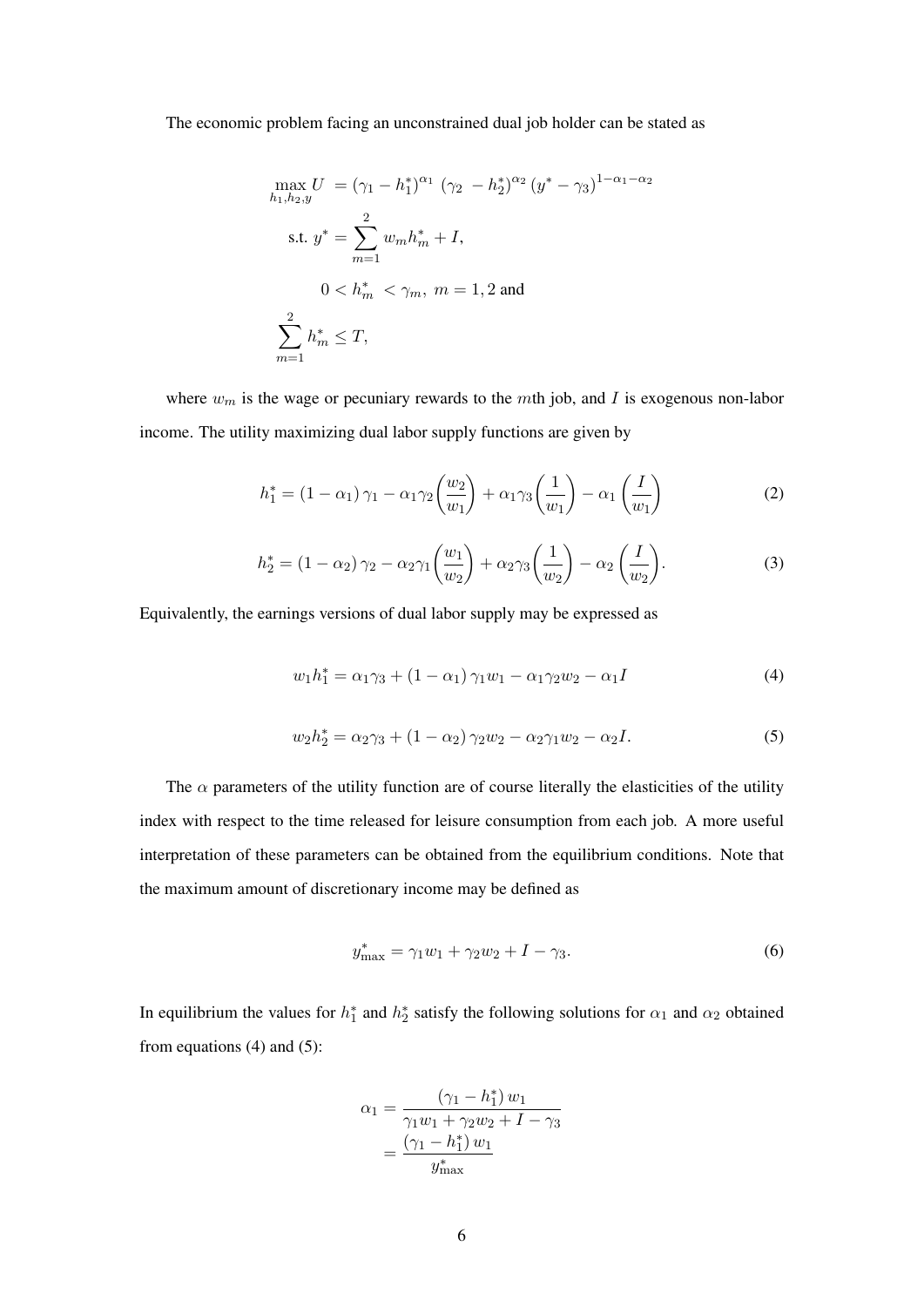and

$$
\alpha_2 = \frac{(\gamma_2 - h_2^*) w_2}{\gamma_1 w_1 + \gamma_2 w_2 + I - \gamma_3} \n= \frac{(\gamma_2 - h_2^*) w_2}{y_{\text{max}}^*}.
$$

 $\alpha_1$  and  $\alpha_2$  represent the shares of maximum discretionary income that are expended on the consumption of leisure arising from working less than the maximum threshold hours. The remaining share is discretionary non-leisure consumption as a share of maximum discretionary income:

$$
1 - \alpha_1 - \alpha_2 = 1 - \frac{(\gamma_1 - h_1^*) w_1 + (\gamma_2 - h_2^*) w_2}{\gamma_1 w_1 + \gamma_2 w_2 + I - \gamma_3}
$$
  
= 
$$
\frac{w_1 h_1^* + w_1 h_2^* + I - \gamma_3}{\gamma_1 w_1 + \gamma_2 w_2 + I - \gamma_3}
$$
  
= 
$$
\frac{y^* - \gamma_3}{y_{\text{max}}^*}.
$$

#### Unconstrained unitary job holders

We impose the restriction that unitary and dual job holders have the same utility function. This allows one to characterize individuals who move back and forth between unitary and dual job holding as responding to changes in their economic environments and avoids the awkwardness of having to assume that these individuals are responding to periodic ad hoc changes in preferences.

For individuals who hold only one job, we then condition on  $h_2^* = 0$ :

$$
\max_{h_1, y} U = (\gamma_1 - h_1^*)^{\alpha_1} (\gamma_2)^{\alpha_2} (y^* - \gamma_3)^{1 - \alpha_1 - \alpha_2}
$$
  
s.t.  $y = w_1 h_1^* + I$ ,  
 $0 < h_1^* < \gamma_1$ ,  
 $h_1^* \le T$ .

labor supply to job 1 in this case can be shown to be

$$
h_1^* = \left(\frac{1-\alpha_1-\alpha_2}{1-\alpha_2}\right)\gamma_1 + \left(\frac{\alpha_1}{1-\alpha_2}\right)(\gamma_3)\left(\frac{1}{w_1}\right) - \left(\frac{\alpha_1}{1-\alpha_2}\right)\left(\frac{I}{w_1}\right) \tag{7}
$$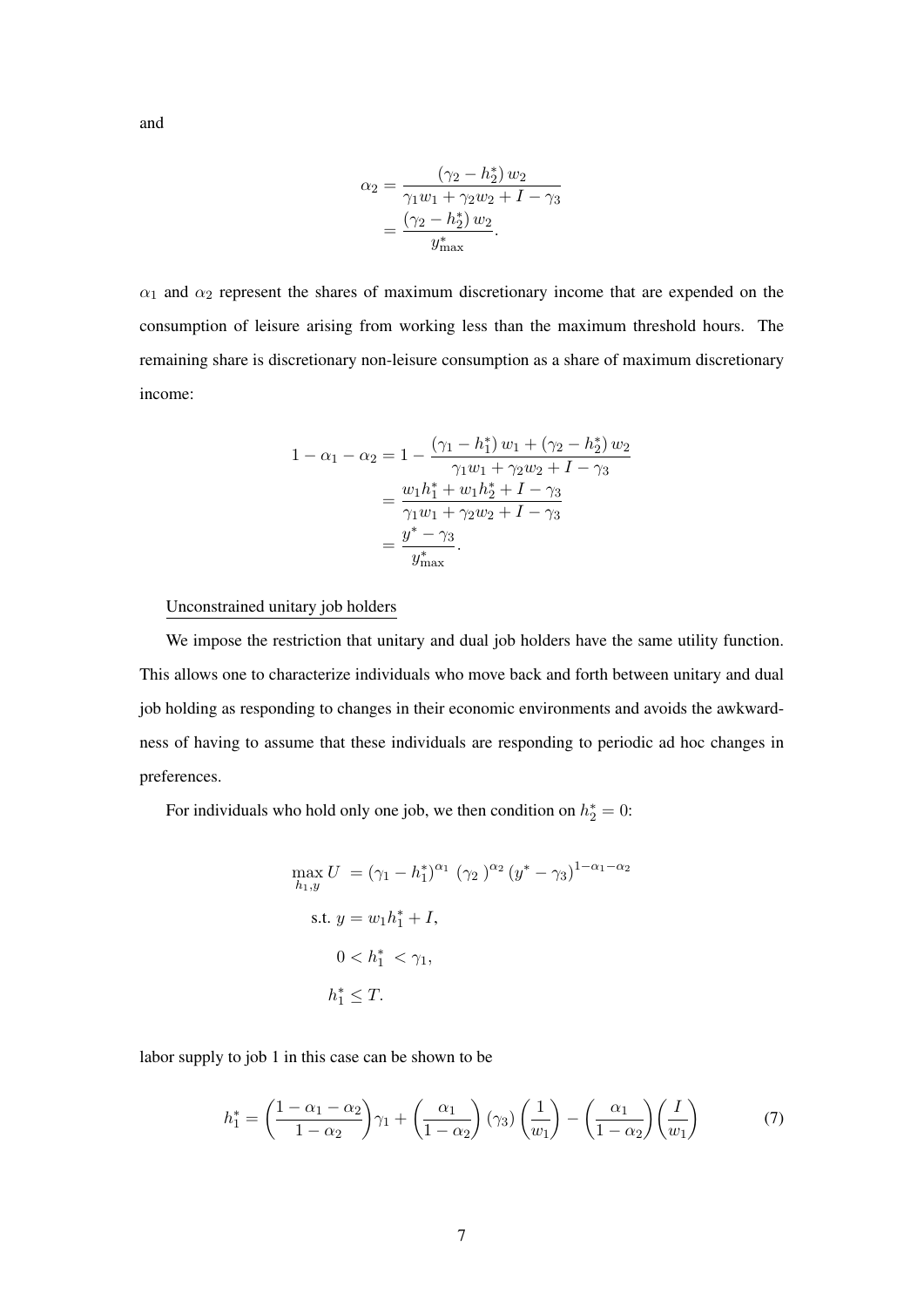or in terms of earnings

$$
w_1 h_1^* = \left(\frac{1-\alpha_1-\alpha_2}{1-\alpha_2}\right) \gamma_1 w_1 + \left(\frac{\alpha_1}{1-\alpha_2}\right) (\gamma_3) - \left(\frac{\alpha_1}{1-\alpha_2}\right) I. \tag{8}
$$

#### Constrained dual job holder

We assume that constraints on labor supply for dual job holders apply only to job 1, i.e. workers are constrained either because they desire more hours on job 1 (under-employed) or they desire fewer hours on job 1 (over-employed). Consequently, constrained dual job holders are assumed to be working their desired hours on job 2 conditional on their constrained hours in job 1. For an individual who is constrained at  $h_1 = \ddot{h}_1$ , the utility maximization problem becomes

$$
\max_{h_2, y} U = (\gamma_1 - \ddot{h}_1)^{\alpha_1} (\gamma_2 - h_2^*)^{\alpha_2} (y^* - \gamma_3)^{1 - \alpha_1 - \alpha_2}
$$
  
s.t.  $y = w_2 h_2^* + w_1 \ddot{h}_1 + I$ ,  
 $0 \le h_2^* < \gamma_2, \ 0 \le \ddot{h}_1 < \gamma_1$ , and  
 $\ddot{h}_1 + h_2^* \le T$ ,

While labor supply to job 1 is fixed at  $\ddot{h}_1$ , desired labor supply to job 2 is determined according to

$$
h_2^* = \left(\frac{1-\alpha_1-\alpha_2}{1-\alpha_1}\right)\gamma_2 + \left(\frac{\alpha_2\gamma_3}{1-\alpha_1}\right)\left(\frac{1}{w_2}\right) - \left(\frac{\alpha_2}{1-\alpha_1}\right)\left(\frac{w_1\ddot{h}_1 + I}{w_2}\right). \tag{9}
$$

In terms of expected earnings, labor supply to job 2 would simply be

$$
w_2 h_2^* = \left(\frac{1-\alpha_1-\alpha_2}{1-\alpha_1}\right) \gamma_2 w_2 + \left(\frac{\alpha_2 \gamma_3}{1-\alpha_1}\right) - \left(\frac{\alpha_2}{1-\alpha_1}\right) \left(w_1 \ddot{h}_1 + I\right) \,. \tag{10}
$$

#### Constrained unitary job holder

For a constrained unitary job holder, the hours worked  $(h_1)$  are treated as exogenous so there is no corresponding labor supply equation.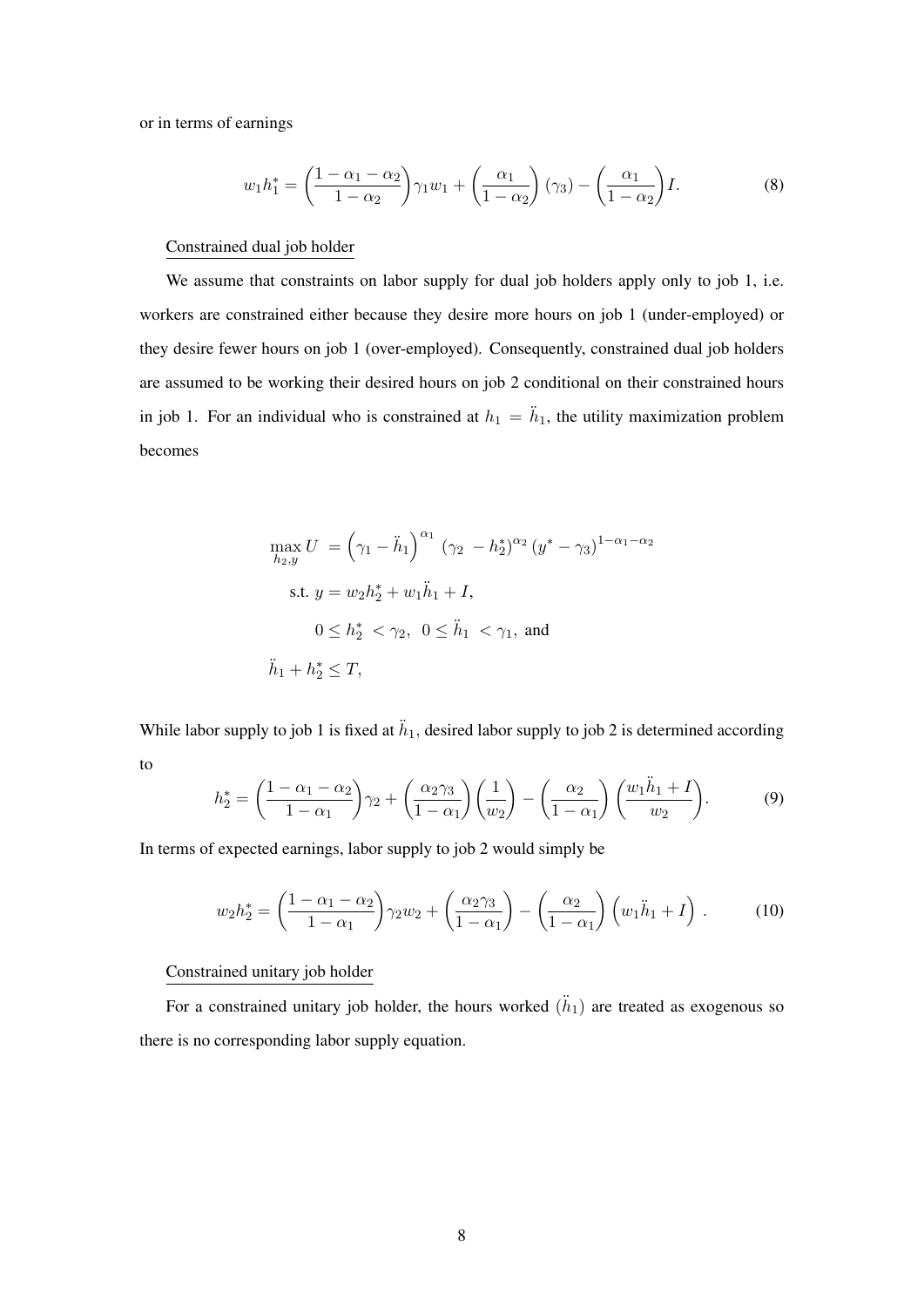## 4 Data

The estimation of our model is conducted using data from the British Household Panel Survey (BHPS). The survey began in 1991 with a sample of some 5,500 household randomly drawn from all areas of Great Britain. To this initial sample, an over-sample of 1,500 households form Scotland and Wales was added in 1999 and a sample of 2,000 households from Northern Ireland was added in 2001. Individuals are followed over time through an annual questionnaire. The survey asked whether in the month preceding the interview the respondent had worked on a second job. The sample is restricted to prime age working men (age 18 to 65) who are not enrolled in school, to avoid standard selection problems associated with the labor supply decision of women or individuals eligible for retirement. We also exclude self-employed individuals on the main job. For the purposes of the BHPS, the main job for a dual job holder is the job in which one works the most hours.

Importantly for the scope of this study, BHPS contains information about the presence of an hours constraint on the main job. Specifically respondents were asked whether they would have liked to work more, less, or the same hours assuming that they would be paid the same amount per hour. Since this question was asked directly after respondents reported their hours of work on the main job, we interpret the answer to this question as an indicator for an hours constraint on the main job. Accordingly for each type of job holder (unitary or dual) we can identify if he is constrained on the main job. In the end we have 6 possible cases: 1) unitary job holders who work their desired amount of hours on the main job - unconstrained unitary job holders; 2) unitary job holders who would have liked to work more hours on the main job (under-employed); 3) unitary job holders who would have liked to work less hours on the main job (over-employed); 4) dual job holders who work their desired hours on the main job unconstrained dual job holders; 5) dual job holders who are under-employed on their main job; 6) dual job holders who are over-employed on their main job.

While most of the variables are straightforward, some may require explanation about how they were constructed. The gross wage rate was calculated by dividing the monthly earnings by the usual hours worked on the relevant job times four. This procedure was preferred to the selfreported information on the hourly wage rate because it guarantees internal consistency between the estimation of the hours and the earnings equations. To mitigate the effect of outliers, we deleted from our sample individuals who earn less than £1/hour or more than £100/hr. Moreover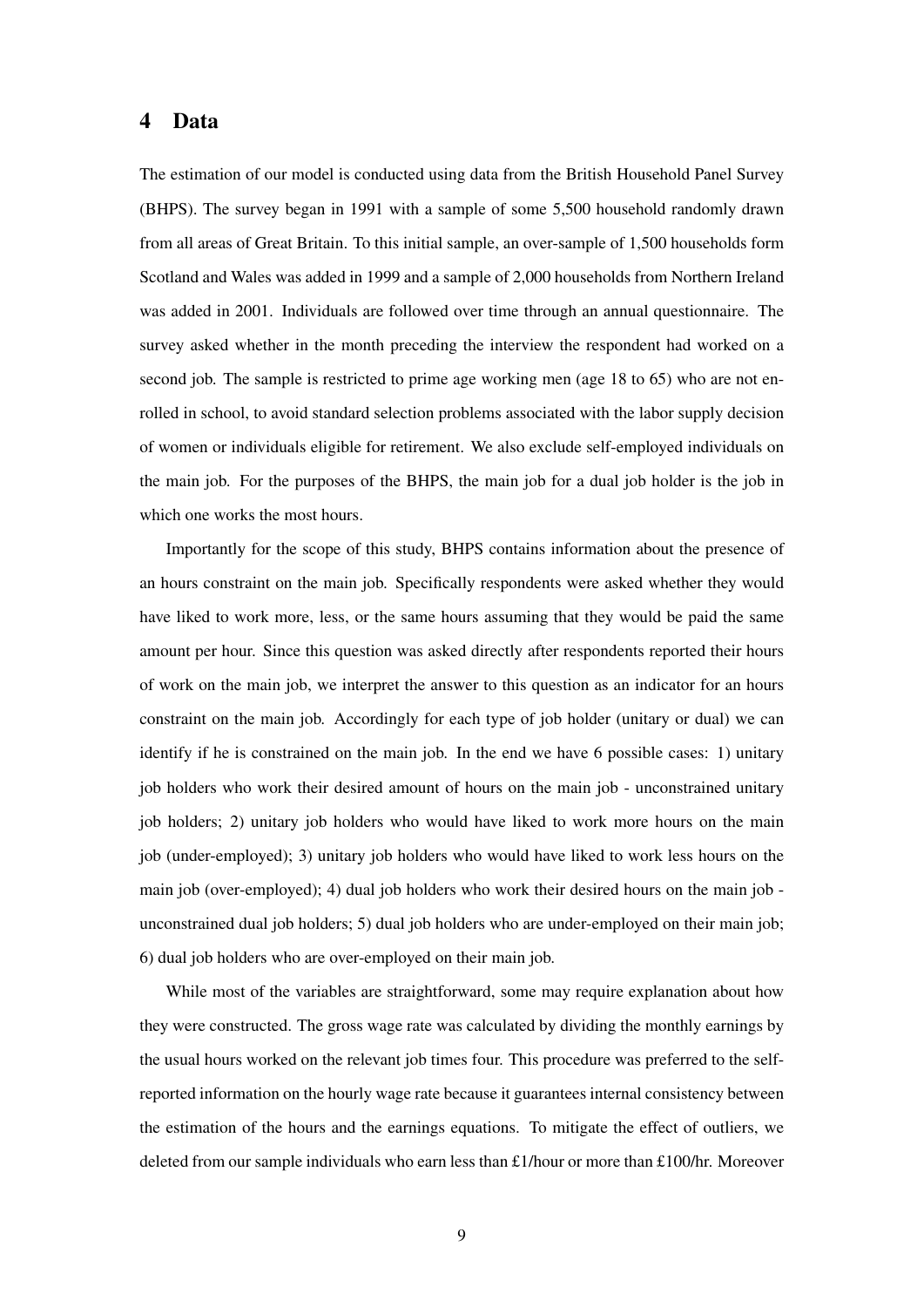we drop individuals with reported hours of work outside the 1 to 99 percentile of the distribution of hours worked in the sample. Non-labor income is the sum of all state benefits (including pension), money transfer, and income from rent, saving, and investment.

We determine an individual's marginal income tax rate  $(\tau_{it})$  based on the information we have on weekly earnings coupled with the personal tax allowances and tax rate bands in effect in the UK for each year in our sample period. If we let  $W<sub>mit</sub>$  refer to nominal gross wage rates, the tax-rate adjusted nominal wage rate for each job is simply  $(1 - \tau_{it}) W_{mit}$ ,  $m = 1, 2$ . Changes in British tax law after 1993 treat dividend and savings income differently from other forms of nonlabor income. Since we are unable to identify the separate components of non-labor income, we apply the dividend and savings marginal tax rates to the entire amount of non-labor income. If we let  $NLI_{it}$  represent nominal gross non-labor income, the tax-rate adjusted nominal nonlabor income is given by  $(1 - \tau_{it}^I) N L I_{it}$ . To make things concrete, we model weekly hours of labor supply with hourly wage rates corrected for inflation and marginal income tax rates.

Real non-labor and total income are measured on a weekly basis. Individual wage rates and non-labor income corrected for inflation and tax rates are calculated according to

$$
w_{mit} = \frac{W_{mit} (1 - \tau_{it}^w)}{P_t}, \ m = 1, 2
$$

$$
I_{it} = \frac{(1 - \tau_{it}^I) N L I_{it}}{P_t}
$$

where  $P_t$  is a cost of living deflator for period  $t^2$ .

Table 1 reports means for variables in our analyses. After excluding observations with missing data for any variables in the models, we are left with a total of 44,921 observations. We have complete information on dual job holder observations in 2,785 cases, which account for about 6% of all the observations in our estimation sample. Almost 60% of dual job holding episodes are associated with no hours constraints on the main job; another 31% of the dual job holding episodes is associated with workers who are over-employed on the main job, and the remaining 9% of dual job holding episodes is associated with workers who are under-employed on the main job. This last result indicates that the usual explanation for holding two jobs, i.e. the need to fulfill an unmet hours target on the main job, does not seem to fit well with the stylized facts in the UK. Moreover, the under-employed hours (constrained) model cannot explain why

 $2$ Our adjustment for taxes is a simple approximation that treats marginal rates as proportional in order to obtain local after tax wage rates and income. Hence, our analysis does not attempt to incorporate the kinked budget arising from a graduated income tax system.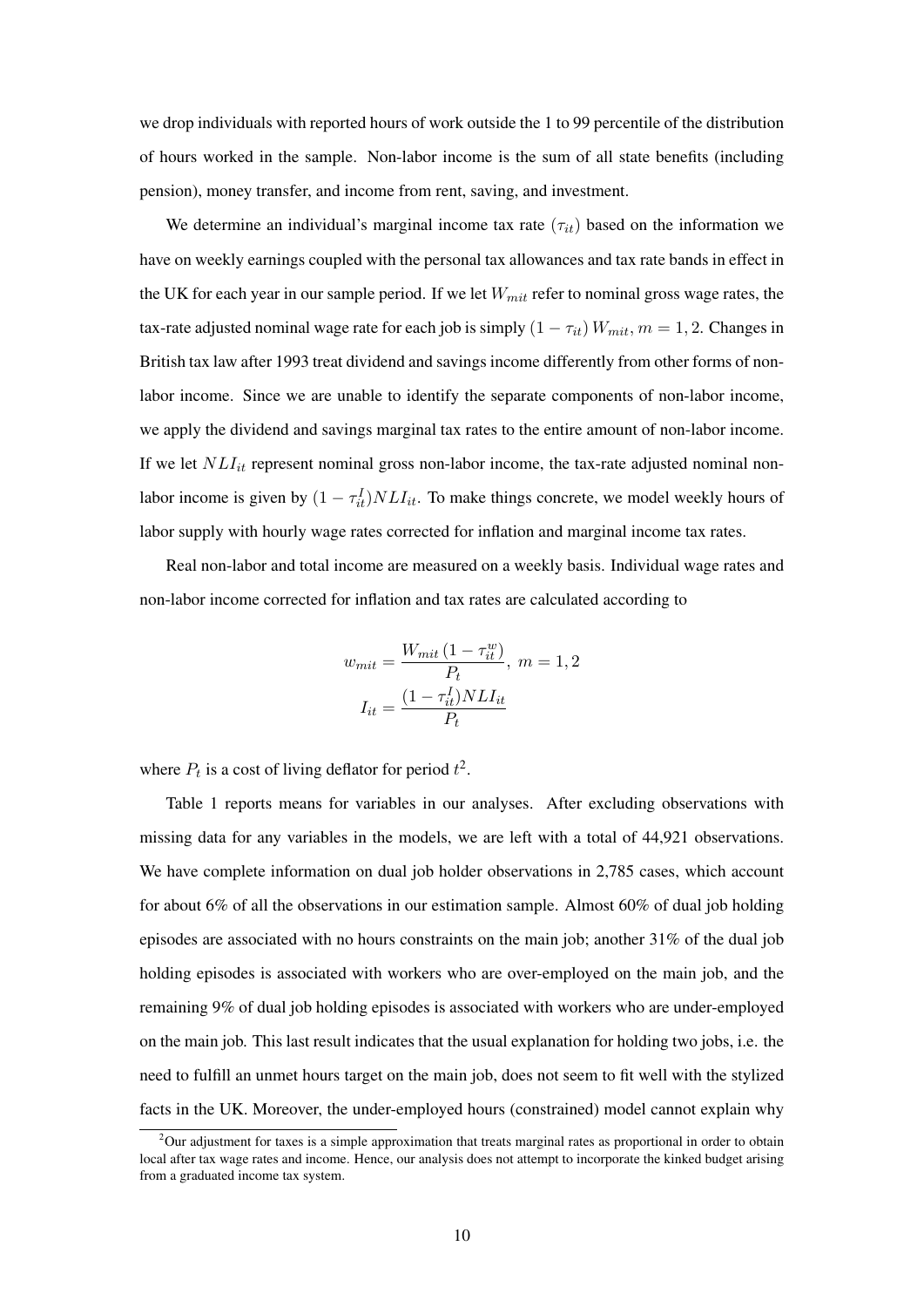so many dual job holders actually desired to work less hours on the main job: if a worker is overemployed on the main job, why would he take a second job? The job portfolio model offers a reasonable explanation for this finding. Jobs are heterogeneous for a variety of reasons and that is why some workers prefer to allocate their desired hours of work over a portfolio of jobs. Long contractual hours on the main job may actually bring a worker above the desired equilibrium hours of work. Although the portfolio model seems to better serve the stylized facts in the UK, one cannot disregard that only 6 percent of the sample of unitary job episodes consider themselves under-employed. This is somewhat lower than the incidence of under-employment among dual job holders, thus suggesting that individuals do take a second job in response to a situation of under-employment on the main job.

Not surprisingly, we find that under-employed individuals work less hours on the main job than unconstrained workers while over-employed individuals work more hours on the main job than unconstrained workers. Conditional on being constrained, on average dual job holders work less hours on their main job, but after adding the hours supplied on the second job, dual job holders work more total hours per week. The average hourly wage on the main job for unitary job holders is higher than for dual job holders. For dual job holders, the hourly wage rate on the second job is higher than on the main job, although the weekly earnings on the main job are higher because individuals work more hours on the main job. Neither the portfolio nor the constrained labor supply regimes impose any restrictions on the relative magnitudes of the rates of pay between the two jobs. Compared with their unconstrained fellow workers, the average hourly wage of under-employed workers is lower and the average hourly wage of over-employed workers is higher.

Unitary and dual job holders differ on a number of socioeconomic dimensions. For example, dual job holders tend to be younger than unitary job holders and less likely to be married. Moreover, under-employed workers (both unitary and dual job holders) seem to be less educated than the other two classes of workers: only 19% of under-employed unitary job holders and 17% of under-employed dual job holders have some degree above the A level. $3$  This rate is higher for over-employed workers (both unitary and dual job holders) at 29%. Hence, it could well be that some underlying selection process determines whether a workers falls into one of the six categories in a systematic way.

Table 2 reports an unconditional transition probability matrix over the period of our study.

<sup>&</sup>lt;sup>3</sup>'A' level education represents 13 years of education/upper secondary school.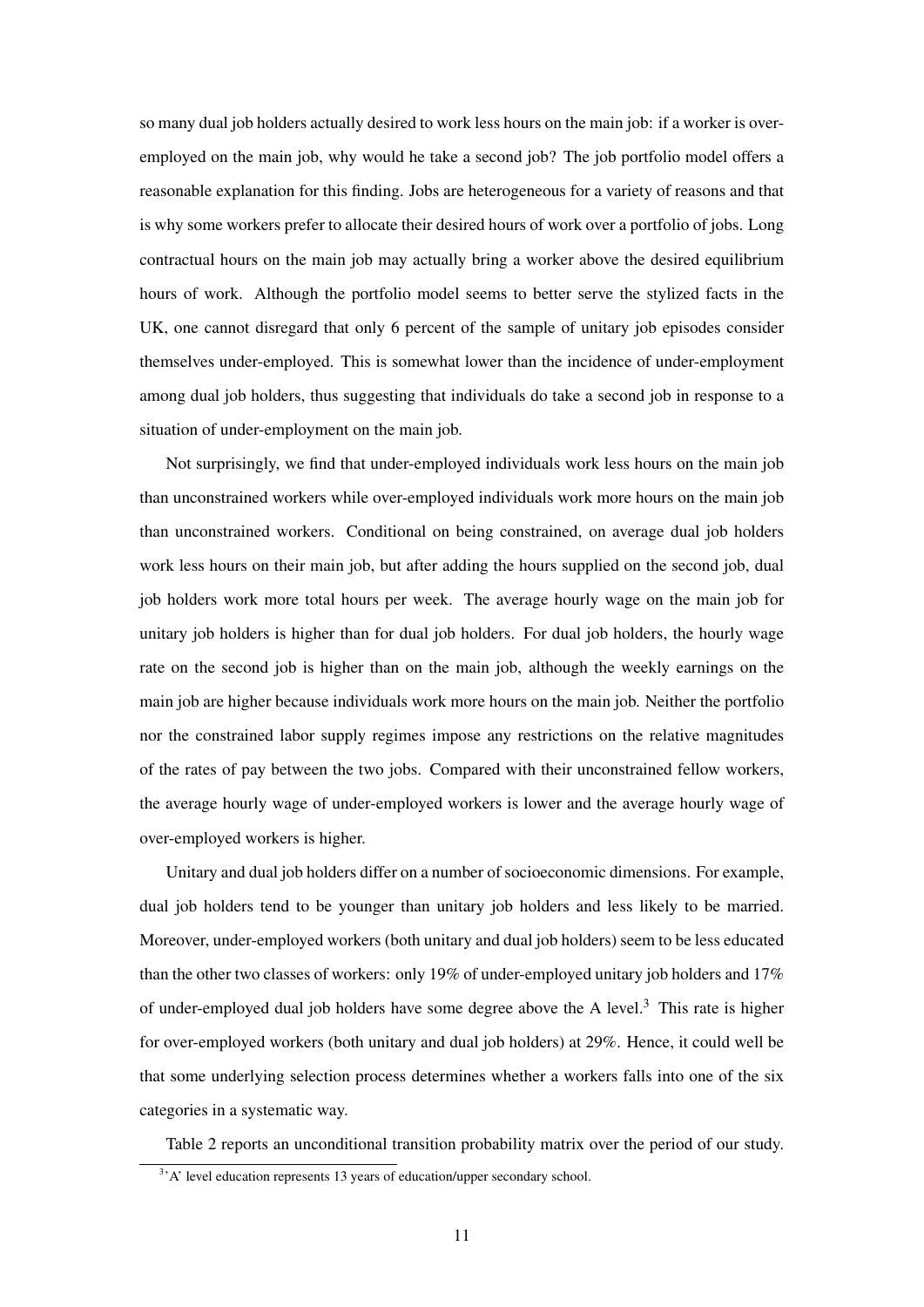We add a row and column corresponding to moving into the sample from out of the sample and moving out of the sample from within the sample. For any given period, those with the highest probability of moving out of the sample the next period were over-employed dual job holders (over dual) with a probability of 0.29. On the other hand, among those who move into the sample in any given period, the probability is the highest (0.55) that they would fall into the category of unconstrained unitary job holders (unc\_unit). While the probability of remaining in one's current regime exceeds the probabilities of moving to any other labor supply regime for most regimes, two exceptions are found among under-employed workers (under unit & under dual). For example the probabilities that under-employed workers – under\_unit and under\_daul – would transition in the next period to being unconstrained unitary job holders (unc\_unit) are 0.38 and 0.20 versus remaining in the same regimes with probabilities 0.22 and 0.12, respectively. Other noteworthy transitions are unconstrained unitary job holders (unc\_unit) becoming over-employed unitary job holders (over\_unit) with probability 0.17 and over-employed unitary job holders (under\_unit) transitioning to unconstrained unitary job holders (unc\_unit) with probability 0.26. Similarly, the probability is 0.20 that an unconstrained dual job holder (unc\_dual) would transition to an unconstrained unitary job holder (unc\_unit). These are of course raw transitions, but they point to the desirability of specifying a single unifying utility function for workers across all labor supply outcomes. In the empirical model below we treat the placement of workers into labor supply regimes as the result of a multinomial logit selection process with unobserved heterogeneity.

## 5 Empirical Model

To introduce the stochastic element in the model, one can think of  $w_m h_m^*$  and  $y^*$  as planned earnings and income. The relationship between actual labor supply earnings,  $w_m h_m$  from job m, and planned earnings,  $w_m h_m^*$ , is given by  $w_m h_m = w_m h_m^* + v_m$ , where  $v_m$  is a random error term. The relationship between actual income,  $y$ , and planned income,  $y^*$ , may be expressed as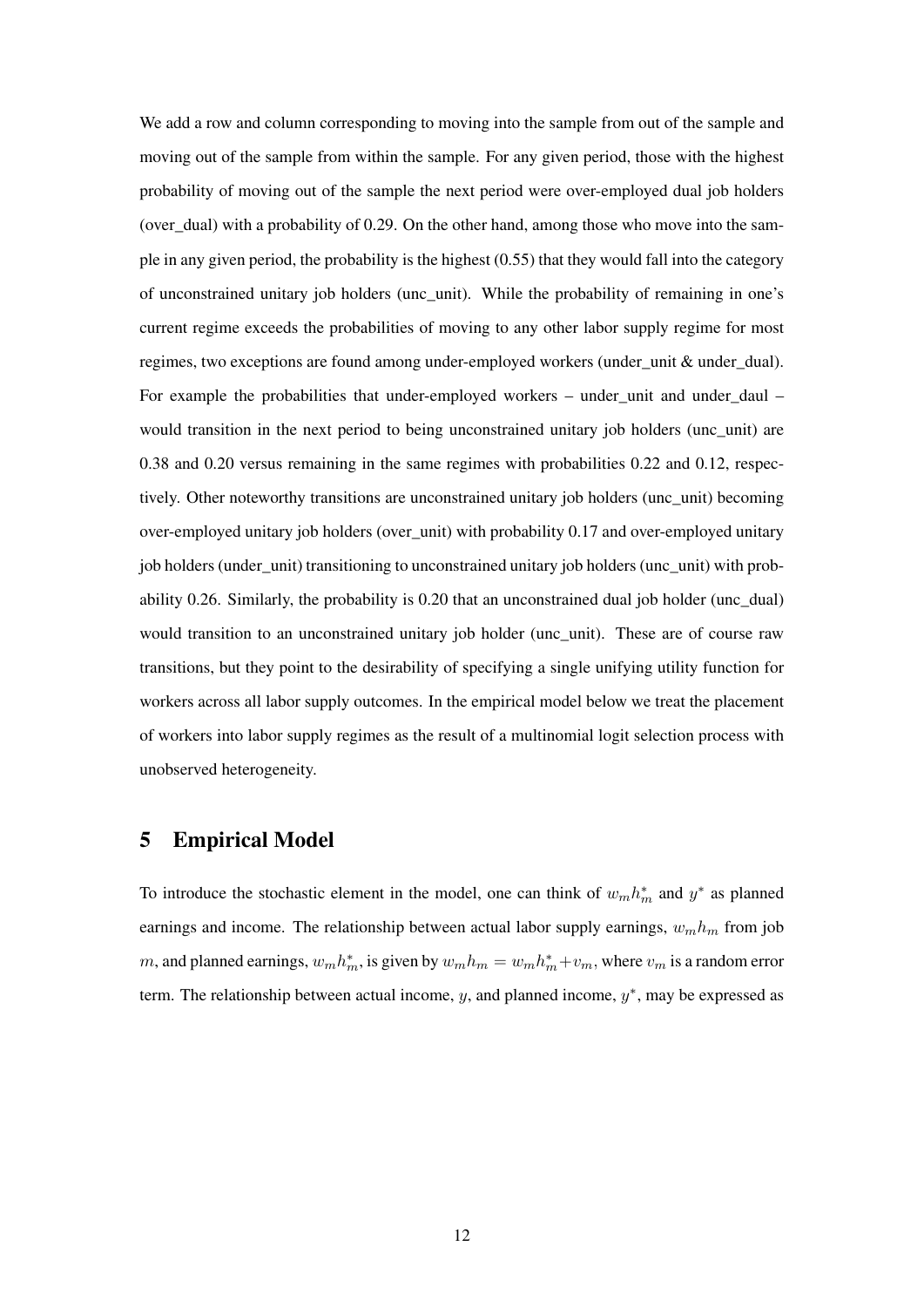$y^* = y - v_y$ , where  $y = \sum_{m=1}^{2} w_m h_m + I$ . Note that we can solve for  $v_y$  from

$$
v_y = y - y^*
$$
  
=  $\left(\sum_{m=1}^{2} w_m h_m + I\right) - \left(\sum_{m=1}^{2} w_m h_m^* + I\right)$   
=  $\sum_{m=1}^{2} w_m (h_m - h_m^*)$   
=  $\sum_{m=1}^{2} v_m$ .

Because constrained hours on job 1 are treated as exogenous, we do not estimate corresponding labor supply functions in these cases. This leaves us with five labor supply functions to estimate that span four selection regimes:  $h_1$  and  $h_2$  for unconstrained dual job holding - case (1),  $h_1$  for unconstrained unitary job holding - case (2),  $h_2$  for under-employed dual job holders on job 1 - case (3), and  $h_2$  for over-employed dual hob holders on job 1 - case (4). Hours are measured as hours per week, wages are measured as hourly wage rates, and non-labor and total income are measured on a weekly basis. All monetary variables are expressed in terms of 2008 prices. Following Renna et al. (2013), our empirical estimation is conducted for the earnings version of the Stone-Geary labor supply model.

Our analysis extends the sample selection approaches of Lee (1983), Wooldridge(1995; 2010), and Dustmann and Rochina-Barrachina (2007) to multivariate selection in a panel data setting. The first stage of our panel data estimation of the dual labor supply model is estimation of a pooled multinomial logit. Let  $s_{it}$  represent a variable that assumes the values  $0, 1, ..., 5$ corresponding to the six job holding outcomes. We can equivalently define indicator variables corresponding to these six labor supply outcomes:  $s_{itj} = 1$  [ $s_{it} = j$ ]. Following Wooldridge (2010, pp.653-654), we assume that  $P(s_{it} = j | x_{it}, c_i) = P(s_{it} = j | x_i, c_i)$ ,  $j = 0, 1, ..., 5$ , where  $x_{it}$  is a vector of the explanatory variables (which can include time invariant variables),  $x_i$  is the vector of the means of the variables  $x_{it}$  for the *i*th individual, and  $c_i$  is unobserved heterogeneity. A simplifying assumption that permits averaging out of the  $c_i$  terms is that  $P(s_{it} = j | x_i) = P(s_{it} = j | x_{it}, \bar{\omega}_i)$ , where  $\bar{\omega}_i$  is a vector of means of the variables in  $x_{it}$ that are either time-varying or time-invariant.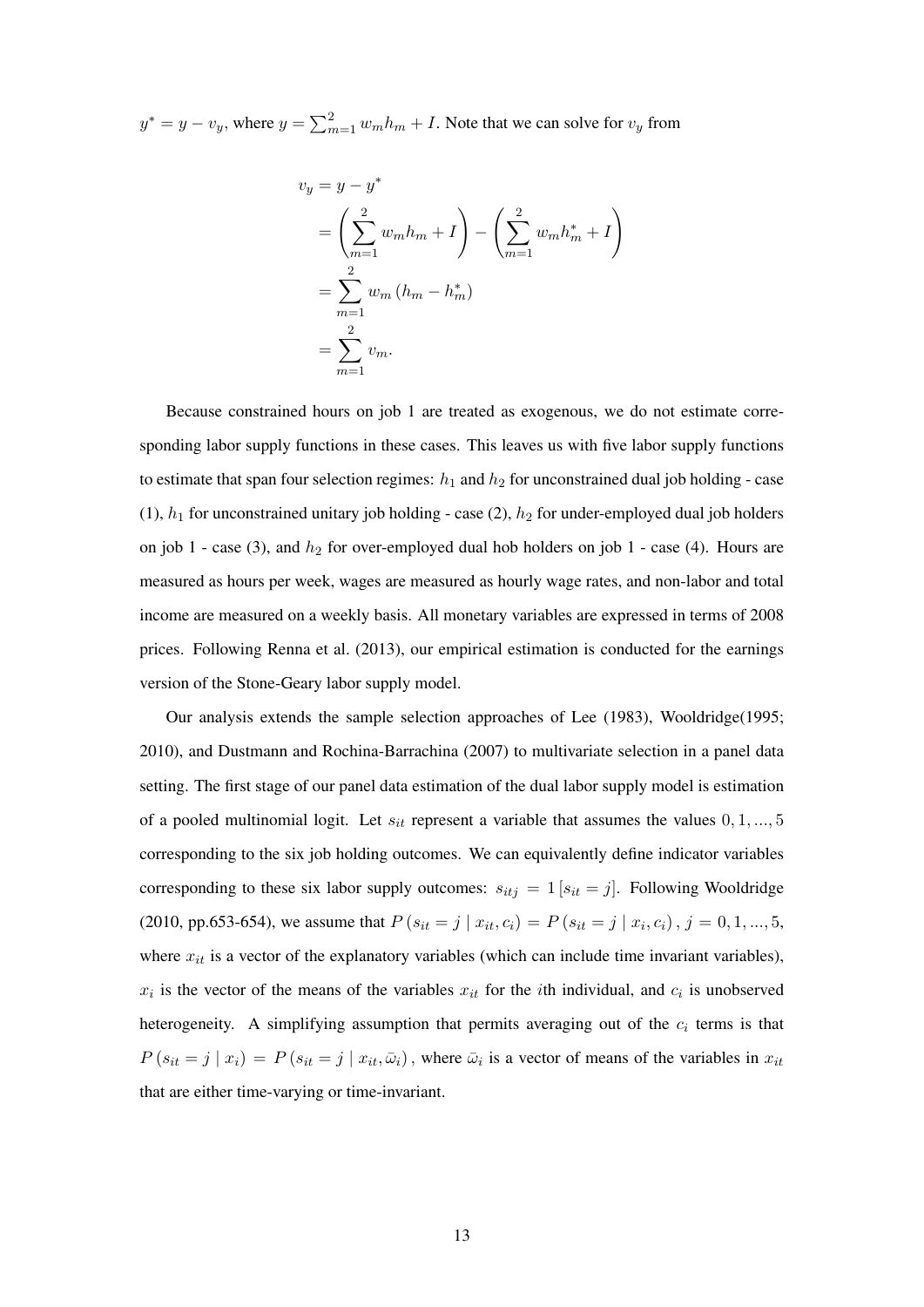The universally available variables for our model are specified by

$$
x_{it} = (1, w_{1it}, I_{it}, \text{Age}_{it}, \text{Educ}_{it}, \text{MS}_{it}, \text{DP}_{it}, \text{Year}_{it})
$$

$$
\bar{\omega}_i = (\bar{w}_{1i}, \bar{I}_i, \overline{\text{Age}}_i, \overline{\text{Educ}}_i, \overline{\text{MS}}_i, \overline{\text{DP}}_i, \overline{\text{Year}}_i),
$$

where Age is the individual's age, Educ is a vector of educational attainment dummy variables, MS is marital status (= 1 if married), DP is the number of dependent children, and Year is a set of year indicator variables. Given the above assumptions, our multinomial logit selection model generates probabilities according to

$$
P_{jit} = P(s_{it} = j \mid x_{it}, \bar{\omega}_i), j = 1, ..., 5
$$

$$
= \Lambda(x_{it}, \bar{\omega}_i, \beta_j)
$$

$$
P_{0it} = 1 - \sum_{j=1}^{5} P_{ijt},
$$

where  $\beta_i$  is the multinomial logit parameter vector for outcome j.

Let  $z_{jit} = \Phi^{-1}(P_{jit})$ , where  $\Phi^{-1}$  is the inverse standard normal CDF. It is clear that  $\Phi(z_{jit}) = P_{jit} = \Lambda(x_{it}, \bar{\omega}_i, \beta_j)$ . Accordingly, we construct the appropriate Inverse Mill Ratio (IMR) variables  $\lambda_{jit} = \frac{\phi(z_{jit})}{\phi(z_{jit})}$  $\frac{\partial^2 \langle z_j u \rangle}{\partial \Phi(z_{jit})}$  that will be added as regressors in the five labor supply equations.

We estimate the Stone-Geary model's boundary parameters  $\gamma_1, \gamma_2$ , and  $\gamma_3$  directly from our panel data sample. Let  $\tilde{\gamma}_1$  be the highest integer value that satisfies  $h_1^{\max} < \tilde{\gamma}_1 \le 1 + h_1^{\max}$  for the combined samples for all workers who work job 1 over all periods; let  $\tilde{\gamma}_2$  be the highest integer value that satisfies  $h_2^{\text{max}} < \tilde{\gamma}_2 \leq 1 + h_2^{\text{max}}$  for the combined samples for all workers who work job 2 over all periods; and let  $\tilde{\gamma}_3$  be the lowest integer value that satisfies  $y^{\min}-1 \le \tilde{\gamma}_3 < y^{\min}$ for the combined samples for all workers over all periods, where  $h_m^{\max}$  is the maximum observed hours of work for job m and  $y^{\min}$  is the lowest observed income.

Let  $v<sub>mlit</sub>$  represent the sum of an unobserved individual effect for labor supply and an idiosyncratic error term, where  $m = 1, 2$  for job 1 or job 2,  $l = 1, 2, 3, 4$  indexes the four labor supply selection regimes,  $i = 1, ..., n$ , and  $t = 1, ..., T$ . The error structure for each labor supply regime can be characterized by (see Wooldridge 2010, pp.832-837)

$$
v_{mlit} = \theta_{ml} \lambda_{mlit} + \bar{Z}_{li} \pi_{ml} + u_{mlit}.
$$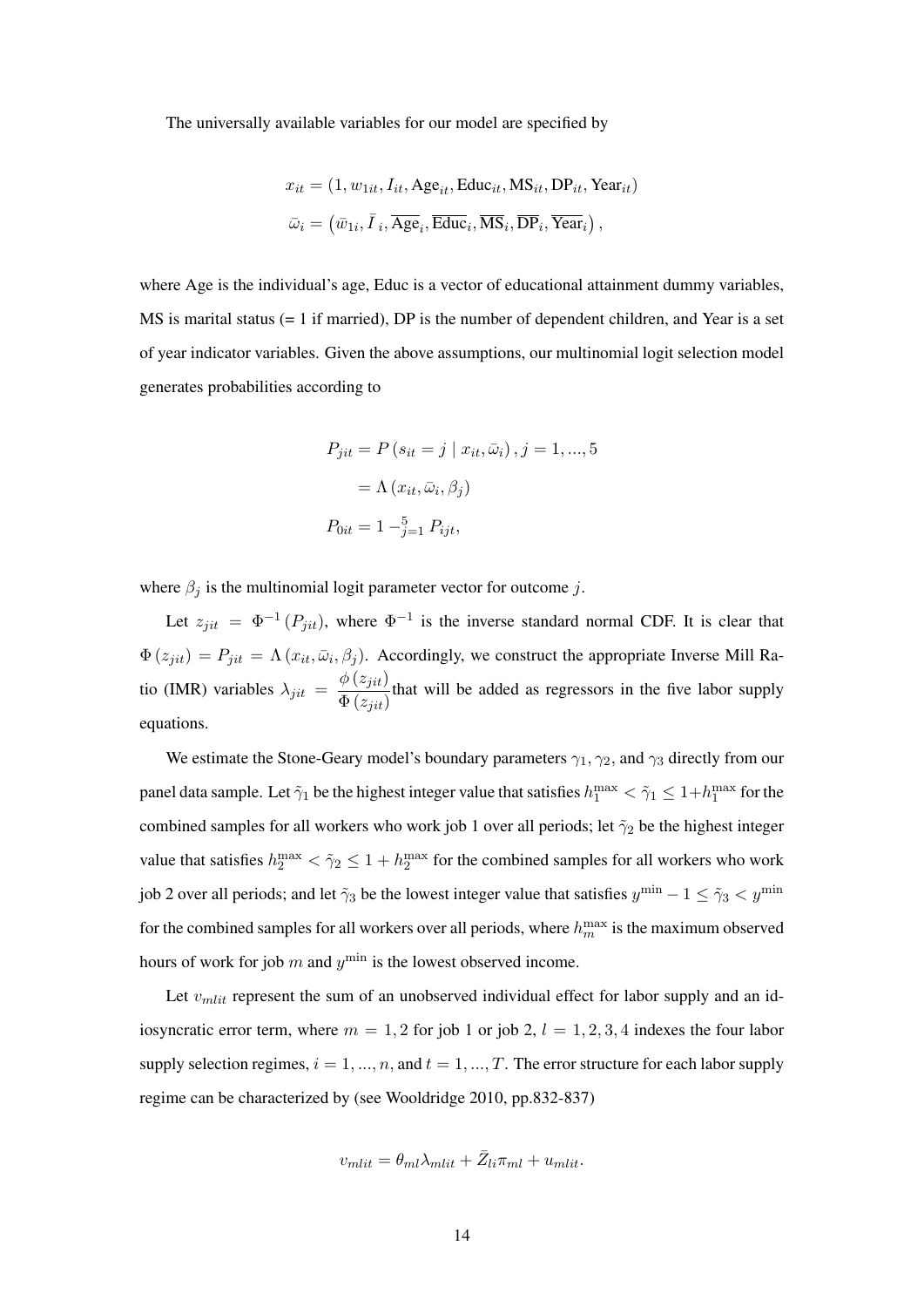where  $\bar{Z}_{li}$  is a vector of time averaged variable means for all individuals in regime l,  $\pi_{ml}$  is a conforming parameter vector,  $u_{mlit} = v_{mli} - E(v_{mlit} | q_{mlit}, \lambda_{mlit}, \bar{Z}_{li})$ , and  $q_{mlit}$  is a labor supply variable (defined below) arising from maximization of the Stone-Geary utility function.

The labor supply equations are jointly estimated by pooled, non-linear Seemingly Unrelated Regressions (SUR) with cross-equation restrictions on the parameters  $\alpha_1$  and  $\alpha_2$ . In practice the Inverse Mills Ratios (IMR's) are replaced by their estimated values  $\hat{\lambda}_{mlit}$  obtained from the multinomial logit model and the standard errors are bootstrapped.<sup>4</sup> The labor supply elasticities based on the estimated model will include not only those arising from the Stone-Geary utility function but also those that involve the selection terms and unobserved heterogeneity. In order to focus only local period effects of marginal changes in wage rates and non-labor income, we hold constant the time averaged sample means of these variables.

The empirical labor supply functions and elasticities are specified below<sup>5</sup>.

#### Unconstrained dual job holders

$$
w_{1it} (h_{1it} - \tilde{\gamma}_1) = \alpha_1 q_{1it} + \theta_{11} \hat{\lambda}_{1it} + \bar{Z}_{1i} \pi_{11} + u_{11it}
$$
 (11)

$$
w_{2it} (h_{2it} - \tilde{\gamma}_2) = \alpha_2 q_{1it} + \theta_{21} \hat{\lambda}_{1it} + \bar{Z}_{1i} \pi_{21} + u_{21it}.
$$
 (12)

where

$$
q_{11it} = q_{21it} = q_{1it}
$$
  
= 
$$
\tilde{\gamma}_3 - \tilde{\gamma}_1 w_{1it} - \tilde{\gamma}_2 w_{2it} - I_{it},
$$

$$
\bar{Z}_{1i} = \left(\bar{w}_{1i}, \bar{w}_{2i}, \bar{I}_i, \overline{\text{Age}}_i, \overline{\text{Educ}}_i, \overline{\text{MS}}_i, \overline{\text{DP}}_i, \overline{\text{Year}}_i\right),
$$

and  $\pi_{11}$  and  $\pi_{21}$  are the corresponding parameter vectors.

The implied hours equation for job 1 from the estimated earnings equation (11) is given by

$$
\hat{h}_{1it} = (1 - \hat{\alpha}_1) \tilde{\gamma}_1 + \hat{\alpha}_1 \left( \frac{\tilde{\gamma}_3 - \tilde{\gamma}_2 w_{2it} - I_{it}}{w_{1it}} \right) + \hat{\theta}_{11} \frac{\hat{\lambda}_{1it}}{w_{1it}} + \frac{\bar{Z}_{1i} \hat{\pi}_{11}}{w_{1it}}.
$$
(13)

<sup>4</sup>Estimated standard errors reported in the paper are bootstrap estimates from 200 replications that account for all estimation steps, including the estimation of multinomial logit regression and boundary parameters.

<sup>&</sup>lt;sup>5</sup>For the sample mean values used to correct for unobserved heterogeneity in the labor supply equations, we average only over the time-series for which the individual was in the particular labor supply regime.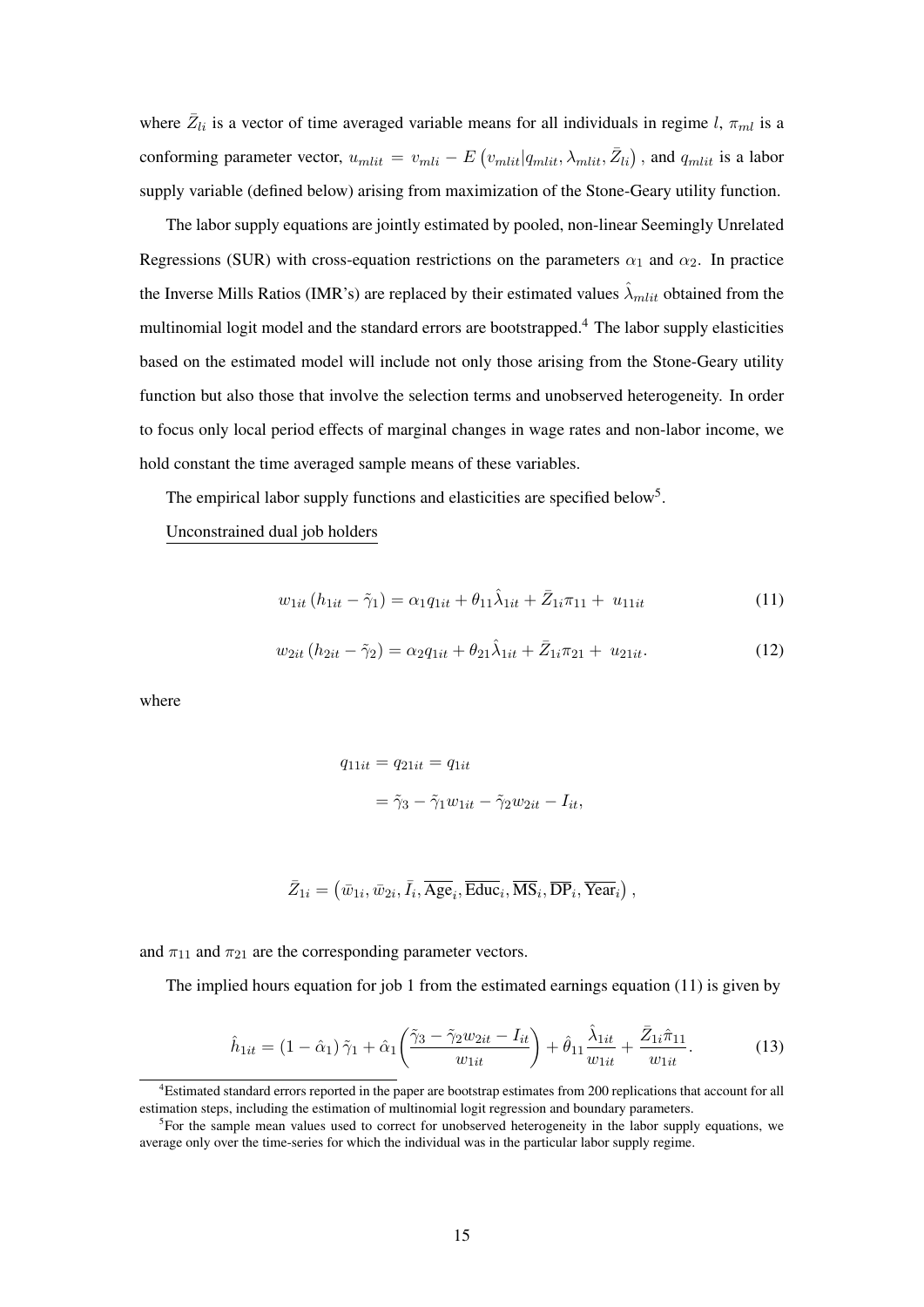We express the total labor supply effect of  $w_{1it}$  as

$$
\left(\frac{\partial \hat{h}_{1it}}{\partial w_{1it}}\right)^T = \left(\frac{\partial \hat{h}_{1it}}{\partial w_{1it}}\right)^{SG} + \hat{\theta}_{11} \left[\frac{1}{w_{1it}} \frac{\partial \hat{\lambda}_{1it}}{\partial w_{1it}} - \frac{\hat{\lambda}_{1it}}{(w_{1it})^2}\right] - \frac{\bar{Z}_{1i} \hat{\pi}_{11}}{(w_{1it})^2}
$$

where  $\left(\frac{\partial \hat{h}_{1it}}{\partial}\right)$  $\frac{\partial \hat{h}_{1it}}{\partial w_{1it}}\Bigg)^{SG}$ is the slope of the uncompensated labor supply curve obtained from the Stone-Geary utility function. Accordingly, the total labor supply elasticity with respect to  $w_{1it}$ is obtained from

$$
\hat{\eta}_{11it}^T = \left(\frac{w_{1it}}{\hat{h}_{1it}}\right) \left(\frac{\partial \hat{h}_{1it}}{\partial w_{1it}}\right)^T
$$

$$
= \hat{\eta}_{11it} + \hat{\theta}_{11} \left[\frac{1}{\hat{h}_{1it}} \frac{\partial \hat{\lambda}_{1it}}{\partial w_{1it}} - \frac{\hat{\lambda}_{1it}}{w_{1it}\hat{h}_{1it}}\right] - \frac{\bar{Z}_{1i}\hat{\pi}_{11}}{w_{1it}\hat{h}_{1it}}
$$

where  $\hat{\eta}_{11it} = \hat{\eta}_{11it}^c + \hat{\epsilon}_{11i}$  is the estimated Stone-Geary uncompensated labor supply elasticity with respect to  $w_{1it}$ ,  $\hat{\eta}_{11it}^c$  is the compensated labor supply elasticity with respect to  $w_{1it}$  (evaluated at  $\hat{h}_{1it}$ ), and  $\hat{\epsilon}_{11I}$  is the own wage income effect elasticity. The term  $\hat{\theta}_{11} \left[ \frac{1}{\hat{i}} \right]$  $\hat{h}_{1it}$  $\partial \hat{\lambda}_{1it}$  $\frac{\partial \hat{\lambda}_{1it}}{\partial w_{1it}} - \frac{\hat{\lambda}_{1it}}{w_{1it} \hat{h}}$  $\left[\frac{\hat{\lambda}_{1it}}{w_{1it}\hat{h}_{1it}}\right]$ captures the job 1 labor supply elasticity effects of  $w_{1it}$  on the probability of being an unconstrained dual job holder. Although  $w_{1it}$  does not directly affect the controls for unobserved heterogeneity, it does impact the effect of unobserved heterogeneity on job 1 labor supply via the term  $-\frac{\bar{Z}_{1i}\hat{\pi}_{11}}{\hat{\tau}}$  $w_{1it} \hat{h}_{1it}$ .

The total cross labor supply effect of  $w_{2it}$  is identical to the uncompensated cross wage effect of  $w_{2it}$  on labor supply to job 1 from the Stone-Geary utility function:

$$
\left(\frac{\partial \hat{h}_{1it}}{\partial w_{2it}}\right)^T = \left(\frac{\partial \hat{h}_{1it}}{\partial w_{2it}}\right)^{SG}.
$$

Therefore, the total labor supply elasticity for job 1 with respect to  $w_{2it}$  is the same as the estimated Stone-Geary uncompensated cross wage elasticity:

$$
\hat{\eta}_{12it}^T = \left(\frac{w_{2it}}{\hat{h}_{1it}}\right) \left(\frac{\partial \hat{h}_{1it}}{\partial w_{2it}}\right)^T
$$

$$
= \hat{\eta}_{12it},
$$

where  $\hat{\eta}_{12it} = \hat{\eta}_{12it}^c + \hat{\epsilon}_{12l}$ ,  $\hat{\eta}_{12it}^c$  is the compensated cross substitution effect elasticity, and  $\hat{\epsilon}_{12l}$ is the cross wage income effect elasticity.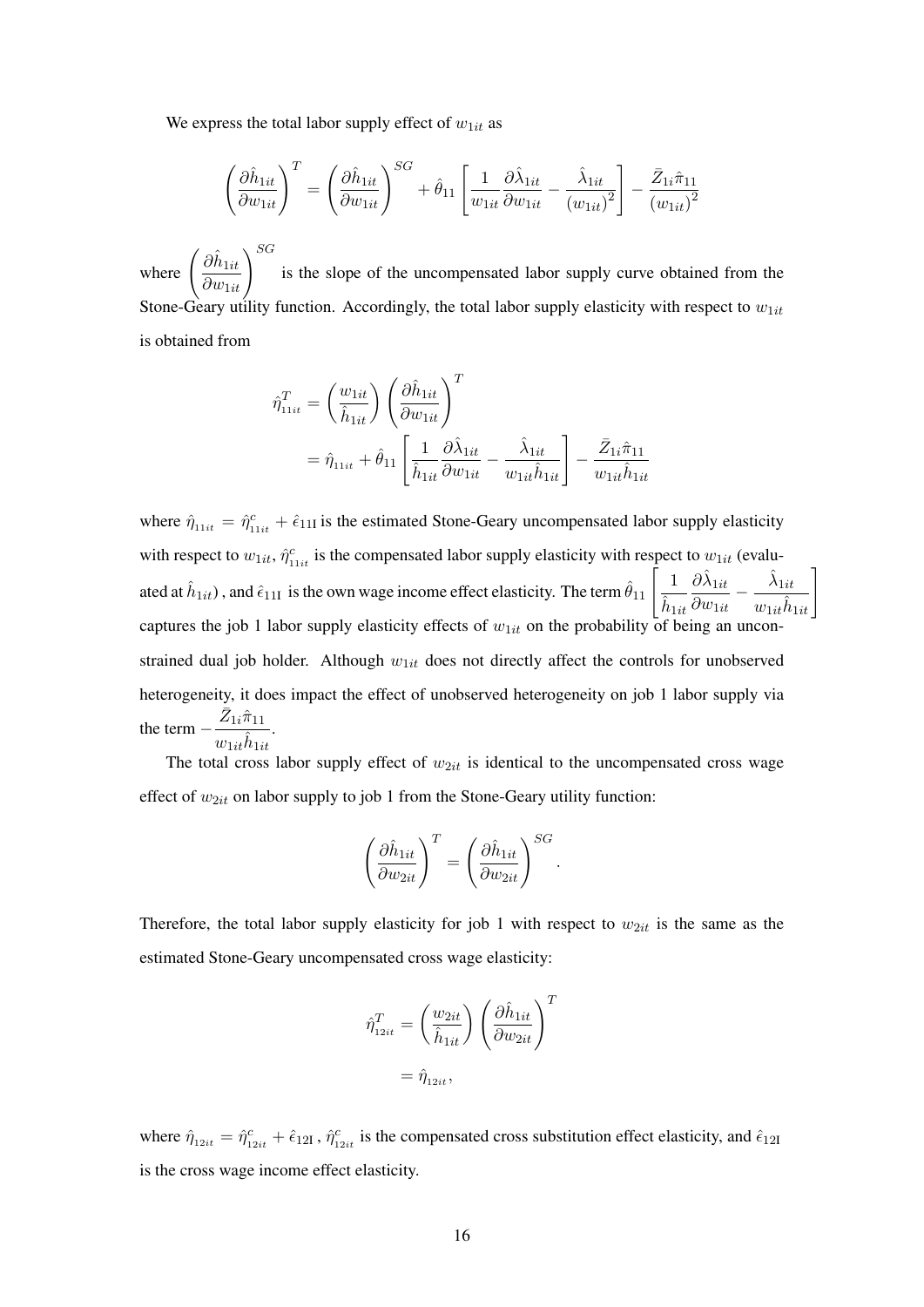The total pure income effect of non-labor income on labor supply to job 1 is obtained as

$$
\left(\frac{\partial \hat{h}_{1it}}{\partial I_{it}}\right)^T = \left(\frac{\partial \hat{h}_{1it}}{\partial I_{it}}\right)^{SG} + \left(\frac{\hat{\theta}_{11}}{w_{1it}}\right) \left(\frac{\partial \hat{\lambda}_{1it}}{\partial I_{it}}\right)
$$

where  $\left(\frac{\partial \hat{h}_{1it}}{\partial x}\right)$  $\frac{\partial \hat{h}_{1it}}{\partial I_{it}}\Bigg)^{SG}$ is the Stone-Geary pure income effect for labor supply to job 1. Accordingly, the total labor supply pure income effect elasticity is obtained from

$$
\hat{\eta}_{1Iit}^T = \left(\frac{I_{it}}{\hat{h}_{1it}}\right) \left(\frac{\partial \hat{h}_{1it}}{\partial I_{it}}\right)^T
$$

$$
= \hat{\eta}_{1Iit} + \left(\frac{\hat{\theta}_{11}I_{it}}{w_{1it}\hat{h}_{1it}}\right) \left(\frac{\partial \hat{\lambda}_{1it}}{\partial I_{it}}\right)
$$

where  $\hat{\eta}_{1Iit}$  is the Stone-Geary pure income effect elasticity for job 1. The term  $\left(\frac{\hat{\theta}_{11}I_{it}}{\hat{i}}\right)$  $\left(\frac{\hat{\theta}_{11}I_{it}}{w_{1it}\hat{h}_{1it}}\right)\left(\frac{\partial\hat{\lambda}_{1it}}{\partial I_{it}}\right)$ captures the job 1 labor supply elasticity effects of  $I_{it}$  on the probability of being an unconstrained dual job holder.

The implied hours equation for job 2 obtained from the estimated earnings equation (12) is given by

$$
\hat{h}_{2it} = (1 - \hat{\alpha}_2) \tilde{\gamma}_2 + \hat{\alpha}_2 \left( \frac{\tilde{\gamma}_3 - \tilde{\gamma}_1 w_{1it} - I_{it}}{w_{2it}} \right) + \hat{\theta}_{21} \frac{\hat{\lambda}_{1it}}{w_{2it}} + \frac{\bar{Z}_{1i} \hat{\pi}_{21}}{w_{2it}}.
$$
(14)

Similarly as in job 1, we express the total labor supply effect of  $w_{2it}$  on job 2 as

$$
\left(\frac{\partial \hat{h}_{2it}}{\partial w_{2it}}\right)^T = \left(\frac{\partial \hat{h}_{2it}}{\partial w_{2it}}\right)^{SG} - \frac{\hat{\theta}_{21}\hat{\lambda}_{1it}}{(w_{2it})^2} - \frac{\bar{Z}_{1i}\hat{\pi}_{21}}{(w_{2it})^2},
$$

where  $\left(\frac{\partial \hat{h}_{2it}}{\partial}\right)$  $\frac{\partial \hat{h}_{2it}}{\partial w_{2it}}\Bigg)^{SG}$ is the slope of the uncompensated labor supply curve for job 2 obtained from the Stone-Geary utility function. Accordingly, the total job 2 labor supply elasticity with respect to  $w_{2it}$  is obtained from

$$
\hat{\eta}_{22it}^T = \left(\frac{w_{2it}}{\hat{h}_{2it}}\right) \left(\frac{\partial \hat{h}_{2it}}{\partial w_{2it}}\right)^T
$$

$$
= \hat{\eta}_{22it} - \frac{\hat{\theta}_{21}\hat{\lambda}_{1it}}{w_{2it}\hat{h}_{2it}} - \frac{\bar{Z}_{1i}\hat{\pi}_{21}}{w_{2it}\hat{h}_{2it}}
$$

where  $\hat{\eta}_{22it} = \hat{\eta}_{22it}^c + \hat{\epsilon}_{22i}$  is the estimated Stone-Geary uncompensated job 2 labor supply elas-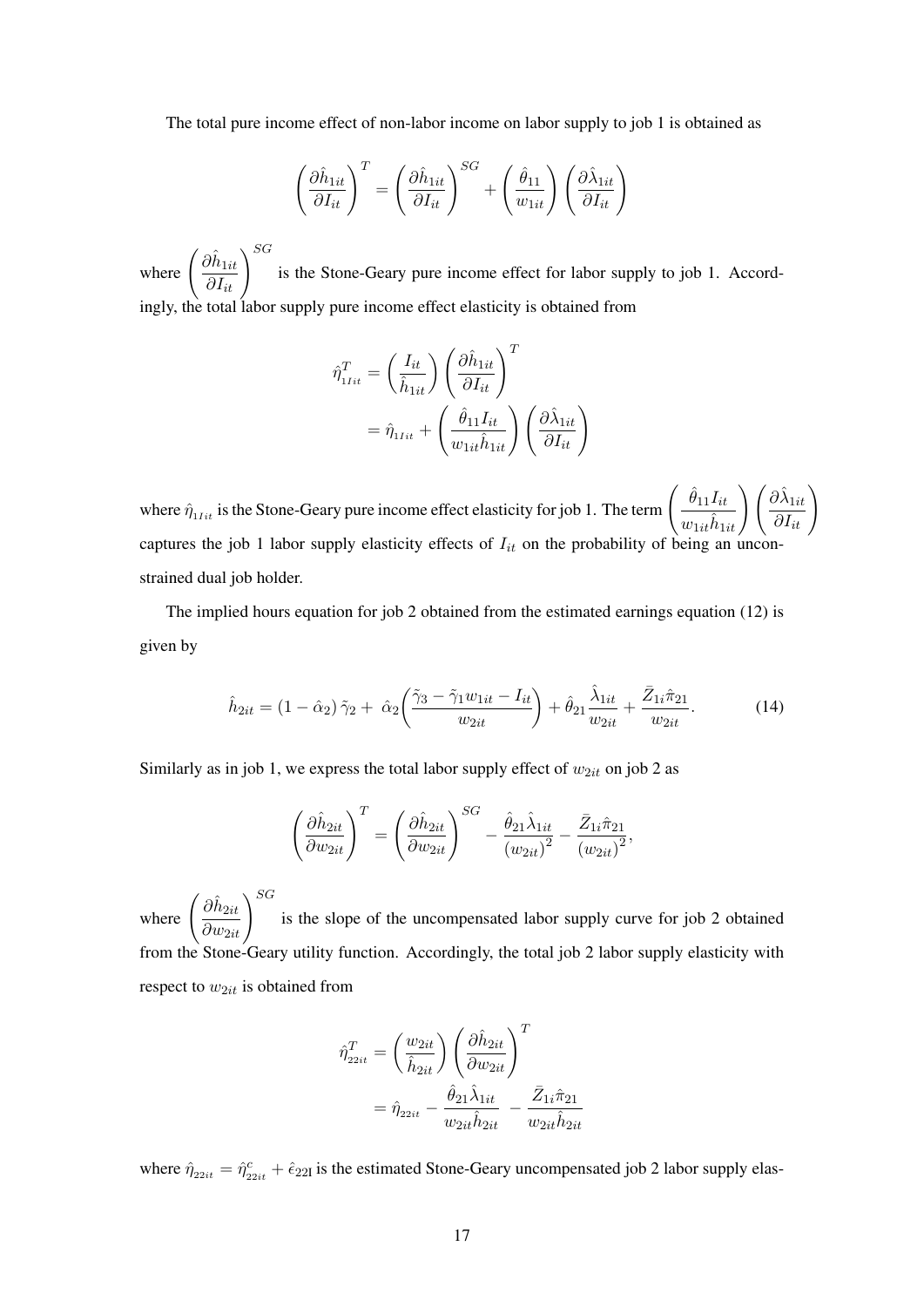ticity with respect to  $w_{2it}$ ,  $\hat{\eta}_{22it}^c$  is the compensated labor supply elasticity with respect to  $w_{2it}$ (evaluated at  $\hat{h}_{2it}$ ), and  $\hat{\epsilon}_{22I}$  is the own wage income effect elasticity. Although  $w_{2it}$  does not affect the probability of a worker being an unconstrained dual job holder, it does affect the impact of selection on job 2 labor supply via the term  $-\frac{\hat{\theta}_{21}\hat{\lambda}_{1it}}{\hat{\lambda}_{1it}}$  $w_{2it} \hat{h}_{2it}$ . Similarly,  $w_{2it}$  impacts the effect of unobserved heterogeneity on job 2 labor supply via the term  $\frac{\bar{Z}_{1i} \hat{\pi}_{21}}{\hat{\pi}_{21}}$  $w_{2it}\hat{h}_{2it}$ .

The total cross-labor supply effect of  $w_{1it}$  on job 2 labor supply is obtained as

$$
\left(\frac{\partial \hat{h}_{2it}}{\partial w_{1it}}\right)^T = \left(\frac{\partial \hat{h}_{2it}}{\partial w_{1it}}\right)^{SG} + \left(\frac{\hat{\theta}_{21}}{w_{2it}}\right) \left(\frac{\partial \hat{\lambda}_{1it}}{\partial w_{1it}}\right),
$$

where  $\left(\frac{\partial \hat{h}_{2it}}{\partial}\right)$  $\frac{\partial \hat{h}_{2it}}{\partial w_{1it}}\Bigg)^{SG}$ is the cross-wage effect for the uncompensated job 2 labor supply curve obtained from the Stone-Geary utility function. Therefore, the total cross-labor supply elasticity of  $w_{1it}$  on job 2 labor supply is obtained as

$$
\hat{\eta}_{21it}^T = \left(\frac{w_{1it}}{\hat{h}_{2it}}\right) \left(\frac{\partial \hat{h}_{2it}}{\partial w_{1it}}\right)^T
$$

$$
= \hat{\eta}_{21it} + \left(\frac{\hat{\theta}_{21}w_{1it}}{w_{2it}\hat{h}_{2it}}\right) \left(\frac{\partial \hat{\lambda}_{1it}}{\partial w_{1it}}\right),
$$

where  $\hat{\eta}_{21it} = \hat{\eta}_{21it}^c + \hat{\epsilon}_{21i}$ ,  $\hat{\eta}_{21it}^c$  is the compensated cross substitution effect elasticity, and  $\hat{\epsilon}_{21i}$ is the cross wage income effect elasticity. The term  $\left(\frac{\hat{\theta}_{21}w_{1it}}{w_{1it}}\right)$  $\left(\frac{\hat{\theta}_{21}w_{1it}}{w_{2it}\hat{h}_{2it}}\right)\left(\frac{\partial\hat{\lambda}_{1it}}{\partial w_{1it}}\right)$ captures the job 2 labor supply elasticity effects of  $w_{1it}$  on the probability of being an unconstrained dual job holder.

The total pure income effect of non-labor income on labor supply to job 2 is obtained as

$$
\left(\frac{\partial \hat{h}_{2it}}{\partial I_{it}}\right)^T = \left(\frac{\partial \hat{h}_{2it}}{\partial I_{it}}\right)^{SG} + \left(\frac{\hat{\theta}_{21}}{w_{2it}}\right) \left(\frac{\partial \hat{\lambda}_{1it}}{\partial I_{it}}\right)
$$

where  $\left(\frac{\partial \hat{h}_{2it}}{\partial \bm{I}}\right)$  $\frac{\partial \hat{h}_{2it}}{\partial I_{it}}\Biggr)^{SG}$ is the Stone-Geary pure income effect for labor supply to job 2. Accordingly, the total labor supply pure income effect elasticity is obtained from

$$
\hat{\eta}_{2Iit}^{T} = \left(\frac{I_{it}}{\hat{h}_{2it}}\right) \left(\frac{\partial \hat{h}_{2it}}{\partial I_{it}}\right)^{T}
$$

$$
= \hat{\eta}_{2Iit} + \left(\frac{\hat{\theta}_{21}I_{it}}{w_{2it}\hat{h}_{2it}}\right) \left(\frac{\partial \hat{\lambda}_{1it}}{\partial I_{it}}\right)
$$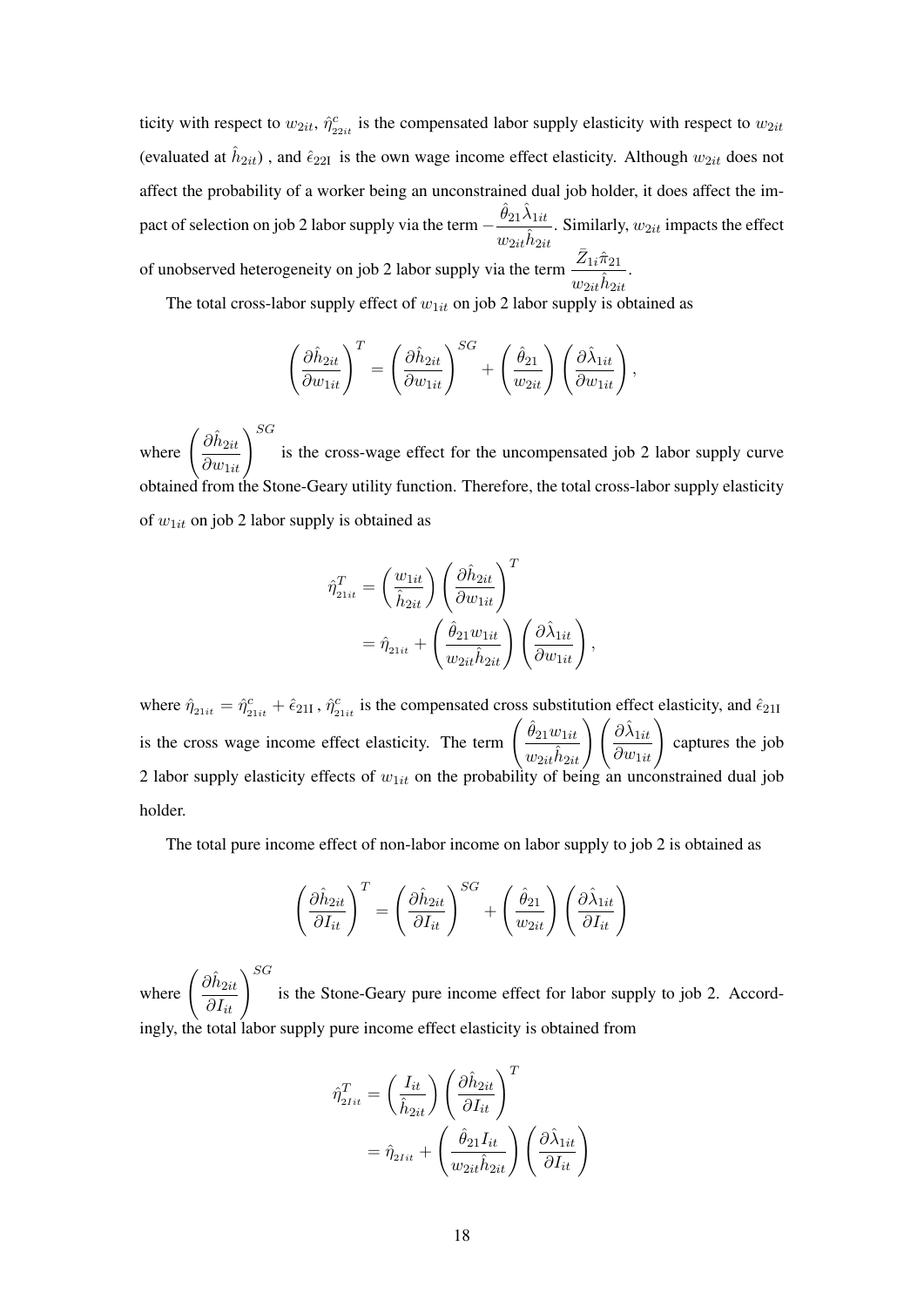where  $\hat{\eta}_{2Iit}$  is the Stone-Geary pure income effect elasticity for job 2. The term  $\left(\frac{\hat{\theta}_{21}I_{it}}{\hat{i}}\right)$  $\left(\frac{\hat{\theta}_{21}I_{it}}{w_{2it}\hat{h}_{2it}}\right)\left(\frac{\partial\hat{\lambda}_{1it}}{\partial I_{it}}\right)$ captures the job 2 labor supply elasticity effects of  $I_{it}$  on the probability of being an unconstrained dual job holder.

Unconstrained unitary job holders

$$
w_{1it} (h_{1it} - \tilde{\gamma}_1) = \left(\frac{\alpha_1}{1 - \alpha_2}\right) q_{12it} + \theta_{12} \hat{\lambda}_{2it} + \bar{Z}_{2i} \pi_{12} + u_{12it}
$$
 (15)

where

$$
q_{12it} = \tilde{\gamma}_3 - \tilde{\gamma}_1 w_{1it} - I_{it},
$$
  

$$
\bar{Z}_{2i} = (\bar{w}_{1i}, \bar{I}_i, \overline{\text{Age}}_i, \overline{\text{Educ}}_i, \overline{\text{MS}}_i, \overline{\text{DP}}_i, \overline{\text{Year}}_i),
$$

and  $\pi_{12}$  is the corresponding parameter vector.

The implied hours equation for an unconstrained unitary job holder is obtained from the estimated earnings equation (15):

$$
\hat{h}_{1it}|_{h_2=0} = \left(\frac{1-\hat{\alpha}_1-\hat{\alpha}_2}{1-\hat{\alpha}_2}\right)\tilde{\gamma}_1 - \left(\frac{\hat{\alpha}_1}{1-\hat{\alpha}_2}\right)\left(\frac{I_{it}-\tilde{\gamma}_3}{w_{1it}}\right) + \hat{\theta}_{12}\frac{\hat{\lambda}_{2it}}{w_{1it}} + \frac{\bar{Z}_{2i}\hat{\pi}_{12}}{w_{1it}}.\tag{16}
$$

We express the total labor supply effect of  $w_{1it}$  as

$$
\left(\frac{\partial \hat{h}_{1it}}{\partial w_{1it}}\left|_{h_2=0}\right)^T = \left(\frac{\partial \hat{h}_{1it}}{\partial w_{1it}}\left|_{h_2=0}\right)\right)^{SG} + \hat{\theta}_{12}\left[\frac{1}{w_{1it}}\frac{\partial \hat{\lambda}_{2it}}{\partial w_{1it}} - \frac{\hat{\lambda}_{2it}}{(w_{1it})^2}\right] - \frac{\bar{Z}_{2i}\hat{\pi}_{12}}{(w_{1it})^2},\right]
$$

where  $\left(\frac{\partial \hat{h}_{1it}}{\partial}\right)$  $\frac{\partial \hat{h}_{1it}}{\partial w_{1it}}|_{h_2=0}$  is the slope of the uncompensated labor supply curve obtained from the Stone-Geary utility function. Accordingly, the total labor supply elasticity with respect to  $w_{1it}$  is obtained from

$$
\hat{\eta}_{11it}^T |_{h_2=0} = \left(\frac{w_{1it}}{\hat{h}_{1it}}\right) \left(\frac{\partial \hat{h}_{1it}}{\partial w_{1it}} |_{h_2=0}\right)^T \n= \hat{\eta}_{11it} |_{h_2=0} + \hat{\theta}_{12} \left[\frac{1}{\hat{h}_{1it}} \frac{\partial \hat{\lambda}_{2it}}{\partial w_{1it}} - \frac{\hat{\lambda}_{2it}}{w_{1it} \hat{h}_{1it}}\right] - \frac{\bar{Z}_{2i} \hat{\pi}_{12}}{w_{1it} \hat{h}_{1it}},
$$

where  $\hat{\eta}_{11it}|_{h_2=0} = \hat{\eta}_{11it}^c|_{h_2=0} + \hat{\epsilon}_{11i}|_{h_2=0}$  is the estimated Stone-Geary uncompensated labor supply elasticity with respect to  $w_{1it}$ ,  $\hat{\eta}_{1it}^c$  | $h_{2}=0$  is the compensated labor supply elasticity with respect to  $w_{1it}$  (evaluated at  $\hat{h}_{1it}$ ),  $\hat{\epsilon}_{111}$   $|_{h_2=0}$  is the own wage income effect elasticity. The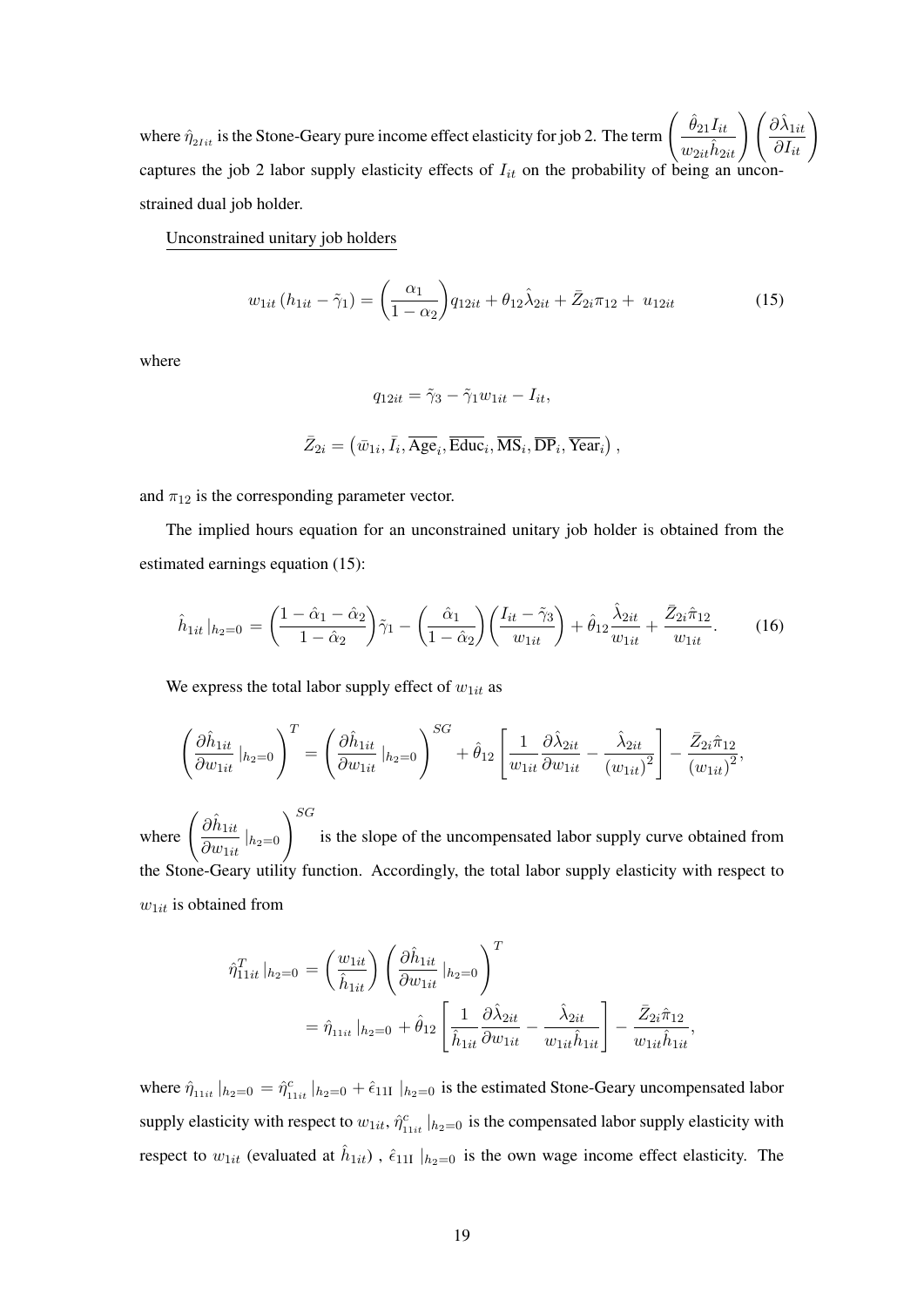term  $\hat{\theta}_{12}$   $\Big[\frac{1}{\hat{i}}\Big]$  $\hat{h}_{1it}$  $\partial \hat{\lambda}_{2it}$  $\frac{\partial \hat{\lambda}_{2it}}{\partial w_{1it}} - \frac{\hat{\lambda}_{2it}}{w_{1it} \hat{h}}$  $\left[\frac{\hat{\lambda}_{2it}}{w_{1it} \hat{h}_{1it}}\right]$ captures the job 1 labor supply elasticity effects of  $w_{1it}$  on the probability of being an unconstrained dual job holder.  $w_{1it}$  impacts the effect of unobserved heterogeneity on job 1 labor supply via the term  $-\frac{\bar{Z}_{2i}\hat{\pi}_{12}}{\hat{\pi}_{2i}}$  $w_{1it} \hat{h}_{1it}$ .

The total pure income effect of non-labor income on labor supply to job 1 is obtained as

$$
\left(\frac{\partial \hat{h}_{1it}}{\partial I_{it}}\big|_{h_2=0}\right)^T = \left(\frac{\partial \hat{h}_{1it}}{\partial I_{it}}\big|_{h_2=0}\right)^{SG} + \left(\frac{\hat{\theta}_{12}}{w_{1it}}\right)\left(\frac{\partial \hat{\lambda}_{2it}}{\partial I_{it}}\right)
$$

where  $\left(\frac{\partial \hat{h}_{1it}}{\partial x}\right)$  $\frac{\partial \hat{h}_{1it}}{\partial I_{it}}|_{h_2=0}$  is the Stone-Geary pure income effect for labor supply. Accordingly, the total labor supply pure income effect elasticity is obtained from

$$
\hat{\eta}_{1Iit}^T |_{h_2=0} = \left(\frac{I_{it}}{\hat{h}_{1it}}\right) \left(\frac{\partial \hat{h}_{1it}}{\partial I_{it}} |_{h_2=0}\right)^T
$$

$$
= \hat{\eta}_{1Iit} |_{h_2=0} + \left(\frac{\hat{\theta}_{12} I_{it}}{w_{1it} \hat{h}_{1it}}\right) \left(\frac{\partial \hat{\lambda}_{2it}}{\partial I_{it}}\right)
$$

where  $\hat{\eta}_{1Iit} |_{h_2=0}$  is the Stone-Geary pure income effect elasticity. The term  $\left( \frac{\hat{\theta}_{12} I_{it}}{\hat{i}} \right)$  $\left(\frac{\hat{\theta}_{12}I_{it}}{w_{1it}\hat{h}_{1it}}\right)\left(\frac{\partial\hat{\lambda}_{2it}}{\partial I_{it}}\right)$ captures the labor supply elasticity effects of  $I_{it}$  on the probability of being an unconstrained unitary job holder.

Constrained dual job holders

Constrained dual job holders desiring either fewer or more hours:

$$
w_{2it} (h_{2it} - \tilde{\gamma}_2) = \left(\frac{\alpha_2}{1 - \alpha_1}\right) q_{2it} + \theta_{23} \hat{\lambda}_{23it} + \bar{Z}_{3i} \pi_{23} + u_{23it} \text{ (overemployed)} \tag{17}
$$

$$
w_{2it} (h_{2i} - \tilde{\gamma}_2) = \left(\frac{\alpha_2}{1 - \alpha_1}\right) q_{2it} + \theta_{24} \hat{\lambda}_{24it} + \bar{Z}_{3i} \pi_{24} + u_{24it} \text{ (underemployed).}
$$
 (18)

where

$$
q_{23it} = q_{24it} = q_{2it}
$$
  
= 
$$
\tilde{\gamma}_3 - \tilde{\gamma}_2 w_{2it} - \left(w_{1it}\ddot{h}_{1it} + I_{it}\right),
$$

$$
\bar{Z}_{3i} = \left(\bar{w}_{2i}, \overline{w_{1i}\ddot{h}_{1i}}, \overline{I}_i, \overline{\text{Age}}_i, \overline{\text{Educ}}_i, \overline{\text{MS}}_i, \overline{\text{DP}}_i, \overline{\text{Year}}_i\right) (over employed),
$$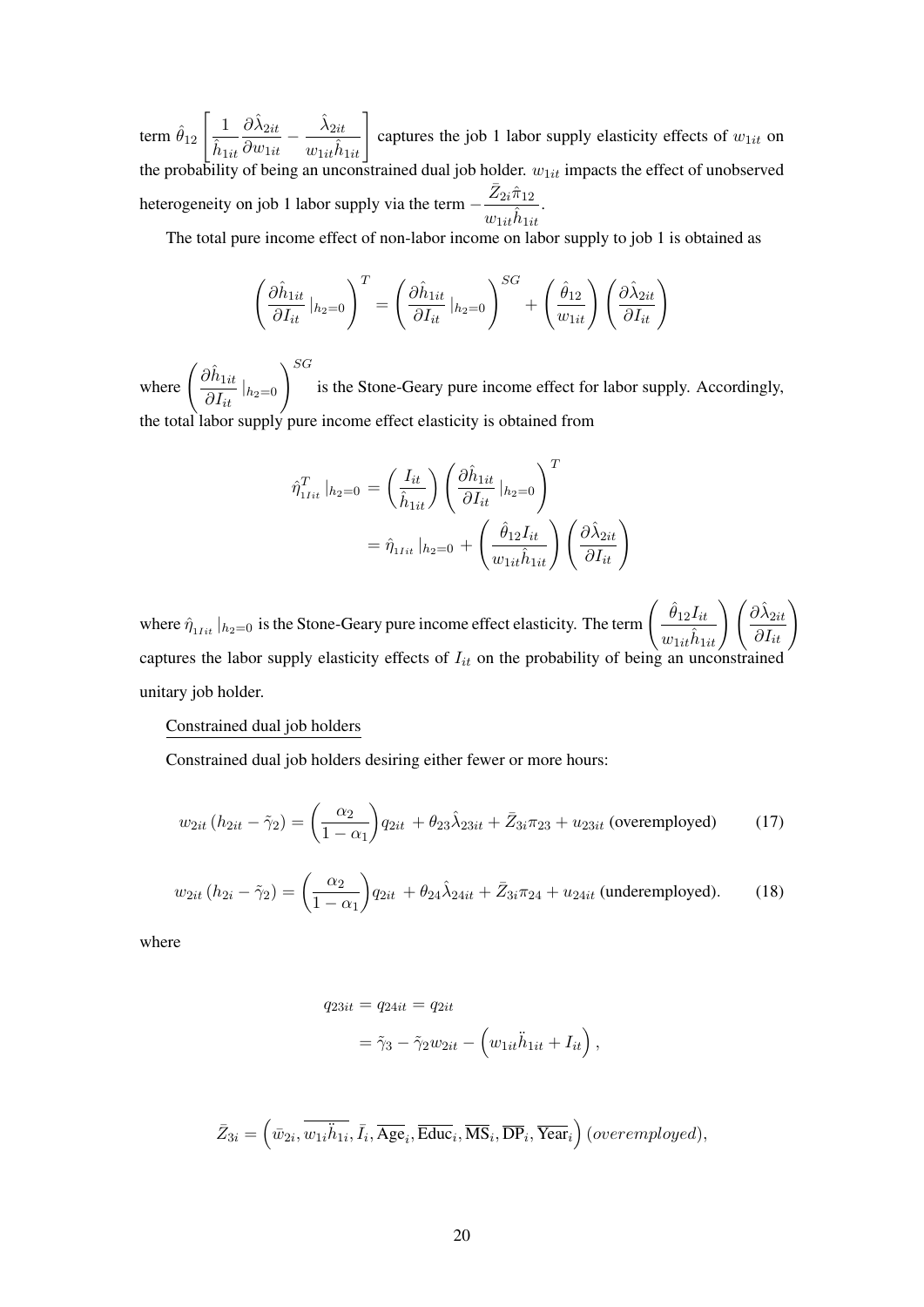$$
\bar{Z}_{4i} = \left(\bar{w}_{2i}, \overline{w_{1i}\ddot{h}_{1i}}, \overline{I}_i, \overline{\text{Age}}_i, \overline{\text{Educ}}_i, \overline{\text{MS}}_i, \overline{\text{DP}}_i, \overline{\text{Year}}_i\right) (under employed),
$$

 $\ddot{h}_{1it}$  is the constrained hours on job 1, and  $\pi_{23}$  and  $\pi_{24}$  are the corresponding parameter vectors.

For overemployed workers the implied hours equation for job 2 is obtained from the estimated earnings equation (17):

$$
\hat{h}_{2it}\Big|_{h_1=\ddot{h}_1>h_1^*} = \left(\frac{1-\hat{\alpha}_1-\hat{\alpha}_2}{1-\hat{\alpha}_1}\right)\tilde{\gamma}_2 - \left(\frac{\hat{\alpha}_2}{1-\hat{\alpha}_1}\right)\left(\frac{w_{1it}\ddot{h}_{1it} + I_{it} - \tilde{\gamma}_3}{w_{2it}}\right) + \frac{\hat{\theta}_{23}\hat{\lambda}_{23it}}{w_{2it}} + \frac{\bar{Z}_{3i}\hat{\pi}_{23}}{w_{2it}}.\tag{19}
$$

We express the total labor supply effect of  $w_{2it}$  on job 2 as

$$
\left(\frac{\partial \hat{h}_{2it}}{\partial w_{2it}}\Big|_{h_1=\ddot{h}_1>h_1^*}\right)^T = \left(\frac{\partial \hat{h}_{2it}}{\partial w_{2it}}\Big|_{h_1=\ddot{h}_1>h_1^*}\right)^{SG} - \frac{\hat{\theta}_{23}\hat{\lambda}_{23it}}{(w_{2it})^2} - \frac{\bar{Z}_{3i}\hat{\pi}_{23}}{(w_{2it})^2},
$$

where where  $\left(\frac{\partial \hat{h}_{2it}}{\partial}\right)$  $\partial w_{2it}$  $\Big|_{h_1 = \ddot{h}_1 > h_1^*}$  $\setminus^{SG}$ is the slope of the uncompensated labor supply curve for job 2 obtained from the Stone-Geary utility function. Accordingly, the total job 2 labor supply elasticity with respect to  $w_{2it}$  is obtained from

$$
\hat{\eta}_{22it}^T \mid_{h_1 = \ddot{h}_1 > h_1^*} = \left(\frac{w_{2it}}{\hat{h}_{2it}}\right) \left(\frac{\partial \hat{h}_{2it}}{\partial w_{2it}} \mid_{h_1 = \ddot{h}_1 > h_1^*}\right)^T
$$

$$
= \hat{\eta}_{22it} \mid_{h_1 = \ddot{h}_1 > h_1^*} - \frac{\hat{\theta}_{23} \hat{\lambda}_{23it}}{w_{2it} \hat{h}_{2it}} - \frac{\bar{Z}_{3i} \hat{\pi}_{23}}{w_{2it} \hat{h}_{2it}}
$$

where  $\hat{\eta}_{22it} \mid_{h_1 = \ddot{h}_1 > h_1^*} = \hat{\eta}_{22it}^c \mid_{h_1 = \ddot{h}_1 > h_1^*} + \hat{\epsilon}_{22I} \mid_{h_1 = \ddot{h}_1 > h_1^*}$  is the estimated Stone-Geary uncompensated job 2 labor supply elasticity with respect to  $w_{2it}$ ,  $\hat{\eta}_{22it}^c \mid_{h_1 = \hat{h}_1 > h_1^*}$  is the compensated labor supply elasticity with respect to  $w_{2it}$  (evaluated at  $\hat{h}_{2it}\Big|_{h_1=\tilde{h}_1>h_1^*}$ ), and  $\hat{\epsilon}_{22I}\Big|_{h_1=\tilde{h}_1>h_1^*}$ is the own wage income effect elasticity. The effects of selection and unobserved heterogeneity on job 2 labor supply are affected by changes in  $w_{2it}$  because the selection and unobserved heterogeneity terms in the job 2 labor supply function include  $w_{2it}$  in the denominator. After differentiating job 2 labor supply with respect to  $w_{2it}$  and converting to elasticities, the selection and unobserved heterogeneity effects are captured by  $-\frac{\hat{\theta}_{23}\hat{\lambda}_{23it}}{\hat{\lambda}_{23it}}$  $w_{2it} \hat{h}_{2it}$ and  $-\frac{\bar{Z}_{3i}\hat{\pi}_{23}}{\hat{\pi}}$  $w_{2it} \hat{h}_{2it}$ , respectively.

Because hours are constrained for job 1, the wage rate for job 1 can only have income and selection effects on labor supply to job 2 but not substitution effects. The total cross-labor supply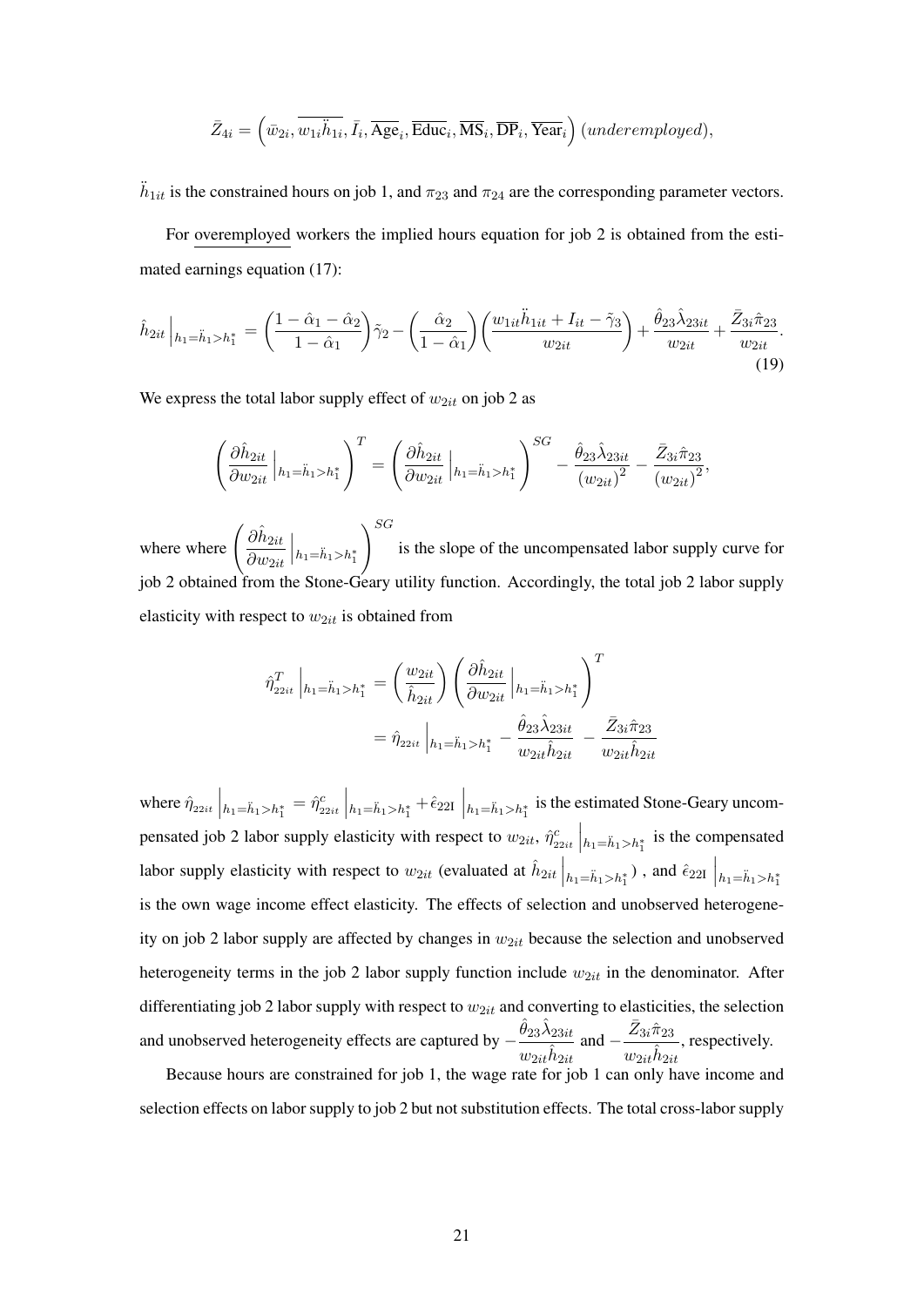effect of  $w_{1it}$  on job 2 labor supply is obtained as

$$
\left(\frac{\partial \hat{h}_{2it}}{\partial w_{1it}}\Big|_{h_1=\ddot{h}_1>h_1^*}\right)^T = \left(\frac{\partial \hat{h}_{2it}}{\partial w_{1it}}\Big|_{h_1=\ddot{h}_1>h_1^*}\right)^{SG} + \left(\frac{\hat{\theta}_{23}}{w_{2it}}\right)\left(\frac{\partial \hat{\lambda}_{23it}}{\partial w_{1it}}\right),
$$

where  $\left(\frac{\partial \hat{h}_{2it}}{\partial}\right)$  $\partial w_{1it}$  $\Big|_{h_1 = \ddot{h}_1 > h_1^*}$  $\setminus^{SG}$ is the cross-wage effect for the uncompensated job 2 labor supply curve obtained from the Stone-Geary utility function. Therefore, the total cross-labor supply elasticity of  $w_{1it}$  on job 2 labor supply is obtained as

$$
\hat{\eta}_{21it}^T \bigg|_{h_1 = \ddot{h}_1 > h_1^*} = \left(\frac{w_{1it}}{\hat{h}_{2it}}\right) \left(\frac{\partial \hat{h}_{2it}}{\partial w_{1it}} \bigg|_{h_1 = \ddot{h}_1 > h_1^*}\right)^T
$$

$$
= \hat{\eta}_{21it} \bigg|_{h_1 = \ddot{h}_1 > h_1^*} + \left(\frac{\hat{\theta}_{23} w_{1it}}{w_{2it} \hat{h}_{2it}}\right) \left(\frac{\partial \hat{\lambda}_{23it}}{\partial w_{1it}}\right),
$$

where  $\hat{\eta}_{21it} \mid_{h_1 = \ddot{h}_1 > h_1^*} = \hat{\epsilon}_{21I} \mid_{h_1 = \ddot{h}_1 > h_1^*}$  is the estimated Stone-Geary uncompensated job 2 cross-labor supply elasticity, and  $\left(\frac{\hat{\theta}_{23} w_{1it}}{2}\right)$  $\left(\frac{\hat{\theta}_{23}\ w_{1it}}{w_{2it} \hat{h}_{2it}}\right)\left(\frac{\partial \hat{\lambda}_{23it}}{\partial w_{1it}}\right)$ is the job 2 labor supply elasticity effects of  $w_{1it}$  on the probability of being a constrained over-employed dual job holder.

The total pure income effect of non-labor income on labor supply to job 2 is obtained as

$$
\left(\frac{\partial \hat{h}_{2it}}{\partial I_{it}}\Big|_{h_1=\ddot{h}_1>h_1^*}\right)^T = \left(\frac{\partial \hat{h}_{2it}}{\partial I_{it}}\Big|_{h_1=\ddot{h}_1>h_1^*}\right)^{SG} + \left(\frac{\hat{\theta}_{23}}{w_{2it}}\right)\left(\frac{\partial \hat{\lambda}_{23it}}{\partial I_{it}}\right)
$$

where  $\left(\frac{\partial \hat{h}_{2it}}{\partial \bm{I}}\right)$  $\partial I_{it}$  $\Big|_{h_1 = \ddot{h}_1 > h_1^*}$  $\setminus^{SG}$ is the Stone-Geary pure income effect for labor supply to job 2. Accordingly, the total labor supply pure income effect elasticity is obtained from

$$
\hat{\eta}_{2Iit}^T \mid_{h_1 = \ddot{h}_1 > h_1^*} = \left(\frac{I_{it}}{\hat{h}_{2it}}\right) \left(\frac{\partial \hat{h}_{2it}}{\partial I_{it}} \mid_{h_1 = \ddot{h}_1 > h_1^*}\right)^T
$$
\n
$$
= \hat{\eta}_{2Iit} \mid_{h_1 = \ddot{h}_1 > h_1^*} + \left(\frac{\hat{\theta}_{23} I_{it}}{w_{2it} \hat{h}_{2it}}\right) \left(\frac{\partial \hat{\lambda}_{23it}}{\partial I_{it}}\right)
$$

where  $\hat{\eta}_{2Iit} \bigg|_{h_1 = \ddot{h}_1 > h_1^*}$  is the Stone-Geary pure income effect elasticity for job 2. The term  $\int \hat{\theta}_{23} I_{it}$  $\left(\frac{\hat{\theta}_{23}I_{it}}{w_{2it}\hat{h}_{2it}}\right)\left(\frac{\partial\hat{\lambda}_{23it}}{\partial I_{it}}\right)$  captures the job 2 labor supply elasticity effects of  $I_{it}$  on the probability of being a constrained over-employed dual job holder.

For underemployed workers the implied hours equation for job 2 is obtained from the esti-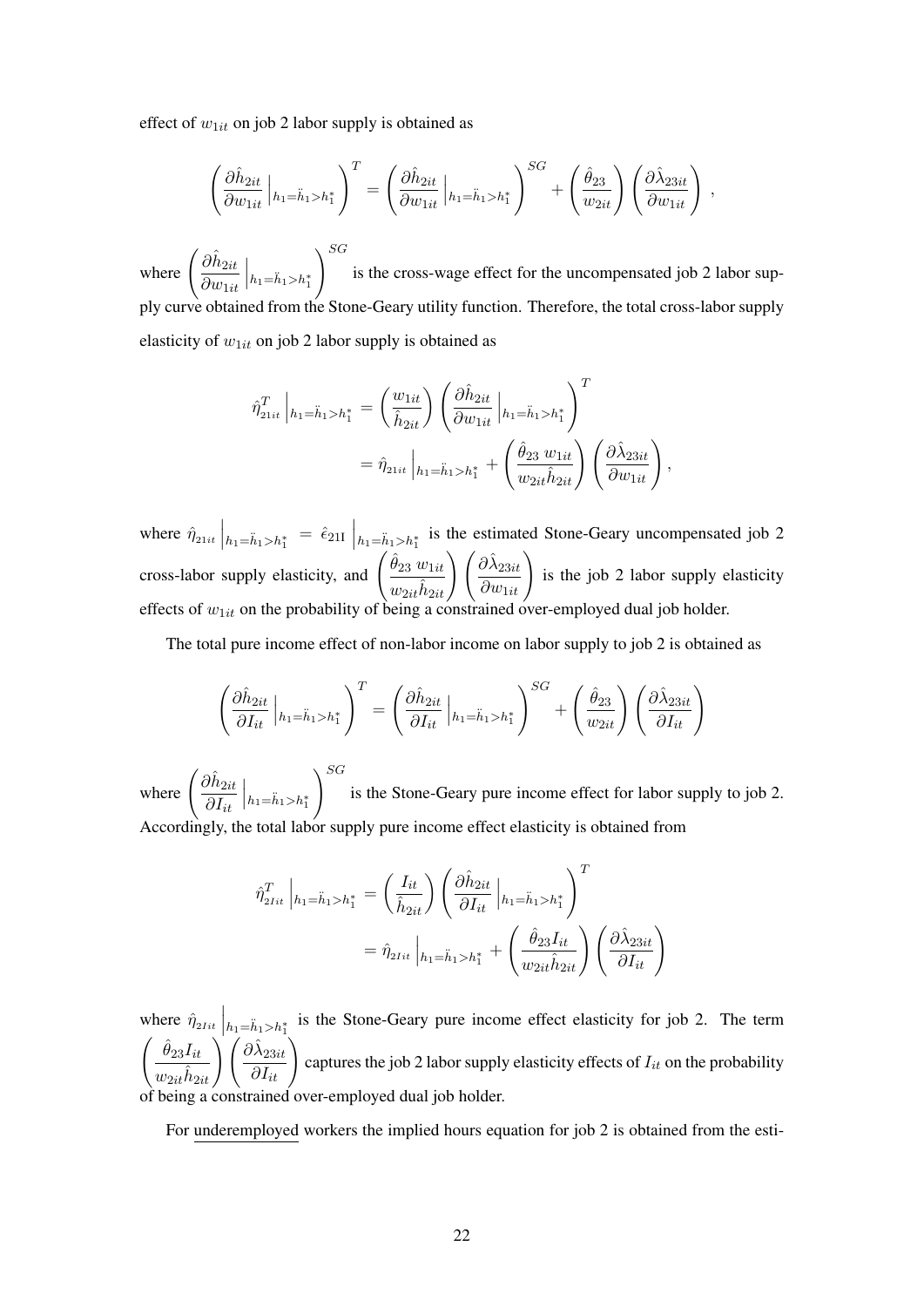mated earnings equation (18) as

$$
\hat{h}_{2it} \Big|_{h_1 = \hat{h}_1 < h_1^*} = \left(\frac{1 - \hat{\alpha}_1 - \hat{\alpha}_2}{1 - \hat{\alpha}_1}\right) \tilde{\gamma}_2 - \left(\frac{\hat{\alpha}_2}{1 - \hat{\alpha}_1}\right) \left(\frac{w_{1it}\ddot{h}_{1it} + I_{it} - \tilde{\gamma}_3}{w_{2it}}\right) + \hat{\theta}_{24} \hat{\lambda}_{24it} + \bar{Z}_{4i} \hat{\pi}_{24} \tag{20}
$$

We express the total labor supply effect of  $w_{2it}$  on job 2 as

$$
\left(\frac{\partial \hat{h}_{2it}}{\partial w_{2it}}\Big|_{h_1=\ddot{h}_1
$$

where where  $\left(\frac{\partial \hat{h}_{2it}}{\partial}\right)$  $\partial w_{2it}$  $\Big|_{h_1 = \ddot{h}_1 < h_1^*}$  $\setminus^{SG}$ is the slope of the uncompensated labor supply curve for job 2 obtained from the Stone-Geary utility function. Accordingly, the total job 2 labor supply elasticity with respect to  $w_{2it}$  is obtained from

$$
\hat{\eta}_{22it}^T \mid_{h_1 = \ddot{h}_1 < h_1^*} = \left(\frac{w_{2it}}{\hat{h}_{2it}}\right) \left(\frac{\partial \hat{h}_{2it}}{\partial w_{2it}} \mid_{h_1 = \ddot{h}_1 < h_1^*}\right)^T
$$
\n
$$
= \hat{\eta}_{22it} \mid_{h_1 = \ddot{h}_1 < h_1^*} - \frac{\hat{\theta}_{24} \hat{\lambda}_{24it}}{w_{2it} \hat{h}_{2it}} - \frac{\bar{Z}_{4i} \hat{\pi}_{24}}{w_{2it} \hat{h}_{2it}}
$$

where  $\hat{\eta}_{22it} \mid_{h_1 = \ddot{h}_1 < h_1^*} = \hat{\eta}_{22it}^c \mid_{h_1 = \ddot{h}_1 < h_1^*} + \hat{\epsilon}_{22I} \mid_{h_1 = \ddot{h}_1 < h_1^*}$  is the estimated Stone-Geary uncompensated job 2 labor supply elasticity with respect to  $w_{2it}$ ,  $\hat{\eta}_{22it}^c \mid_{h_1 = \tilde{h}_1 < h_1^*}$  is the compensated labor supply elasticity with respect to  $w_{2it}$  (evaluated at  $\hat{h}_{2it}\Big|_{h_1=\tilde{h}_1), and  $\hat{\epsilon}_{22I}\Big|_{h_1=\tilde{h}_1$$ is the own wage income effect elasticity. The effects of selection and unobserved heterogeneity on job 2 labor supply are affected by changes in  $w_{2it}$  because the selection and unobserved heterogeneity terms in the job 2 labor supply function include  $w_{2it}$  in the denominator. After differentiating job 2 labor supply with respect to  $w_{2it}$  and converting to elasticities, the selection and unobserved heterogeneity effects are captured by  $-\frac{\hat{\theta}_{24}\hat{\lambda}_{24it}}{\hat{\lambda}_{24it}}$  $w_{2it} \hat{h}_{2it}$ and  $-\frac{\bar{Z}_{4i}\hat{\pi}_{24}}{\hat{\pi}}$  $w_{2it} \hat{h}_{2it}$ , respectively.

Because hours are constrained for job 1, the wage rate for job 1 can only have income and selection effects on labor supply to job 2 but not substitution effects. The total cross-labor supply effect of  $w_{1it}$  on job 2 labor supply is obtained as

$$
\left(\frac{\partial \hat{h}_{2it}}{\partial w_{1it}}\left|_{h_1=\ddot{h}_1
$$

where  $\left(\frac{\partial \hat{h}_{2it}}{\partial}\right)$  $\partial w_{1it}$  $\Big|_{h_1 = \ddot{h}_1 < h_1^*}$  $\setminus^{SG}$ is the cross-wage effect for the uncompensated job 2 labor supply curve obtained from the Stone-Geary utility function. Therefore, the total cross-labor supply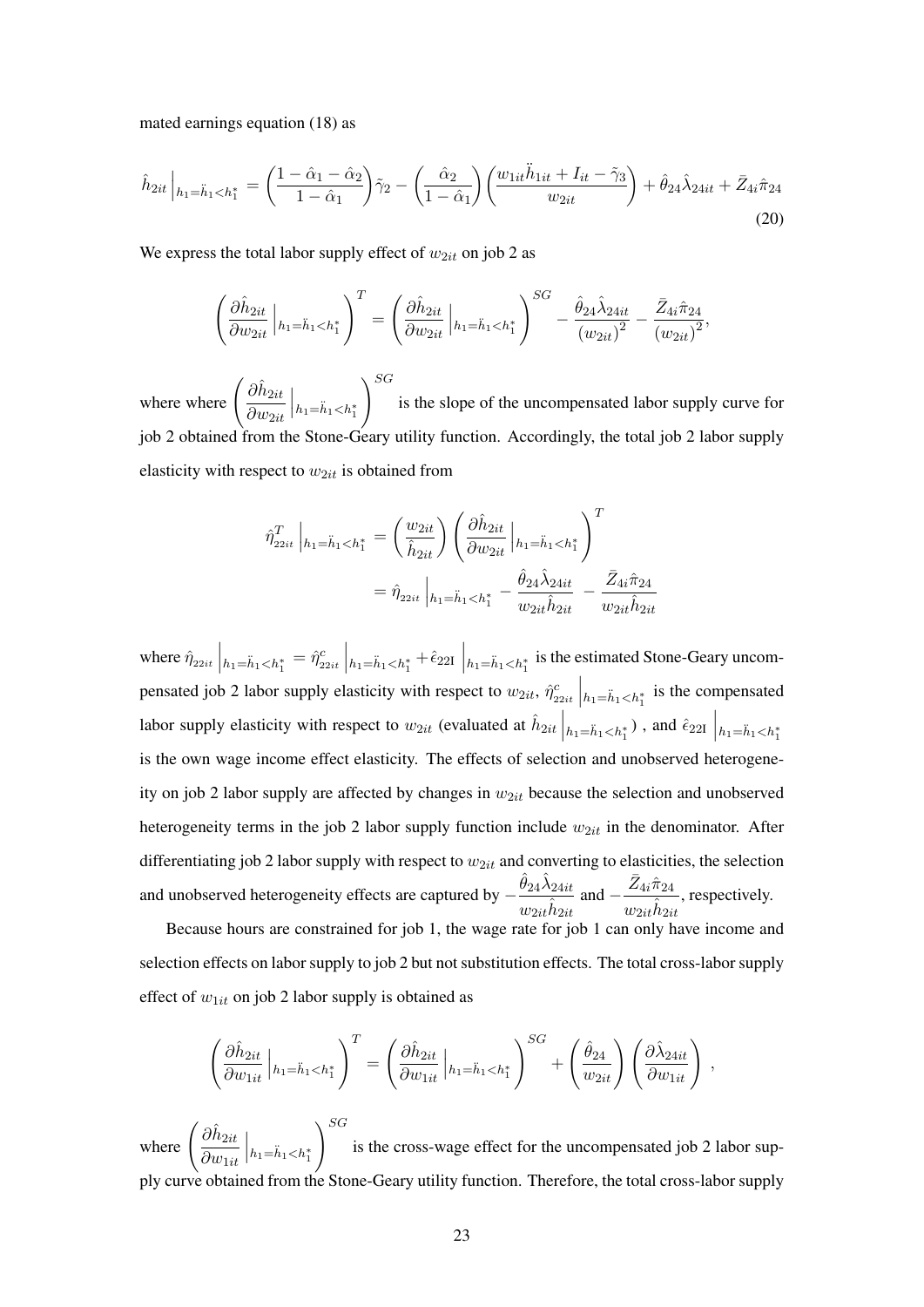elasticity of  $w_{1it}$  on job 2 labor supply is obtained as

$$
\hat{\eta}_{21it}^T \Big|_{h_1 = \ddot{h}_1 < h_1^*} = \left(\frac{w_{1it}}{\hat{h}_{2it}}\right) \left(\frac{\partial \hat{h}_{2it}}{\partial w_{1it}} \Big|_{h_1 = \ddot{h}_1 < h_1^*}\right)^T
$$
\n
$$
= \hat{\eta}_{21it} \Big|_{h_1 = \ddot{h}_1 < h_1^*} + \left(\frac{\hat{\theta}_{24} w_{1it}}{w_{2it} \hat{h}_{2it}}\right) \left(\frac{\partial \hat{\lambda}_{24it}}{\partial w_{1it}}\right),
$$

where  $\hat{\eta}_{21it} \mid_{h_1 = \ddot{h}_1 < h_1^*} = \hat{\epsilon}_{21I} \mid_{h_1 = \ddot{h}_1 < h_1^*}$  is the estimated Stone-Geary uncompensated job 2 cross-labor supply elasticity, and  $\left(\frac{\hat{\theta}_{24} w_{1it}}{\hat{\theta}_{24}}\right)$  $\left(\frac{\hat{\theta}_{24}\ w_{1it}}{w_{2it} \hat{h}_{2it}}\right)\left(\frac{\partial \hat{\lambda}_{24it}}{\partial w_{1it}}\right)$ is the job 2 labor supply elasticity effects of  $w_{1it}$  on the probability of being a constrained under-employed dual job holder.

The total pure income effect of non-labor income on labor supply to job 2 is obtained as

$$
\left(\frac{\partial \hat{h}_{2it}}{\partial I_{it}}\Big|_{h_1=\ddot{h}_1
$$

where  $\left(\frac{\partial \hat{h}_{2it}}{\partial x}\right)$  $\partial I_{it}$  $\Big|_{h_1 = \ddot{h}_1 < h_1^*}$  $\setminus^{SG}$ is the Stone-Geary pure income effect for labor supply to job 2. Accordingly, the total labor supply pure income effect elasticity is obtained from

$$
\hat{\eta}_{2Iit}^T \mid_{h_1 = \ddot{h}_1 < h_1^*} = \left(\frac{I_{it}}{\hat{h}_{2it}}\right) \left(\frac{\partial \hat{h}_{2it}}{\partial I_{it}} \mid_{h_1 = \ddot{h}_1 < h_1^*}\right)^T
$$
\n
$$
= \hat{\eta}_{2Iit} \mid_{h_1 = \ddot{h}_1 < h_1^*} + \left(\frac{\hat{\theta}_{24} I_{it}}{w_{2it} \hat{h}_{2it}}\right) \left(\frac{\partial \hat{\lambda}_{24it}}{\partial I_{it}}\right)
$$

where  $\hat{\eta}_{2Iit} \bigg|_{h_1 = \ddot{h}_1 < h_1^*}$  is the Stone-Geary pure income effect elasticity for job 2. The term  $\int \hat{\theta}_{24} I_{it}$  $\left(\frac{\hat{\theta}_{24}I_{it}}{w_{2it}\hat{h}_{2it}}\right)\left(\frac{\partial\hat{\lambda}_{24it}}{\partial I_{it}}\right)$  captures the job 2 labor supply elasticity effects of  $I_{it}$  on the probability of being a constrained under-employed dual job holder.

## 6 Empirical Results

Table 3 reports the panel data multinomial logit model of selection into the six mutually exclusive labor supply regimes. Unconstrained unitary job holding is the reference labor supply outcome. Increases in the wage rate on job 1 lowers the odds that one would find themselves in any labor supply situation other than being an unconstrained unitary job holder, though only in the case of under-employed unitary job holders does this wage affect fail to achieve statistical significance. Age effects go in the same direction as the job 1 wage effects but is statistically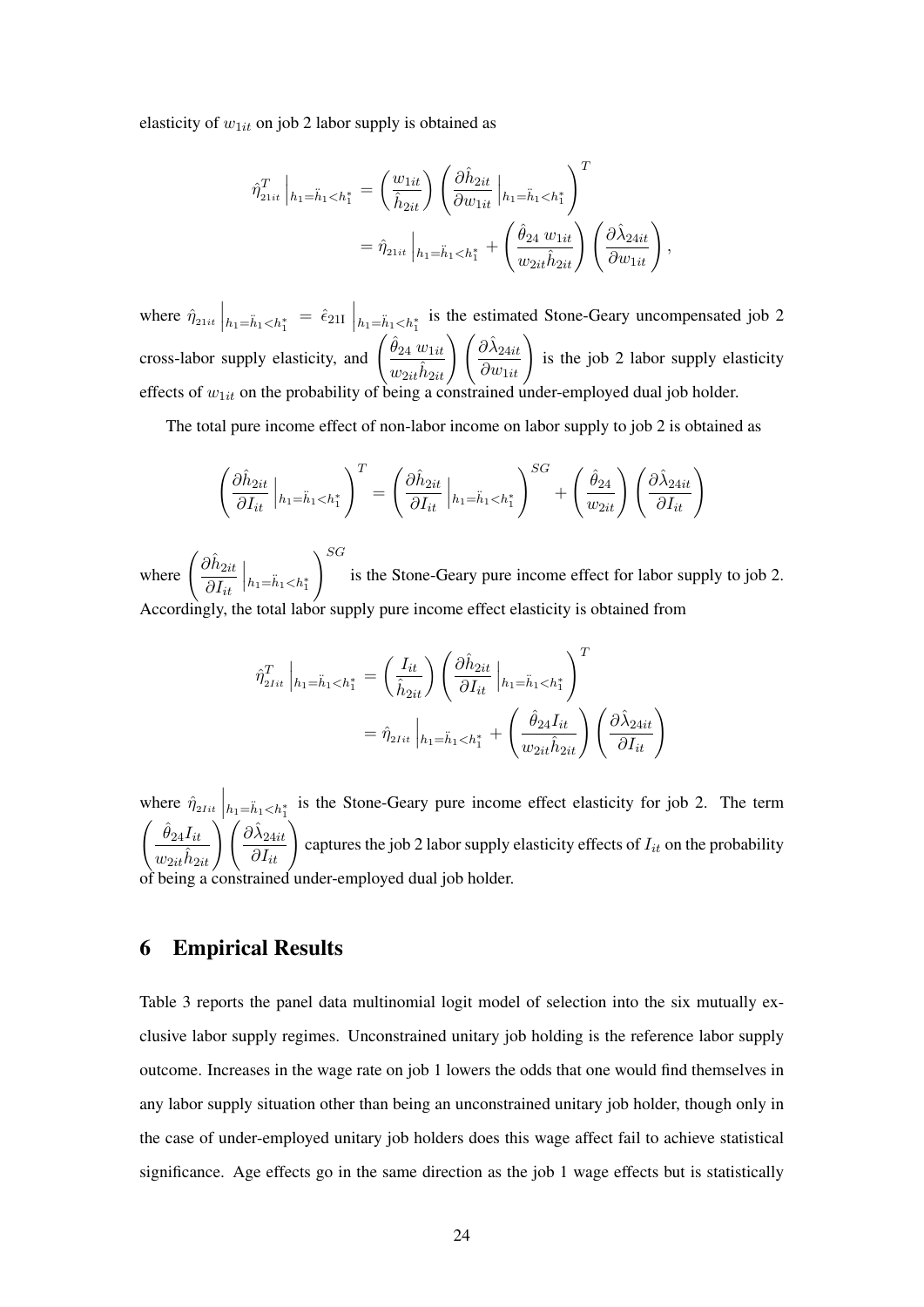significant only for being an under-employed unitary job holder. Number of children has a positive and statistically significant effect on the odds of finding oneself a constrained dual job holder, with the effect over twice as high for being under-employed compared with being overemployed. Both higher educational (1st degree) and lower educational (Certificate of Secondary Education) attainments reduce the odds of being an under-employed dual job holder relative to being an unconstrained unitary job holder. The main effects of being married is to raise the odds of being an over-employed unitary job holder and lower the odds of being an unconstrained dual job holder. Although not reported in Table 3, the time averaged covariates and year indicator variables were generally statistically significant in the estimated panel data multinomial logit model.

Estimates of the basic parameters of the labor supply model are reported in Table 4. As would be expected the boundary hours parameter for the second job (26 hours per week) is much less than on the main job (81 hours per week). The estimated values of  $\alpha_1$  and  $\alpha_2$  satisfy theoretical restrictions, i.e. they are positive and bounded on the unit interval. Furthermore,  $\hat{\alpha}_2 > \hat{\alpha}_1$  implies that for a dual job holder utility is more responsive to changes in time not spent working on job 2 than to changes in time not spent working on job 1. In other words, leisure associated with reduced hours on the second job yields higher marginal utility than leisure associated with reduced hours on the main job. Only two of the five IMR  $\theta$  parameter estimates are statistically significant. Individuals who are selected into working as unconstrained unitary job holders are types who have a propensity to work more hours. Those who are selected into working as unconstrained dual job holders are types who in job 2 have a propensity to earn more which means to work more hours given the assumption of exogeneity of wage rates for job 2. For the remaining labor supply regimes, we find no evidence of selection bias.

In Table 5 we report the estimated labor supply elasticities evaluated at the sample specific mean values of the variables corresponding to each of the labor supply regimes. Theoretical restrictions on the labor supply elasticities are satisfied in every case. There are no theoretical predictions for uncompensated own wage elasticities, but these turn out to be positive without exception. Because the substitution effects dominate the income effects, there is no incidence of backward bending Stone-Geary supply curves at the mean. In the case of the unconstrained unitary job holders, the income effect largely offsets the substitution effect so that the uncompensated labor supply elasticity is quite small. While allowing for selection and unobserved heterogeneity reverses the signs of the elasticities for unconstrained unitary job holders to be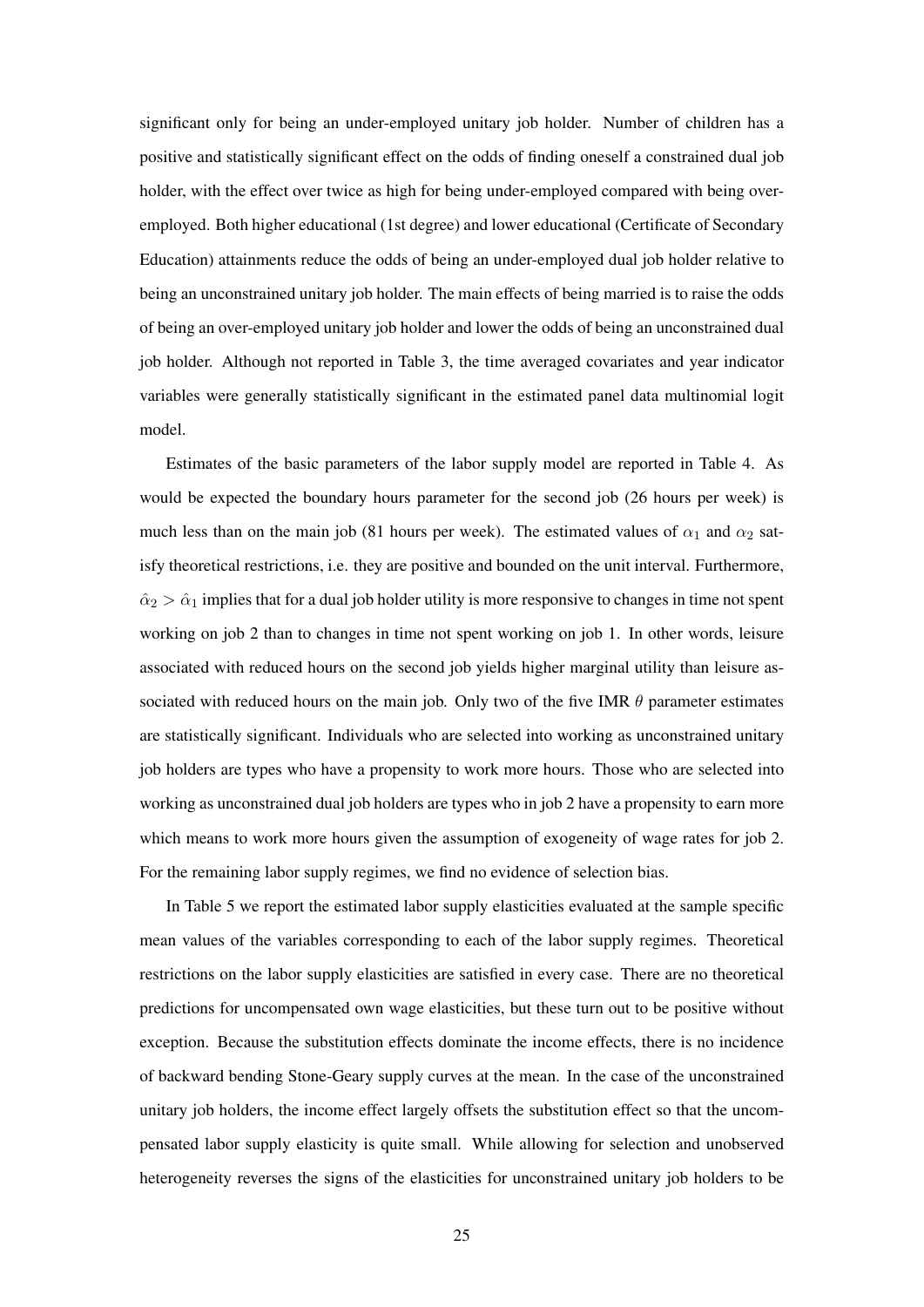negative, they remain quite small and economically insignificant. Among dual job holders (both constrained and unconstrained), the labor supply elasticities for the second job are much larger in absolute value than those associated with the main job for unconstrained dual job holders. The total labor supply elasticities associated with job 2 are smaller, sometimes significantly so, than the inflated Stone-Geary labor supply elasticities. This finding follows from the fact that the sample selection and unobserved heterogeneity effects generally offset the Stone-Geary elasticities. For example, the Stone-Geary own wage labor supply elasticities on the second job for dual job holders range from 5.1 to 7.30 while the total own wage elasticities range from -0.071 to 0.914.

## 7 Summary and Conclusion

Using a Stone-Geary utility function we derive a more general model of labor supply that allows for workers to take on a second job. Our model is general in the sense that the reason for holding two jobs is not restricted to an hours constraint on the main job. We adopt the weekly earning version of our model because it consistently dominates the hours version of labor supply in our earlier investigations. For the estimation we use data from the BHPS, a unique data set that contains not only information about the second job, but also information about the hours constraint on the main job. We take advantage of the panel nature of this data set and seek to model unobserved heterogeneity by extending Wooldridge (2010) to a multinomial logit selection equation.

From the results of our earnings equations, we compute both the Stone-Geary labor supply elasticities and the total elasticities that incorporate the effects of sample selection and unobserved heterogeneity. Taking account of the labor supply effects of sample selection and unobserved heterogeneity yields total labor supply elasticities that are generally much smaller for job 2 compared with the Stone-Geary elasticities. When considering the job 2 elasticities versus those of job 1 elasticities among unconstrained dual job holders, our findings support the argument that job 2 is the marginal job and, as such, the hours supplied to job 2 should be more responsive to changes.

A significant generalization of our model of dual job labor labor supply would be to incorporate joint labor supply decisions for all adult members of the household. However, the data and modeling demands of a such an approach go well beyond the scope of our initial treatment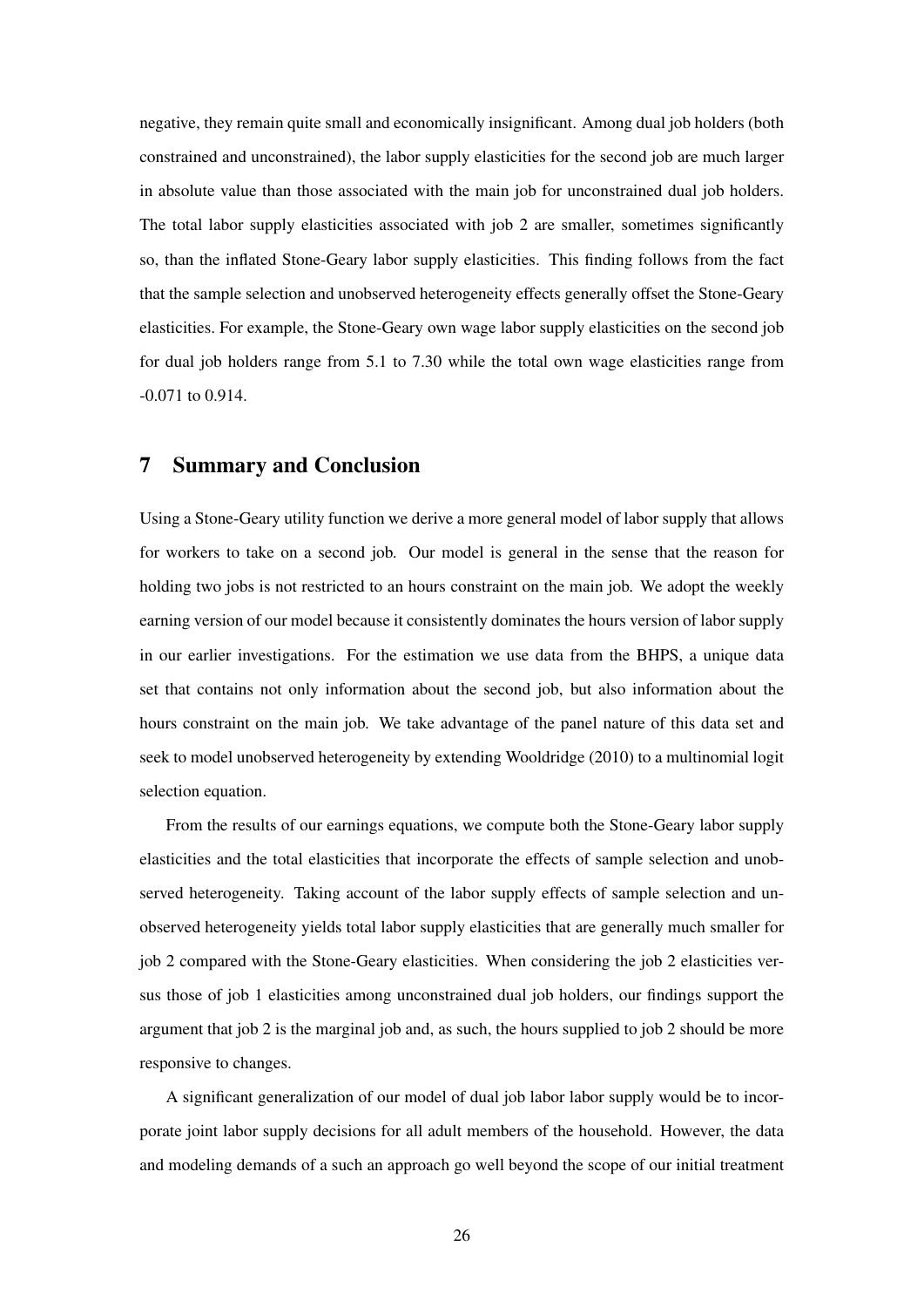of multiple job holding.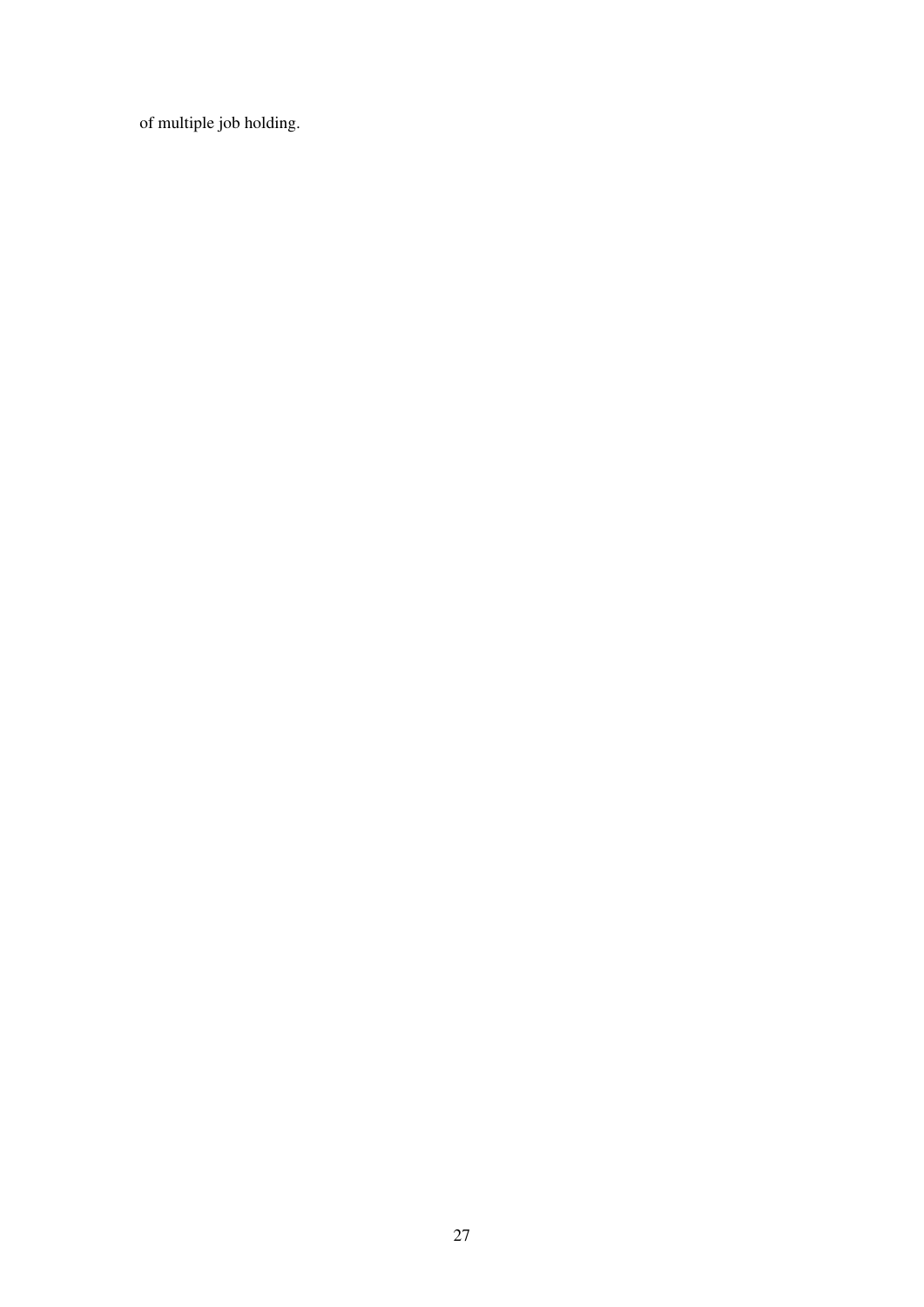## References

- Abdukadir, G. (1992). Liquidity constraints as a cause of moonlighting. *Applied Economics*, 24(12):1307–1310.
- Allen, D. W. (1998). The moonlighting decision of unmarried men and momen: Family and labor market influences. *Atlantic Economic Journal*, 26(2):190–205.
- Altonji, J. and Paxson, C. (1988). Labor supply preferences, hours constraints, and hours-wage trade-offs. *Journal of Labor Economics*, 6(2):254–276.
- Amuedo-Dorantes, C. and Kimmel, J. (2009). Moonlighting behavior over the business cycle. *Economic Inquiry*, 47(4):754–765.
- Averett, S. (2001). Moonlighting: Multiple motives and gender differences. *Applied Economics*, 33(11):1391–1410.
- Bell, D., Hart, R., and Wright, R. (1997). Multiple job holding as a'hedge'against unemployment. CEPR Discussion Papers.
- Böheim, R. and Taylor, M. (2004). And in the evening she's a singer with the band second jobs, plight or pleasure? IZA Discussion Papers 1081.
- Chung, J. (1994). *Utility and Production Punctions: Theory and Applications*. Blackwell Oxford.
- Dustmann, C. and Rochina-Barrachina, M. (2007). Selection correction in panel data models: An application to the estimation of females' wage equations. *The Econometrics Journal*, 10(2):263–293.
- Foley, M. (1997). Multiple job holding in Russia during economic transition. Economic Growth Center Working Papers No 781.
- Frederiksen, A., Graversen, E., and Smith, N. (2008). Overtime work, dual job holding, and taxation. *Research in Labor Economics*, 28:25–55.
- Hipple, S. (2010). Multiple jobholding during the 2000s. *Monthly Labor Review*, 133(7):21–32.
- Kimmel, J. and Conway, K. S. (2001). Who moonlights and why? Evidence from the SIPP. *Industrial Relations: A Journal of Economy and Society*, 40(1):89–120.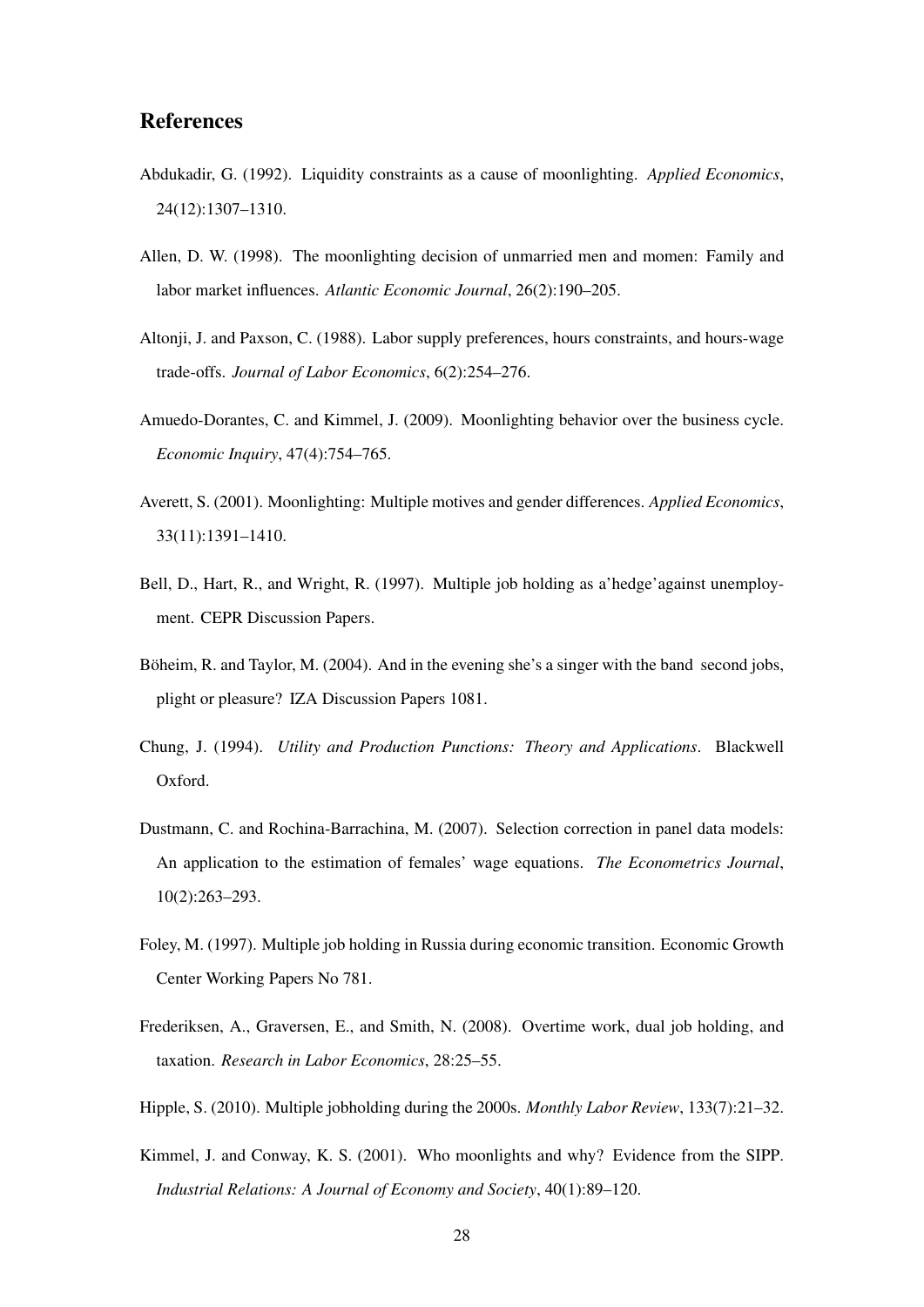- Krishnan, P. (1990). The economics of moonlighting: A double self-selection model. *The Review of Economics and Statistics*, 72(2):361–367.
- Lee, L.-F. (1983). Generalized econometric models with selectivity. *Econometrica*, 51(2):507– 12.
- Office for National Statistics (2002). Labour market trends. Technical Report 110(10): S18.
- Panos, G. A., Pouliakas, K., and Zangelidis, A. (2011). Multiple job holding as a strategy for skills diversification and labour market mobility. Essex Business School, University of Essex.
- Paxson, C. and Sicherman, N. (1998). The Dynamics of Dual-Job Holding and Job Mobility. *Journal of Labor Economics*, 14(3):357–393.
- Perlman, R. (1966). Observations on overtime and moonlighting. *Southern Economic Journal*, 33(2):237–244.
- Renna, F., Oaxaca, R. L., and Choe, C. (2013). Constrained vs Unconstrained Labor Supply: The Economics of Dual Job Holding. LISER Working Paper Series 2013-03, LISER.
- Shishko, R. and Rostker, B. (1976). The economics of multiple job holding. *The American Economic Review*, 66(3):298–308.
- Theisen, T. (2009). Multiple-job-holding in tanzania. In Kanbur, R. and Svejnar, J., editors, *Labor Markets and Economic Development*, pages 176–196. Routledge.
- Wooldridge, J. (1995). Selection corrections for panel data models under conditional mean independence assumptions. *Journal of Econometrics*, 68(1):115–132.
- Wooldridge, J. (2010). *Econometric Analysis of Cross Section and Panel Data*. The MIT Press.
- Wu, Z., Baimbridge, M., and Zhu, Y. (2009). Multiple job holding in the united kingdom: Evidence from the british household panel survey. *Applied Economics*, 41(21):2751–2766.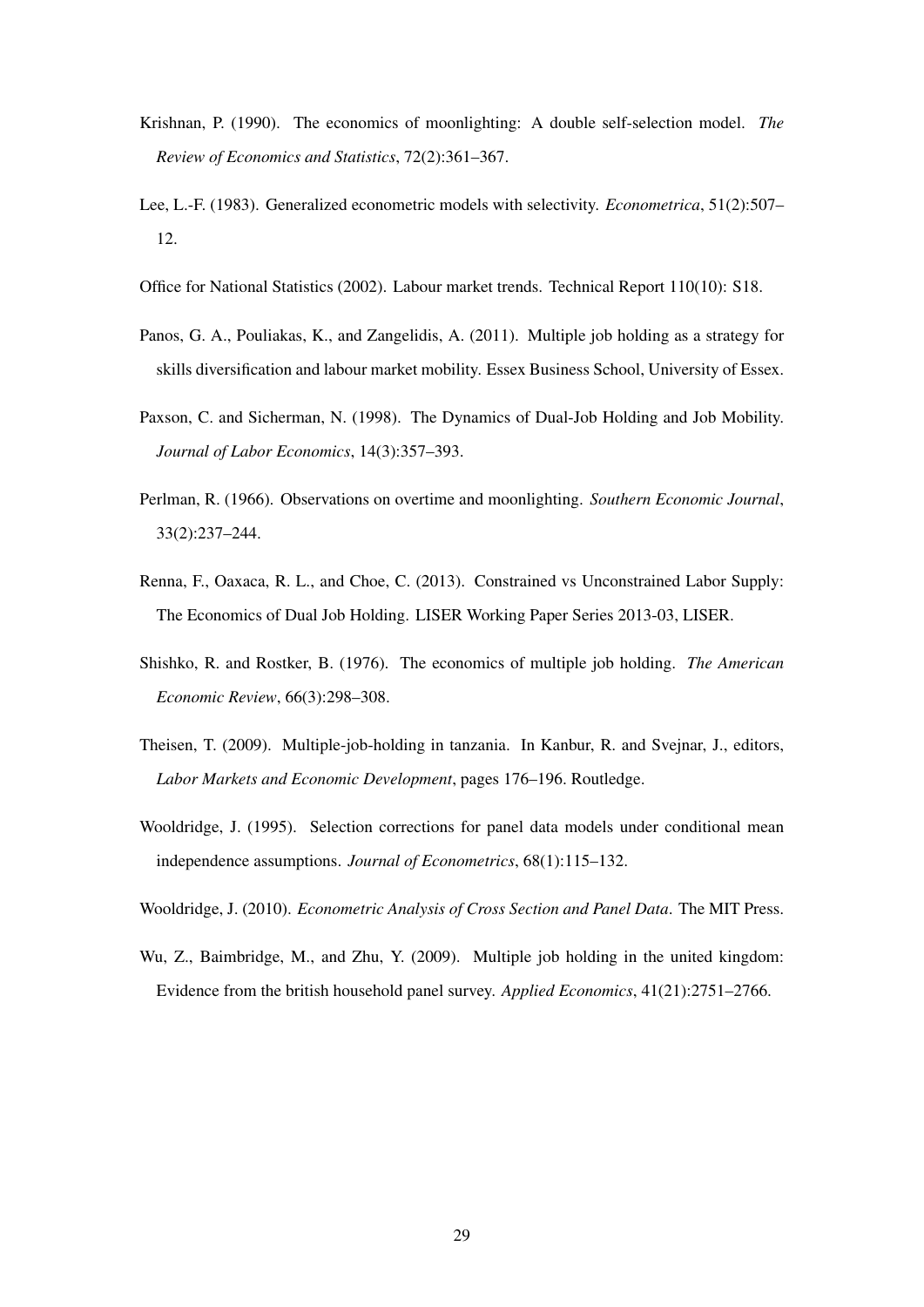|                              |                 | Unitary job holders                                                                                                                                                                                                                                                                                           |                         |                                                           | Dual job holders                                  |                                                              |
|------------------------------|-----------------|---------------------------------------------------------------------------------------------------------------------------------------------------------------------------------------------------------------------------------------------------------------------------------------------------------------|-------------------------|-----------------------------------------------------------|---------------------------------------------------|--------------------------------------------------------------|
| Variable                     | Unconstrained   | Underemployed                                                                                                                                                                                                                                                                                                 | <b>Overemployed</b>     | Unconstrained                                             | $\cup$ nderemployed                               | <b>Overemployed</b>                                          |
| Weekly hours worked on job 1 | 43.07           | 40.47                                                                                                                                                                                                                                                                                                         | 47.29                   |                                                           |                                                   |                                                              |
| Weekly hours worked on job 2 |                 |                                                                                                                                                                                                                                                                                                               |                         |                                                           |                                                   |                                                              |
| Weekly non-labour income     |                 |                                                                                                                                                                                                                                                                                                               |                         |                                                           |                                                   |                                                              |
| Weekly earnings on job 1     | 52.83<br>341.38 | 54.30<br>272.61<br>6.76                                                                                                                                                                                                                                                                                       | 51.22<br>387.75<br>8.32 |                                                           |                                                   |                                                              |
| Wage rate on job 1           | 8.01            |                                                                                                                                                                                                                                                                                                               |                         |                                                           |                                                   |                                                              |
| Weekly earnings on job 2     |                 |                                                                                                                                                                                                                                                                                                               |                         |                                                           |                                                   |                                                              |
| Wage rate on job 2           |                 |                                                                                                                                                                                                                                                                                                               |                         | 41.92<br>7.04<br>55.22<br>54.02<br>7.27<br>54.02<br>10.31 | 38.76<br>7.00<br>55.47<br>5.97<br>5.97<br>8.31.79 | 45.26<br>6.75<br>6.35.36<br>7.86<br>7.86<br>12.69<br>13.8.47 |
| Age                          | 37.96           | 33.23                                                                                                                                                                                                                                                                                                         | 40.85                   |                                                           |                                                   |                                                              |
| Educational attainment       |                 |                                                                                                                                                                                                                                                                                                               |                         |                                                           |                                                   |                                                              |
| Higher degree (omitted)      |                 |                                                                                                                                                                                                                                                                                                               |                         |                                                           |                                                   |                                                              |
| 1st degree                   |                 |                                                                                                                                                                                                                                                                                                               |                         |                                                           |                                                   |                                                              |
| HND, HNC, teaching           |                 |                                                                                                                                                                                                                                                                                                               |                         |                                                           |                                                   |                                                              |
| A level                      |                 |                                                                                                                                                                                                                                                                                                               |                         |                                                           |                                                   |                                                              |
| O level                      |                 |                                                                                                                                                                                                                                                                                                               |                         |                                                           |                                                   |                                                              |
| CSE                          |                 | $\begin{array}{c} 0.02 \\ 0.10 \\ 0.07 \\ 0.02 \\ 0.03 \\ 0.03 \\ 0.00 \\ 0.00 \\ 0.07 \\ 0.07 \\ 0.07 \\ 0.07 \\ 0.07 \\ 0.07 \\ 0.07 \\ 0.07 \\ 0.07 \\ 0.07 \\ 0.07 \\ 0.07 \\ 0.07 \\ 0.07 \\ 0.07 \\ 0.07 \\ 0.07 \\ 0.07 \\ 0.07 \\ 0.07 \\ 0.07 \\ 0.07 \\ 0.07 \\ 0.07 \\ 0.07 \\ 0.07 \\ 0.07 \\ 0.$ |                         | 0.12803778748                                             |                                                   |                                                              |
| None of these                |                 |                                                                                                                                                                                                                                                                                                               |                         |                                                           |                                                   |                                                              |
| Married $(=1)$               |                 |                                                                                                                                                                                                                                                                                                               |                         |                                                           |                                                   |                                                              |
| Number of children           | 0.67            |                                                                                                                                                                                                                                                                                                               |                         | 0.73                                                      | $\widetilde{R}$                                   |                                                              |
| Number of individuals        | 4446            | 564                                                                                                                                                                                                                                                                                                           | 2436                    | 332                                                       | 53                                                | 174                                                          |
| Number of observations       | 24672           | 2560                                                                                                                                                                                                                                                                                                          | 4904                    | 0991                                                      | 252                                               | 873                                                          |

Table 1: Summary Statistics (mean) Table 1: Summary Statistics (mean)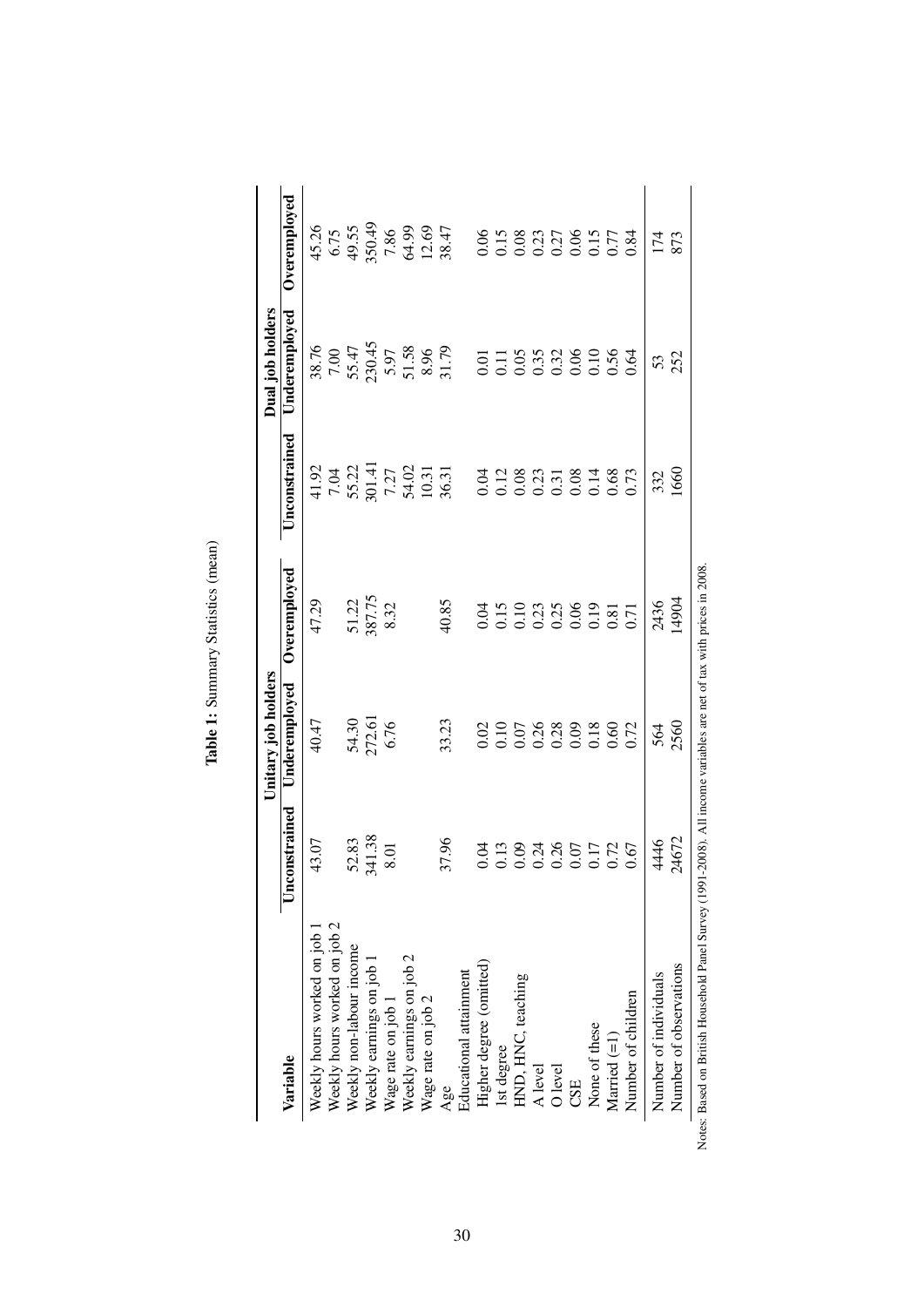|                                              |                                          |                                           |                                                                     | Regime at T=t+1                        |                                                   |                                                                                       |                                         |
|----------------------------------------------|------------------------------------------|-------------------------------------------|---------------------------------------------------------------------|----------------------------------------|---------------------------------------------------|---------------------------------------------------------------------------------------|-----------------------------------------|
|                                              | degime at $T = t$ Out of Sample          | $unc$ unit                                | under unit                                                          | over_unit                              | unc_dual                                          | under dual                                                                            | over_dual                               |
| out Of Sample                                |                                          |                                           |                                                                     |                                        |                                                   |                                                                                       |                                         |
| $\text{inc\_unit}$                           |                                          |                                           |                                                                     | 30.36<br>16.98<br>9.75<br>6.12<br>7.85 |                                                   | $\begin{array}{c} 0.62 \\ 0.17 \\ 1.32 \\ 0.05 \\ 1.81 \\ 1.57 \\ \hline \end{array}$ |                                         |
|                                              |                                          |                                           |                                                                     |                                        |                                                   |                                                                                       |                                         |
| $under\_unit$<br>$over\_unit$<br>$unc\_dual$ |                                          |                                           |                                                                     |                                        |                                                   |                                                                                       |                                         |
|                                              |                                          |                                           |                                                                     |                                        |                                                   |                                                                                       |                                         |
| mder_dual                                    | 0.00<br>21.30<br>20.20<br>28.30<br>29.45 | 54.47<br>56.62 8.83<br>58.84 8.83<br>7.96 | $6.17$<br>$3.48$<br>$21.51$<br>$3.81$<br>$3.83$<br>$3.59$<br>$3.59$ |                                        | 5.26<br>1.25<br>1.0.63<br>10.01<br>16.75<br>16.75 |                                                                                       | 0.29<br>0.41 86 86<br>0.0 9.69<br>26.96 |
| wer_dual                                     |                                          |                                           |                                                                     | 16.75                                  |                                                   | 1.19                                                                                  |                                         |

Table 2: Transition Probability  $(\%$ **Table 2: T**ransition Probability (%)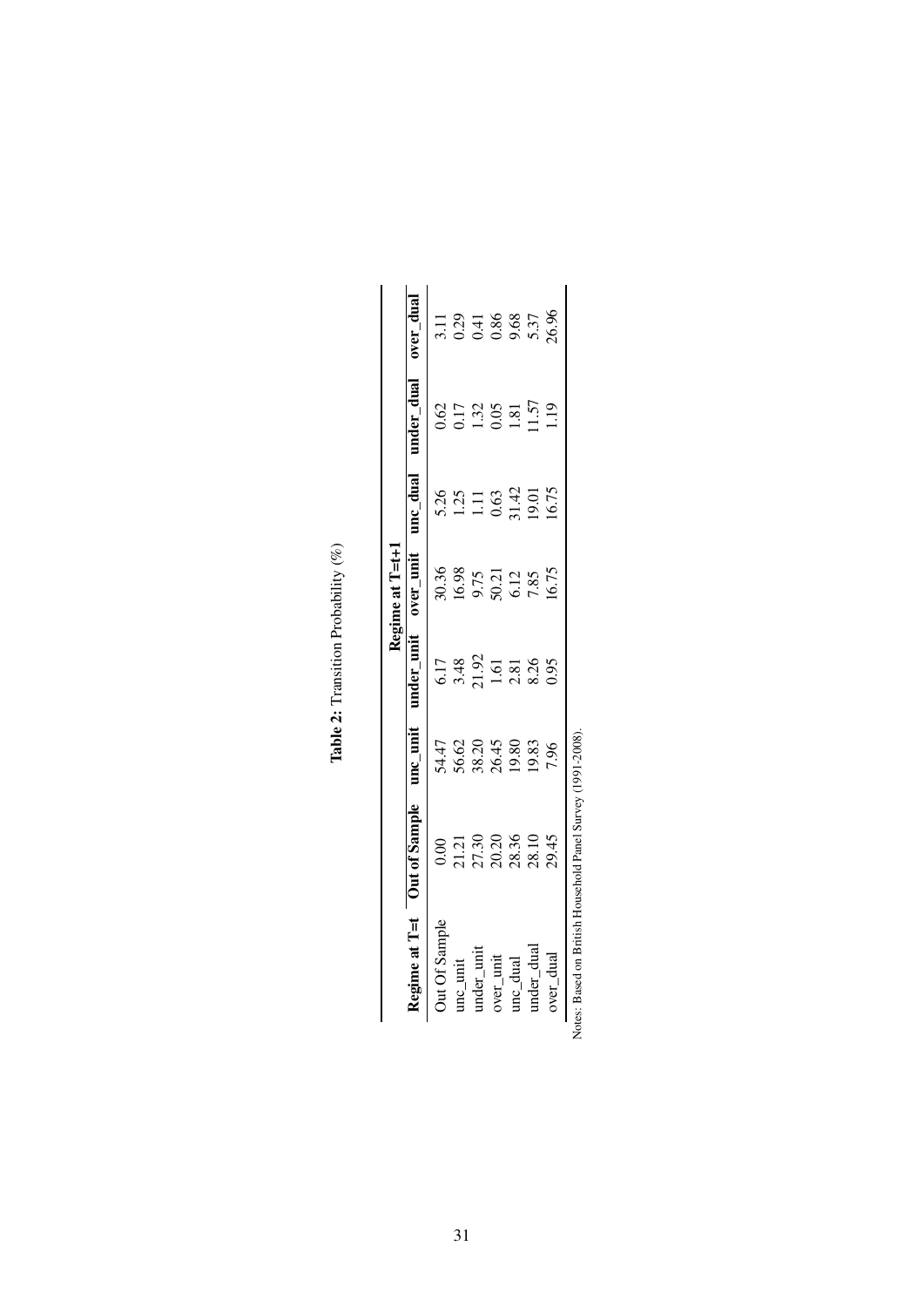|                              |                          | Unitary job holders |              |               | Dual job holders |              |
|------------------------------|--------------------------|---------------------|--------------|---------------|------------------|--------------|
|                              | Unconstrained            | Underemployed       | Overemployed | Unconstrained | Underemployed    | Overemployed |
| Wage rate (job 1)            | $\overline{\phantom{a}}$ | $-0.003$            | $-0.036*$    | $-0.0271$     | $-0.203*$        | $-0.037$     |
|                              |                          | (0.013)             | (0.005)      | (0.015)       | (0.043)          | (0.019)      |
| Age                          | $\overline{\phantom{a}}$ | $-0.255$ ‡          | $-0.056$     | $-0.188$      | $-0.325$         | 0.227        |
|                              |                          | (0.131)             | (0.066)      | (0.159)       | (0.394)          | (0.211)      |
| N of children                | I                        | $-0.043$            | 0.001        | $-0.007$      | 0.242            | 0.113        |
|                              |                          | (0.041)             | (0.021)      | (0.050)       | (0.124)          | (0.066)      |
| 1st degree                   | I                        | $-0.318$            | 0.126        | $-1.560*$     | 1.132            | $-0.345$     |
|                              |                          | (0.486)             | (0.216)      | (0.501)       | (1.210)          | (0.629)      |
| HND, HNC, teaching           |                          | 0.026               | 0.075        | $-0.797$      | 0.314            | 1.049        |
|                              |                          | (0.588)             | (0.281)      | (0.627)       | (1.443)          | (0.822)      |
| A level                      | I                        | $-0.311$            | $-0.094$     | $-0.579$      | 1.355            | $-0.436$     |
|                              |                          | (0.512)             | (0.240)      | (0.530)       | (1.224)          | (0.704)      |
| O level                      | $\overline{\phantom{a}}$ | $-0.223$            | 0.091        | $-0.134$      | 1.316            | $-0.643$     |
|                              |                          | (0.550)             | (0.259)      | (0.573)       | (1.338)          | (0.772)      |
| CSE                          | $\overline{\phantom{a}}$ | $-0.610$            | 0.158        | $-2.283*$     | $-1.468$         | $-1.832$     |
|                              |                          | (0.764)             | (0.393)      | (0.880)       | (2.102)          | (1.250)      |
| None of these                | I                        | $-0.716$            | $-0.461$     | $-0.424$      | $-1.389$         | $-0.516$     |
|                              |                          | (0.658)             | (0.314)      | (0.725)       | (1.788)          | (0.973)      |
| Married $(=1)$               | $\vert$                  | 0.039               | $0.233*$     | $-0.137$      | $-0.569\dagger$  | 0.000        |
|                              |                          | (0.096)             | (0.054)      | (0.121)       | (0.270)          | (0.176)      |
| Weekly non-labour income/100 | I                        | $0.001\dagger$      | $-0.000$     | 0.001         | 0.000            | $-0.001$     |
|                              |                          | (0.000)             | (0.000)      | (0.000)       | (0.001)          | (0.001)      |
| Constant                     |                          | $-1.081*$           | $-1.635*$    | $-2.827*$     | $-3.980*$        | $-4.032*$    |
|                              |                          | (0.273)             | (131)        | 0.400         | (1.038)          | (0.517)      |
| Log pseudo-likelihood        | $-4.7e+04$               |                     |              |               |                  |              |
| $\mathsf{z}$                 | 44921                    |                     |              |               |                  |              |

Table 3: Multinomial Logit Model of Labor Supply Outcomes Table 3: Multinomial Logit Model of Labor Supply Outcomes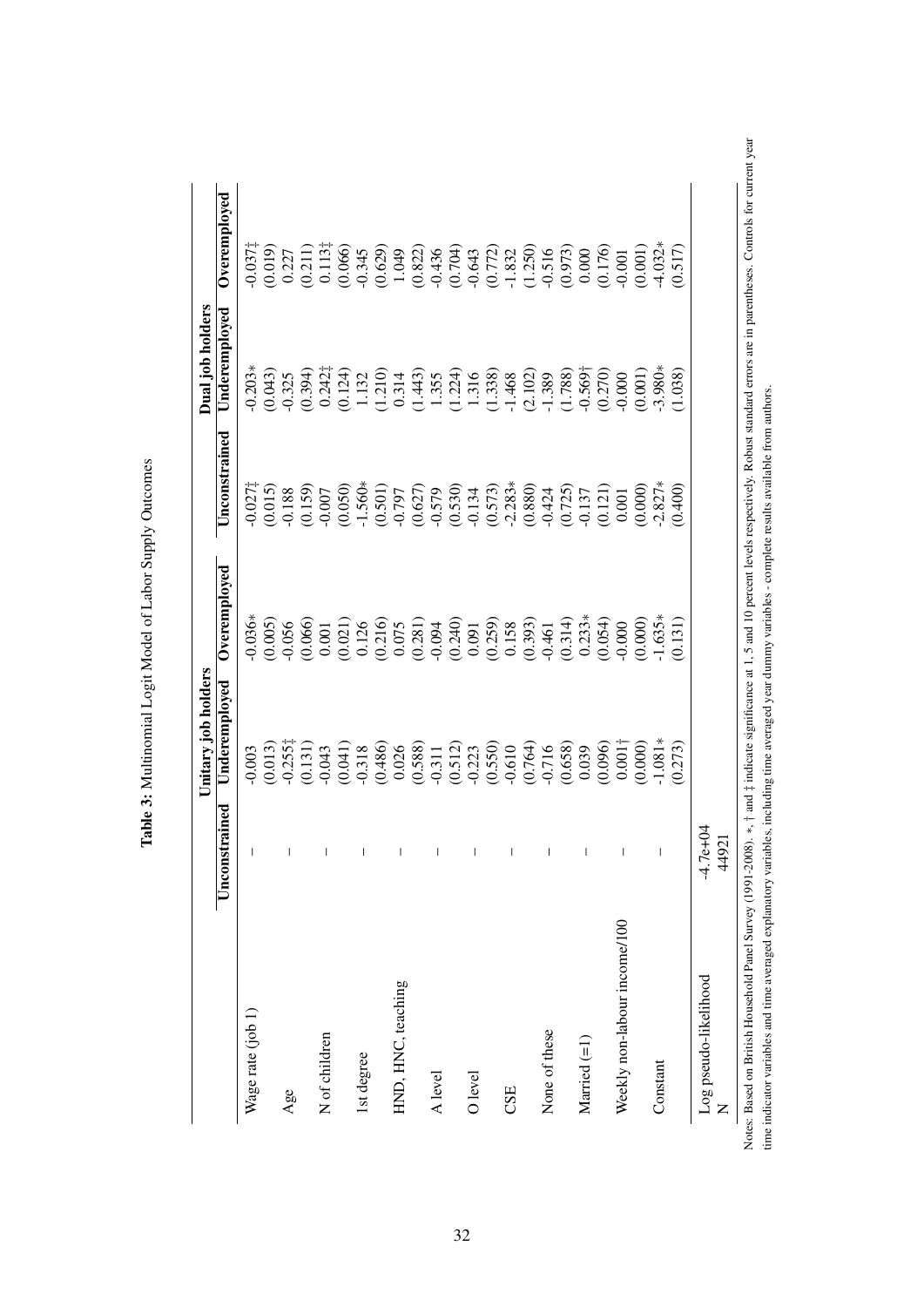|                         | <b>Boundary Parameters</b> |
|-------------------------|----------------------------|
| $\widehat{\gamma_1}$    | 81                         |
| $\widehat{\gamma_2}$    | 26                         |
| $\widehat{\gamma}_3$    | 31                         |
|                         | <b>Earnings Model</b>      |
| $\widehat{\alpha_1}$    | $0.184*$                   |
|                         | (0.023)                    |
| $\widehat{\alpha_2}$    | $0.621*$                   |
|                         | (0.040)                    |
| $\widehat{\theta_{12}}$ | 49.487*                    |
|                         | (17.507)                   |
| $\widehat{\theta}_{11}$ | $-0.865$                   |
|                         | (12.528)                   |
| $\widehat{\theta_{21}}$ | 25.259 <sup>+</sup>        |
|                         | (11.347)                   |
| $\widehat{\theta_{23}}$ | $-1.760$                   |
|                         | (8.630)                    |
| $\widehat{\theta_{24}}$ | $-0.445$                   |
|                         | (18.982)                   |
| Log likelihood          | $-9.3e+0.5$                |
| N                       | 44921                      |

Table 4: Earnings Model Results

Notes: Pooled data from BHPS 1991-2008; All income variables are expressed in 2008 prices; Standard errors in parentheses are bootstrap estimates from 200 replications; ∗, † and ‡ indicate significance at 1, 5 and 10 percent levels respectively; Time averaged explanatory variables are included - complete results available from authors.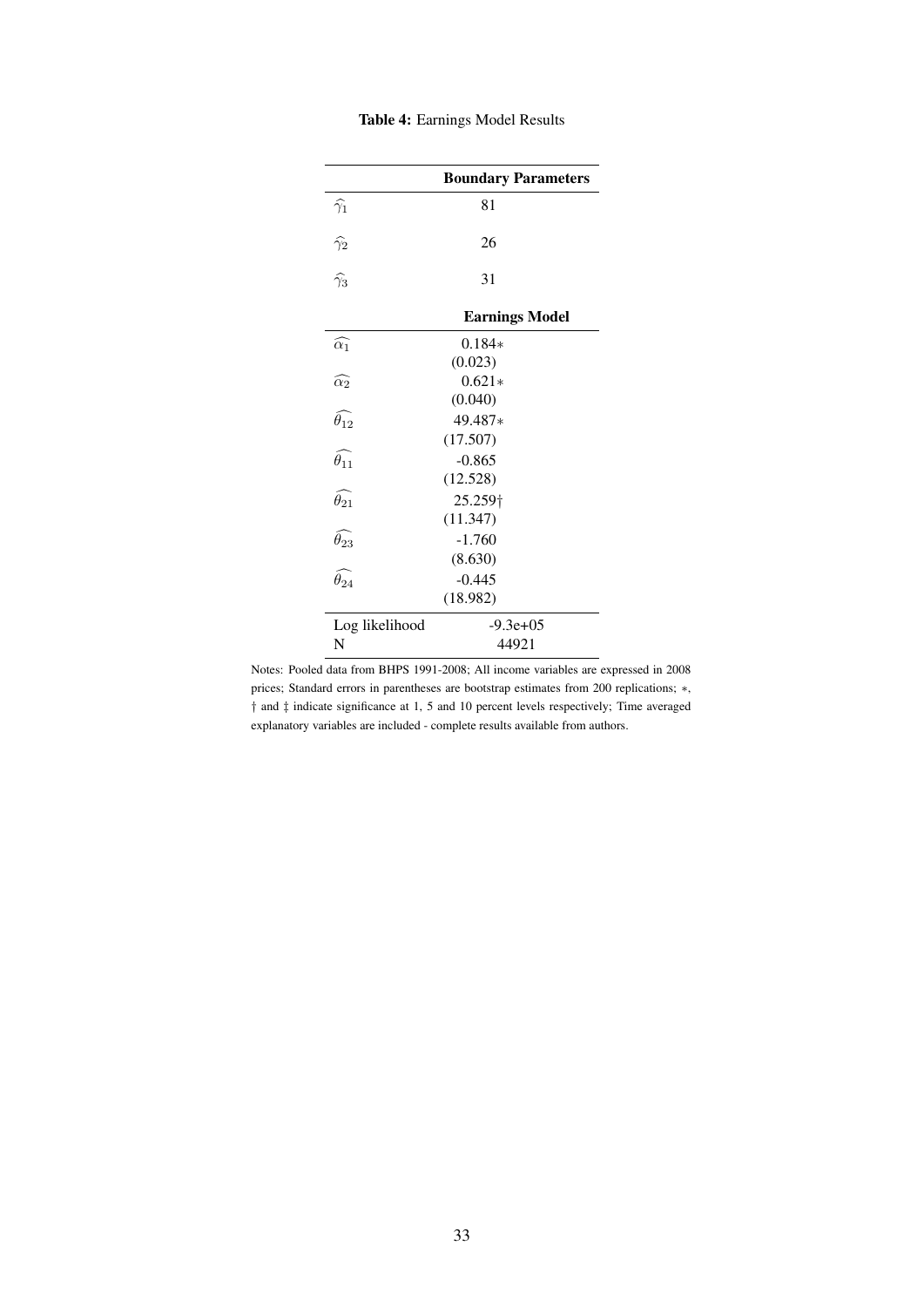|                  | Unitary Job (unconstrained)<br>Job <sub>1</sub> | Job <sub>1</sub> | Dual Job (unconstrained)<br>Job2 | Dual Job (overemployed)<br>Job2 | Dual Job (underemployed)<br>Job2 |
|------------------|-------------------------------------------------|------------------|----------------------------------|---------------------------------|----------------------------------|
| $\eta_{nm}$      | 0.027                                           | 0.170            | 7.301                            | 6.245                           | 5.122                            |
| $\eta_{mk}$      |                                                 | $-0.158$         | $-7.072$                         | $-6.036$                        | $-4.842$                         |
| $\eta_{mI}$      | $-0.071$                                        | $-0.030$         | $-0.596$                         | $-0.699$                        | $-0.923$                         |
| $\eta_{mm}^c$    | 0.515                                           | 0.354            | 7.923                            | 7.007                           | 5.884                            |
| $\eta_{mk}^c$    |                                                 | $-0.127$         | $-3.410$                         |                                 |                                  |
| $\epsilon_{mmI}$ | $-0.487$                                        | $-0.184$         | $-0.621$                         | $-0.762$                        | $-0.762$                         |
| $\epsilon_{mkI}$ |                                                 | $-0.031$         | $-3.662$                         | $-6.036$                        | $-4.842$                         |
| $\eta_{mn}^T$    | $-0.046$                                        | 0.575            | 0.914                            | 0.688                           | $-0.071$                         |
| $\eta_{mk}^T$    |                                                 | $-0.158$         | $-7.054$                         | $-6.038$                        | $-4.846$                         |
| $\eta_{ml}^T$    | $-0.071$                                        | $-0.030$         | $-0.601$                         | $-0.699$                        | $-0.923$                         |

Table 5: Labor Supply Elasticities (Evaluated at the Regime Specific Sample Means) Table 5: Labor Supply Elasticities (Evaluated at the Regime Specific Sample Means)

34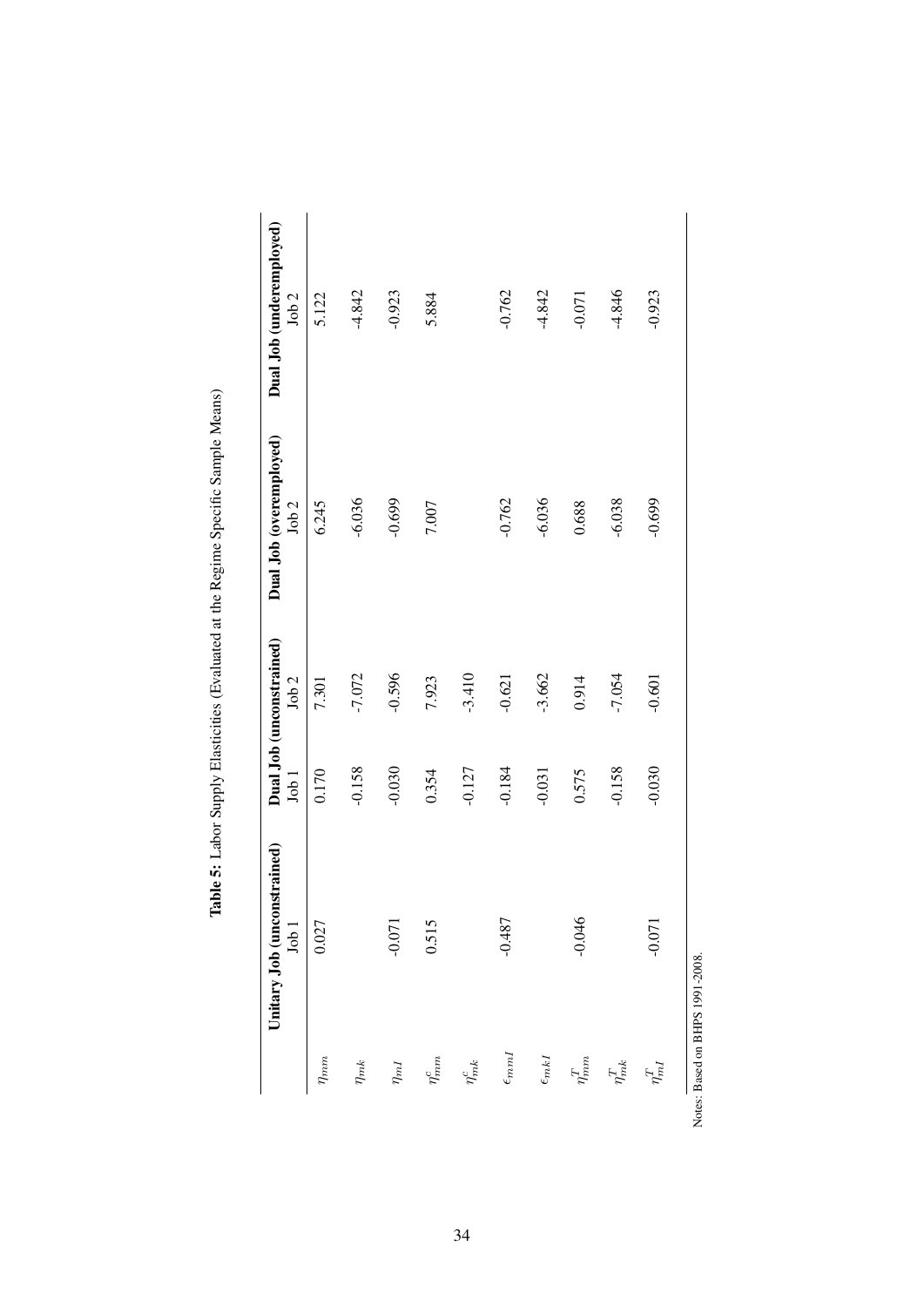|                               |                                                   | Unitary Job(unconstrained) Dual Job (unconstrained) Dual Job (overemployed) Dual Job (underemployed) |               |                                                                                                                                                     |            |             |        |              |        |
|-------------------------------|---------------------------------------------------|------------------------------------------------------------------------------------------------------|---------------|-----------------------------------------------------------------------------------------------------------------------------------------------------|------------|-------------|--------|--------------|--------|
|                               |                                                   |                                                                                                      | $w_1$ $w_2$   |                                                                                                                                                     |            | $w_1$ $w_2$ |        | $w_1$ $w_2$  |        |
| $\Delta \hat{h}_{1}^{T}$ -0.2 |                                                   | $-0.3$                                                                                               | $2.4$ 0.50    | $-0.10$                                                                                                                                             |            |             |        |              |        |
| $\Delta \hat{h}_2^T$          |                                                   |                                                                                                      | $-3.6 - 0.70$ | $-0.30$                                                                                                                                             | $-2.2$ 0.3 |             | $-0.3$ | $-3.2 - 0.0$ | $-0.6$ |
| $\Delta \hat{h}^T$ -0.2       |                                                   | $-0.3$                                                                                               | $-1.2 - 0.20$ | $-0.40$                                                                                                                                             | $-2.2$ 0.3 |             | $-0.3$ | $-3.2 - 0.0$ | $-0.6$ |
|                               | Notes: $\hat{h}_{1t}^T  _{h_2=0} = 42.9, \hat{h}$ |                                                                                                      |               | $\tilde{h}_1^T = 41.9, \tilde{h}_2^T = 5.1, \tilde{h}_{2t}  _{h_1 = \tilde{h}_1 > h_1^*} = 3.7, \tilde{h}_{2t}  _{h_1 = \tilde{h}_1 < h_1^*} = 6.7$ |            |             |        |              |        |

| I                                                  |
|----------------------------------------------------|
|                                                    |
|                                                    |
|                                                    |
| $\overline{1}$                                     |
|                                                    |
|                                                    |
|                                                    |
|                                                    |
| $\sqrt{2}$ obey and $\cos \theta$ in $\sin \theta$ |
|                                                    |
| $-5.4$                                             |
| ֧֧ׅ֧ׅ֧ׅ֧֧֧֪֪ׅ֧֚֚֚֚֚֚֚֚֚֚֚֚֚֚֚֚֚֚֚֝֝֝֜֜֝֜֝֟֝֟֝      |
|                                                    |
|                                                    |
|                                                    |
|                                                    |
| i                                                  |
| - 0<br>- 0<br>- 0<br>- 0<br>- 1                    |
| i                                                  |
|                                                    |
|                                                    |
| $\frac{1}{2}$                                      |
|                                                    |
|                                                    |
|                                                    |
|                                                    |
| <b>CANAGE</b>                                      |
| i<br>י<br>ב∙י                                      |
| .<br>:                                             |
| .<br>ڊ                                             |
| ŕ                                                  |
|                                                    |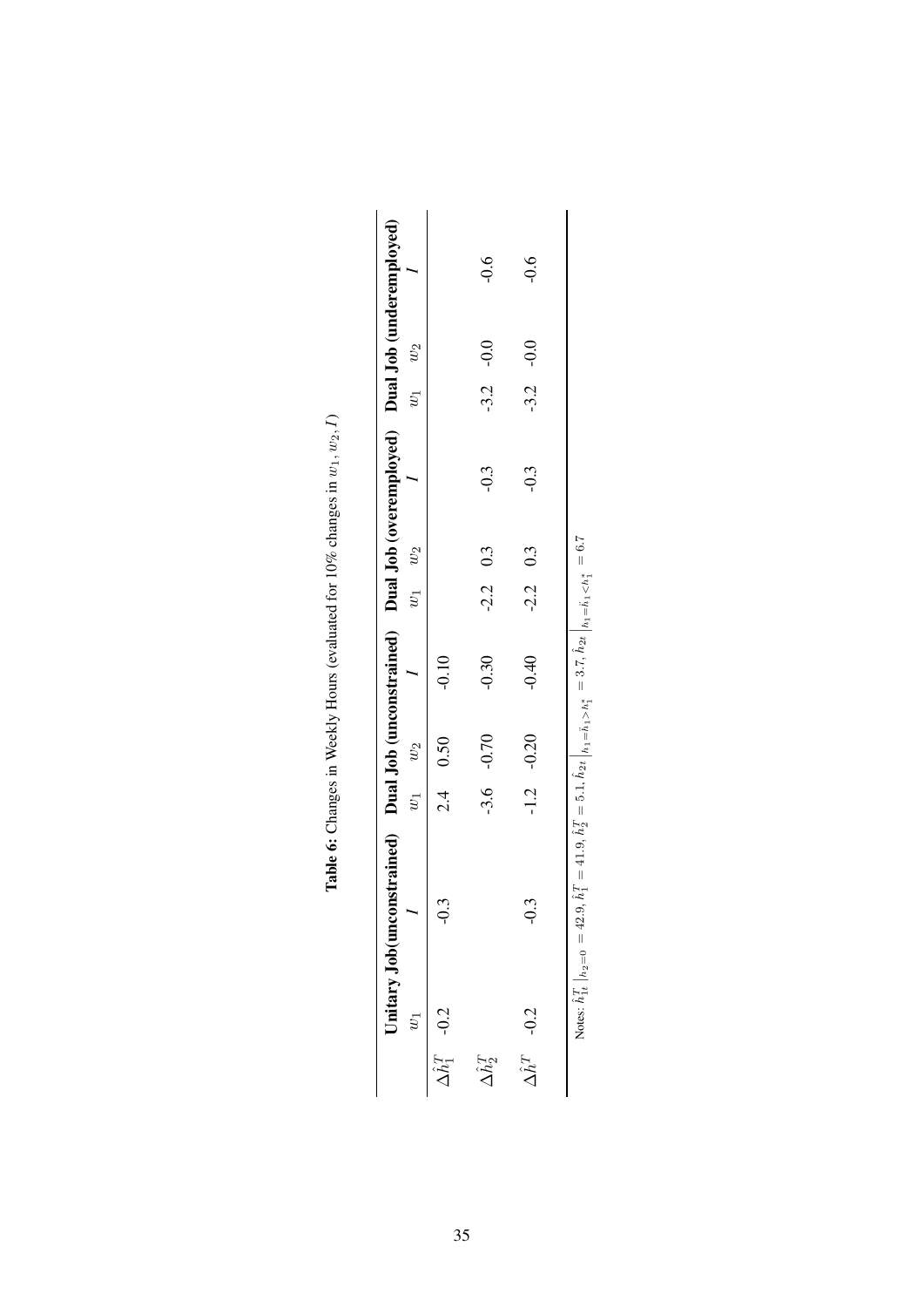## A Technical Appendix

### A.1 Theoretical Stone-Geary elasticities

#### Unconstrained dual job holder

The own wage Slutsky equation in elasticity form may be expressed by

$$
\eta_{mm} = \eta_{mm}^c + \epsilon_{mmI} ,
$$

where

$$
\eta_{mm} = \frac{w_m}{h_m^*} \frac{\partial h_m^*}{\partial w_m}
$$
  
= 
$$
\frac{\alpha_m}{w_m h_m^*} (\gamma_k w_k + I - \gamma_3) \geq 0,
$$

is the uncompensated own wage elasticity for job  $m$ ,

$$
\eta_{mm}^c = \frac{w_m}{h_m^*} S_{mm}
$$
  
= 
$$
\frac{\alpha_m}{w_m h_m^*} (\gamma_k w_k + w_m h_m^* + I - \gamma_3) > 0,
$$

is the compensated own substitution effect elasticity for job  $m$ ,  $S_{mm}$  is the compensated own substitution effect, and

$$
\epsilon_{mmI} = -\alpha_m < 0,
$$

is the own wage income effect elasticity.

The pure income effect elasticity for job  $m$  is given by

$$
\eta_{mI} = \frac{I}{h_m} \frac{\partial h_m^*}{\partial I}
$$

$$
= -\frac{\alpha_m I}{w_m h_m^*} < 0.
$$

The Slutsky equation for cross wage effects in elasticity form is given by

$$
\eta_{mk} = \eta_{mk}^c + \epsilon_{mkl},
$$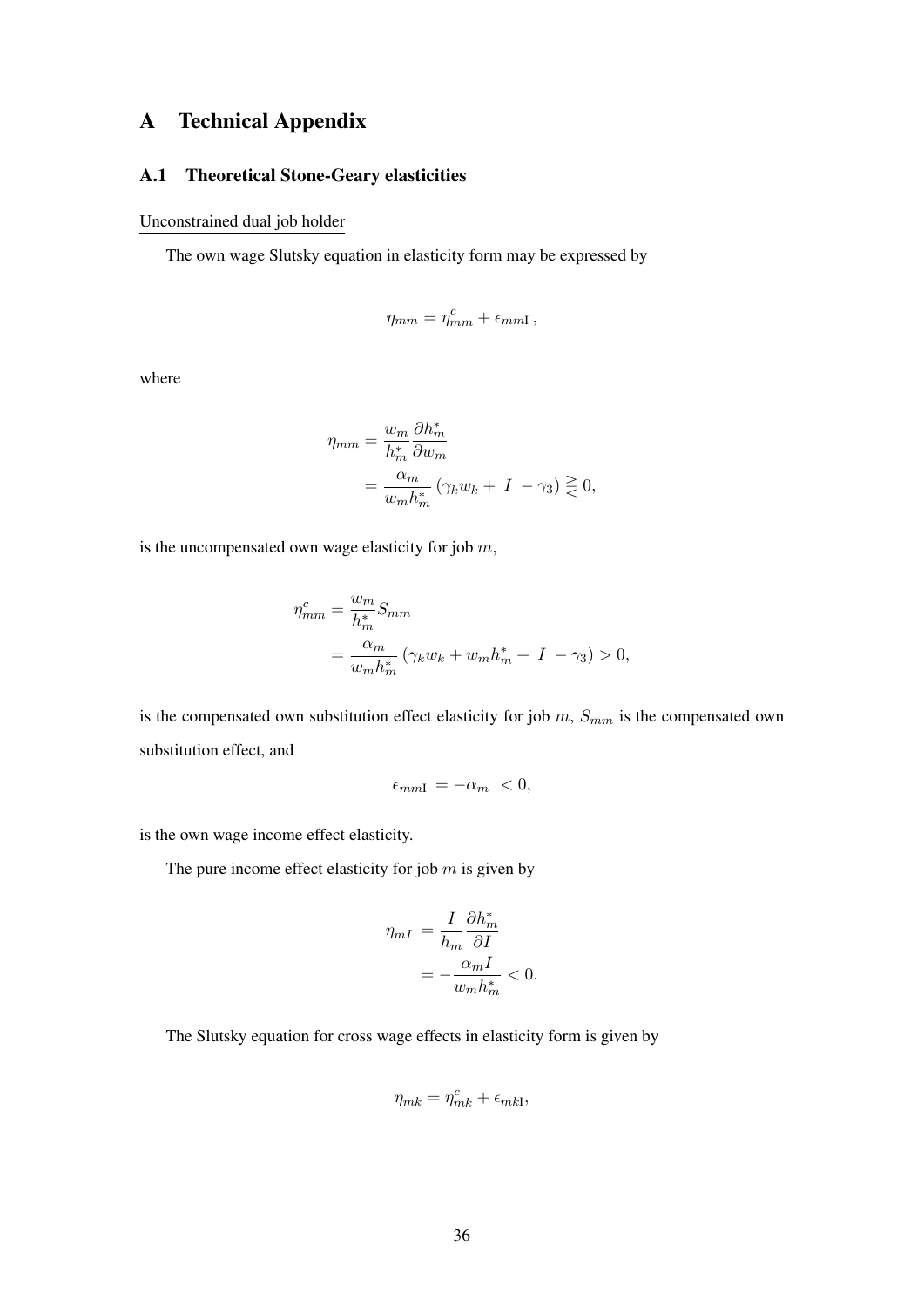where

$$
\eta_{mk} = \frac{w_k}{h_m^*} \frac{\partial h_m^*}{\partial w_k}
$$

$$
= \frac{-\alpha_m \gamma_k w_k}{w_m h_m^*} < 0,
$$

is the uncompensated cross wage effect elasticity of labor supply to job  $m$  from a change in the wage for job  $k$ ,

$$
\eta_{mk}^c = \frac{w_k}{h_m^*} S_{mk}
$$
  
= 
$$
\frac{-\alpha_m w_k}{w_m h_m^*} (\gamma_k - h_k^*) < 0,
$$

is the compensated cross substitution effect elasticity,  $S_{mk}$  is the compensated cross substitution effect of a change in the wage on job  $k$  on labor supply to job  $m$ , and

$$
\epsilon_{mkI} = \frac{-\alpha_m w_k h_k^*}{w_m h_m^*} < 0,
$$

is cross-wage income effect elasticity. Observe that both uncompensated and compensated increases in the wage for job  $k$  lead to reductions in labor supply to job  $m$ .

#### Unconstrained unitary job holders

The own wage Slutsky equation in elasticity form for job 1 when not working a second job is expressed as

$$
\eta_{11}|_{h_2=0}=\eta_{11}^c|_{h_2=0}+\epsilon_{11I}|_{h_2=0},
$$

where

$$
\eta_{11}|_{h_2=0} = \frac{w_1}{h_1^*} \frac{\partial h_1^*}{\partial w_1}|_{h_2=0}
$$
  
= 
$$
\left(\frac{\alpha_1}{1-\alpha_2}\right) \left(\frac{1}{w_1 h_1^*}\right) (I - \gamma_3) \geq 0,
$$

is the uncompensated own wage effect elasticity for job 1,

$$
\eta_{11}^c |_{h_2=0} = \frac{w_1}{h_1^*} S_{11} |_{h_2=0}
$$
  
=  $\left(\frac{\alpha_1}{1 - \alpha_2}\right) \left(\frac{1}{w_1 h_1}\right) (w_1 h_1 + I - \gamma_3) > 0,$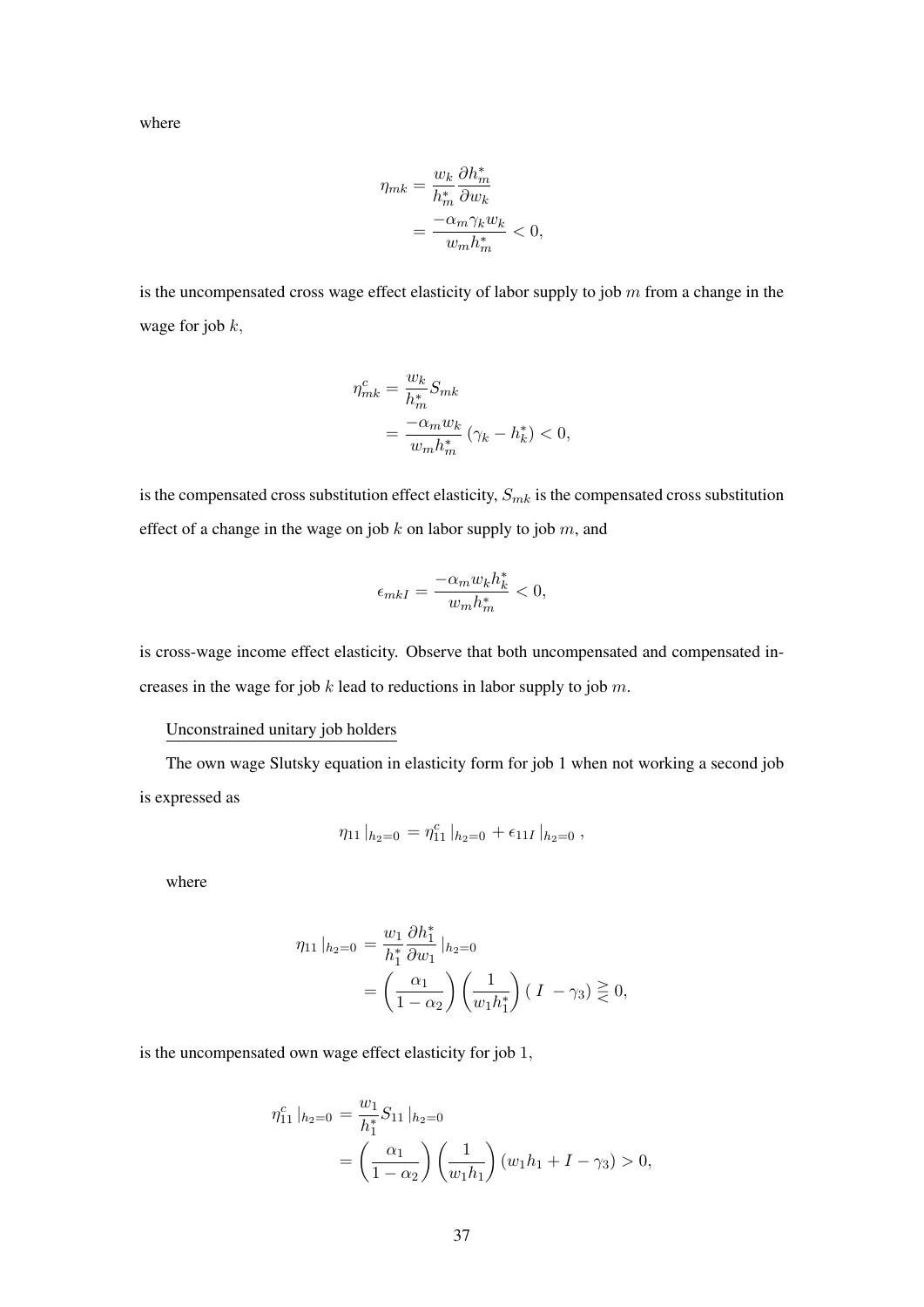is the compensated own substitution effect elasticity for job 1,  $S_{11}$   $|_{h_2=0}$  is the own compensated substitution effect, and

$$
\epsilon_{11I}|_{h_2=0} = \frac{-\alpha_1}{1-\alpha_2} < 0,
$$

is the income effect elasticity from the own wage.

The pure income effect elasticity for  $h_1^*$  is determined by

$$
\eta_{1I}|_{h_2=0} = \frac{I}{h_1^*} \frac{\partial h_1^*}{\partial I}|_{h_2=0}
$$
  
= 
$$
\left(\frac{-\alpha_1}{1-\alpha_2}\right) \left(\frac{I}{w_1 h_1^*}\right) < 0.
$$

#### Constrained dual job holder

The own wage Slutsky equation in elasticity form for job 2 when constrained on job 1 may be expressed as

$$
\eta_{22}\Big|_{h_1=\ddot{h}_1} = \eta_{22}^c\Big|_{h_1=\ddot{h}_1} + \epsilon_{22I}\Big|_{h_1=\ddot{h}_1},
$$

where

$$
\eta_{22} \Big|_{h_1 = \ddot{h}_1} = \frac{w_2}{h_2^*} \frac{\partial h_2^*}{\partial w_2} \Big|_{h_1 = \ddot{h}_1} \n= \left(\frac{\alpha_2}{1 - \alpha_1}\right) \left(\frac{1}{w_2 h_2^*}\right) \left(w_1 \ddot{h}_1 + I - \gamma_3\right) \geq 0,
$$

is the uncompensated wage uncompensated own wage elasticity for job 2,

$$
\eta_{22}^c \Big|_{h_1 = \ddot{h}_1} = \frac{w_2}{h_2^*} S_{22} \Big|_{h_1 = \ddot{h}_1} \n= \left(\frac{\alpha_2}{1 - \alpha_1}\right) \left(\frac{1}{w_2 h_2^*}\right) \left(w_1 \ddot{h}_1 + w_2 h_2^* + I - \gamma_3\right) > 0,
$$

is the compensated own substitution elasticity,  $S_{22}$   $\Big|_{h_1=\tilde{h}_1}$  is the compensated own substitution effect, and

$$
\epsilon_{22I} \Big|_{h_1 = \tilde{h}_1} = \eta_{22} \Big|_{h_1 = \tilde{h}_1} - \eta_{22}^c \Big|_{h_1 = \tilde{h}_1}
$$

$$
= \frac{-\alpha_2}{1 - \alpha_1} < 0,
$$

is the income effect elasticity from the own wage.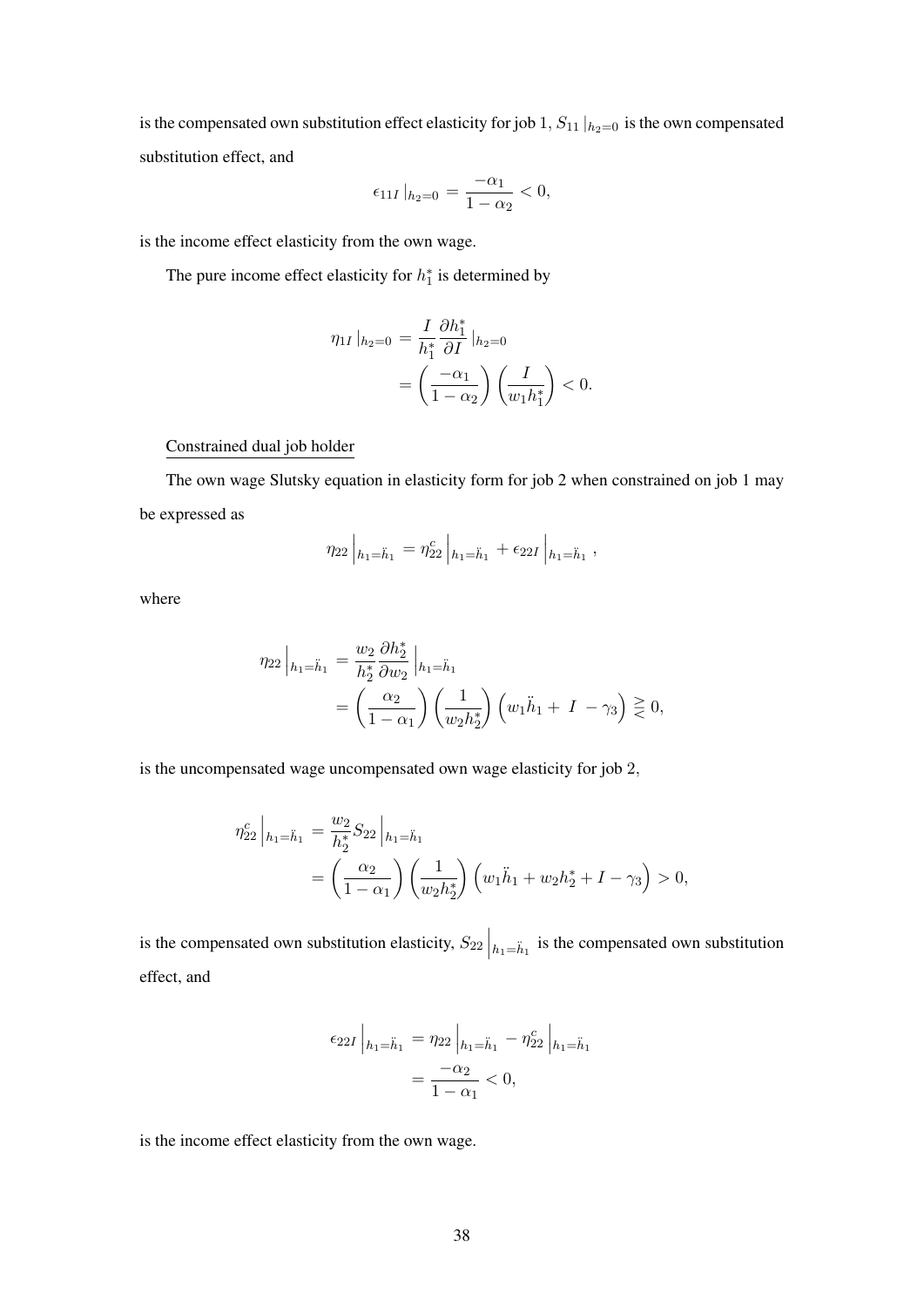The pure income effect elasticity for  $h_2^*$  is determined by

$$
\eta_{2I}\Big|_{h_1=\tilde{h}_1} = \frac{I}{h_2} \frac{\partial h_2^*}{\partial I}\Big|_{h_1=\tilde{h}_1}
$$
  
= 
$$
\left(\frac{-\alpha_2}{1-\alpha_1}\right)\left(\frac{I}{w_2 h_2^*}\right) < 0.
$$

Note that the compensated cross-substitution effect of wages on job 1 on labor supply to job 2 is necessarily zero when hours are constrained in job 1 because wages on job 1 can only have income effects. Hence the uncompensated cross-wage elasticity of  $w_1$  on  $h_2^*$  is the same as the cross-wage income effect elasticity:

$$
\eta_{21}|_{h_1=\ddot{h}_1} = \frac{w_1}{h_2} \frac{\partial h_2^*}{\partial w_1}|_{h_1=\ddot{h}_1} = \epsilon_{21I}|_{h_1=\ddot{h}_1}
$$

$$
= \left(\frac{-\alpha_2}{1-\alpha_1}\right) \left(\frac{w_1 \ddot{h}_1}{w_2 h_2^*}\right) < 0.
$$

#### Constrained unitary job holder

For a constrained unitary job holder, the hours worked  $(h_1)$  are treated as exogenous so there is no corresponding labor supply equation.